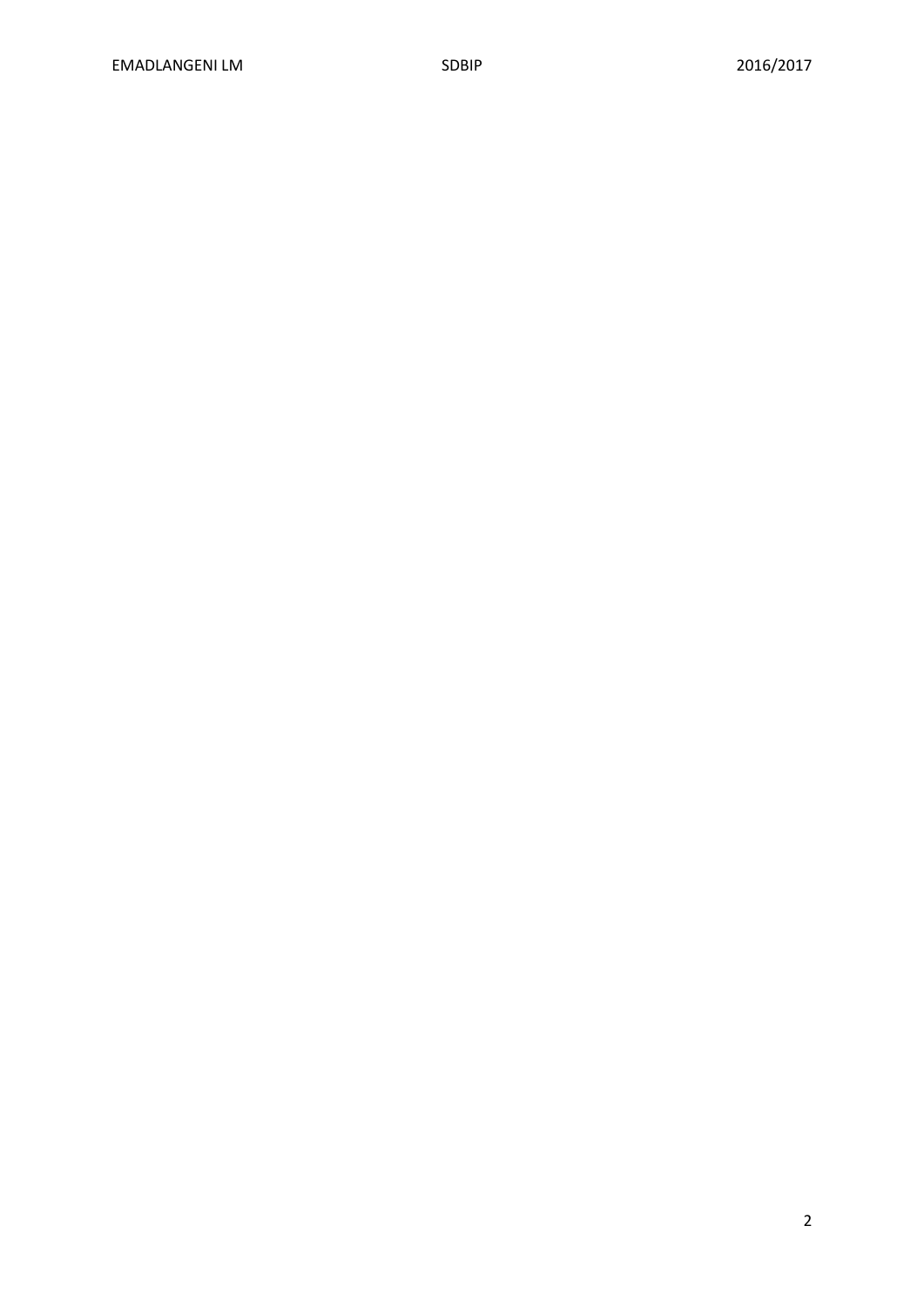#### **INTRODUCTION**

Service Delivery and Budget Implementation Plan (SDBIP) is a management, implementation and monitoring tool that will assist the Mayor, Councillors, Managers (Section 56), and community to monitor the progress made on service delivery in the municipality.

The SDBIP complements and should be read together with the 2014/15 to 2015/16 multiyear budget and the 2016/17 Integrated Development Plan (IDP). It also takes into account other sector plans such as the Water Services Development Plan (WSDP) and the District Local Economic Development (LED) Plan. The SDBIP therefore gives effect to the IDP and Budget of the municipality. The Budget in turn gives effect to the strategic priorities of the municipality and is not a management or implementation plan. The SDBIP therefore serves as a contract between the administration, council and community expressing the goals and objectives set.

The SDBIP brings together a number of strategic plans and documents to give high level analysis of key deliverables against which there is assigned accountability and responsibility. The SDBIP provides a basis for performance appraisal for the municipality as a whole, for departments and senior managers. It also provides staff with a clear sense of purpose of the corporate goals.

The Service Delivery and Budget Implementation Plan has to be prepared as required by the Municipal Finance Management Act (MFMA) and the National Treasury circular which has been issued identifying the key components. The key components for the basis of the outline of this document are presented as follows:

- Monthly projections of revenue to be collected for each source;
- Monthly projections of expenditure (Operating and Capital) and revenue for each vote;

• Quarterly projections of service delivery targets and performance indicators for each vote;

• Detailed capital works plan broken down by ward over three years.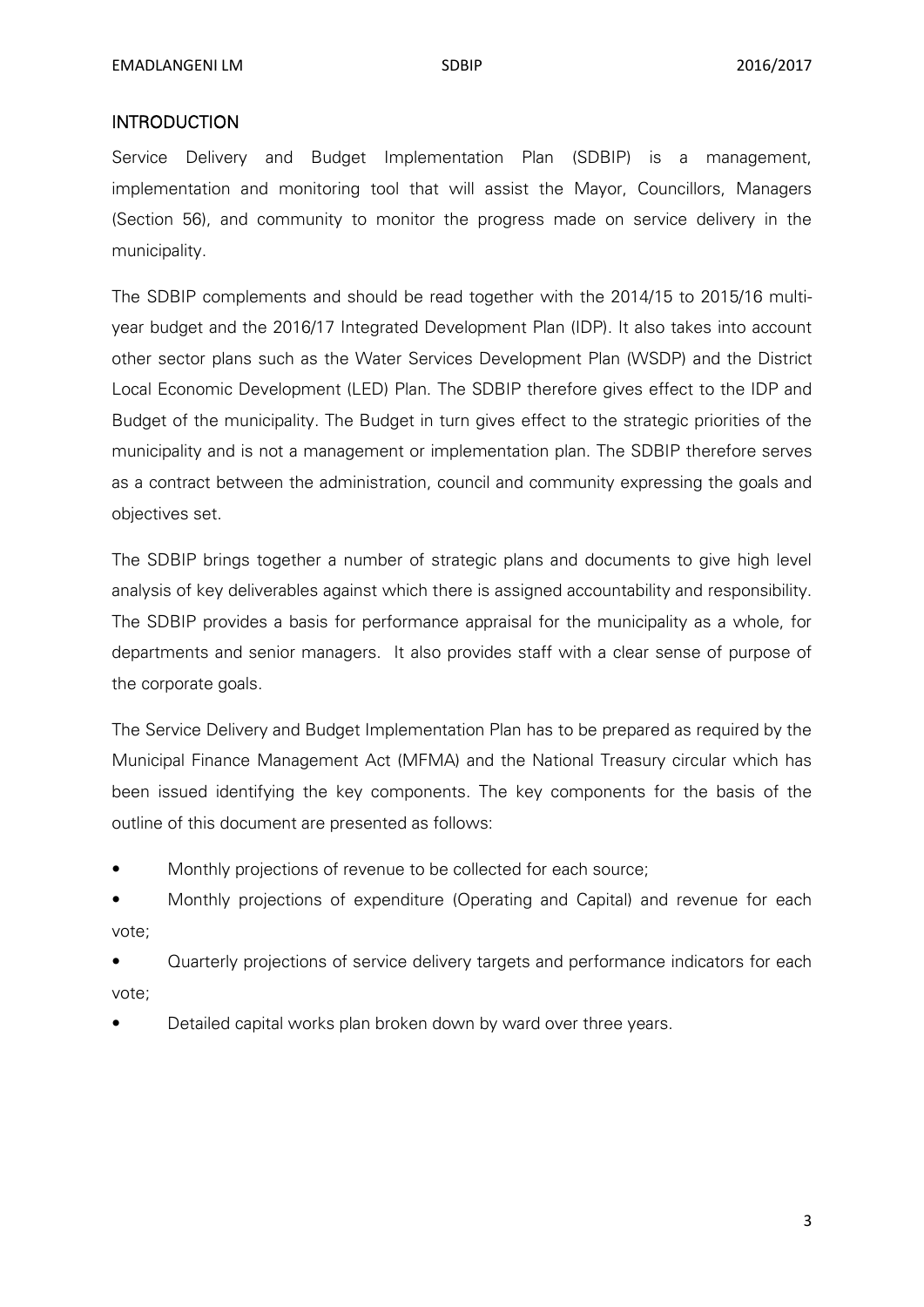## 1.2 VISSION, MISSION, MOTTO, CORE VALUES AND KEY DEVELOPMENTAL PRIORITIES

## 1.2.1 VISION

"By 2030 Emadlangeni will be an attractive and exciting place to live."

By 2030 Emadlangeni shall have an equally distributed, well planned and highly developed basic infrastructure and service within a sustainable environment. Human development and job opportunities shall be accessible to all and our people shall be **safe, healthy and enjoying welfare**.

## 1.2.2. MISSION

We exist to be a centre of good governance that facilitates efficient provision of basic infrastructure, services and promote sustainable socioeconomic development for all the people of Emadlangeni.

## 1.2.3 CORE VALUES

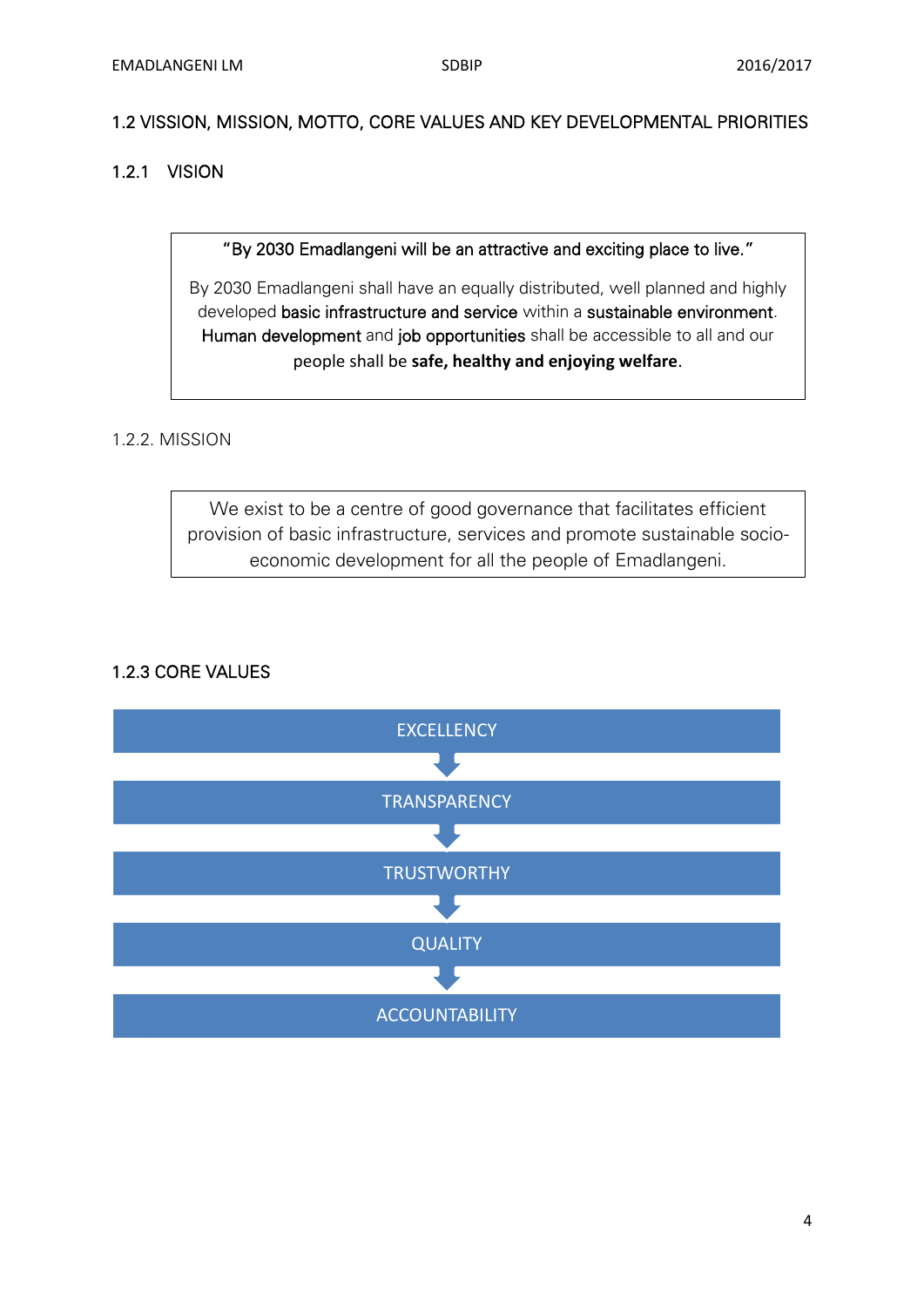#### 1.2.4 KEY DEVELOPMENTAL PRIORITIES

Key developmental priorities have also been developed and prioritised which will be used as an instrument in order to realise the developmental mandate of Council and they are as follows in a priority manner:

- 1. Water and Sanitation
- 2. Electricity
- 3. Roads
- 4. Integrated Human Settlement
- 5. Disaster
- 6. LED
	- SMME and Skills Development
	- Agriculture
	- Tourism Business Development
- 7. Good Governance and Financial Viability
- 8. Youth Development
- 9. Job Creation
- 10. HIV/AIDS

#### 1.3 ORGANISATIONAL STRUCTURE

For the municipality to be able to perform its powers and functions effectively, it needs an effective and efficient administrative structure, and the administrative structure of the municipality has the following:

- **•** Office of the Mayor;
- Office of the Municipal Manager;
- **Department: Technical Services;**
- **Department: Planning & Economic Development**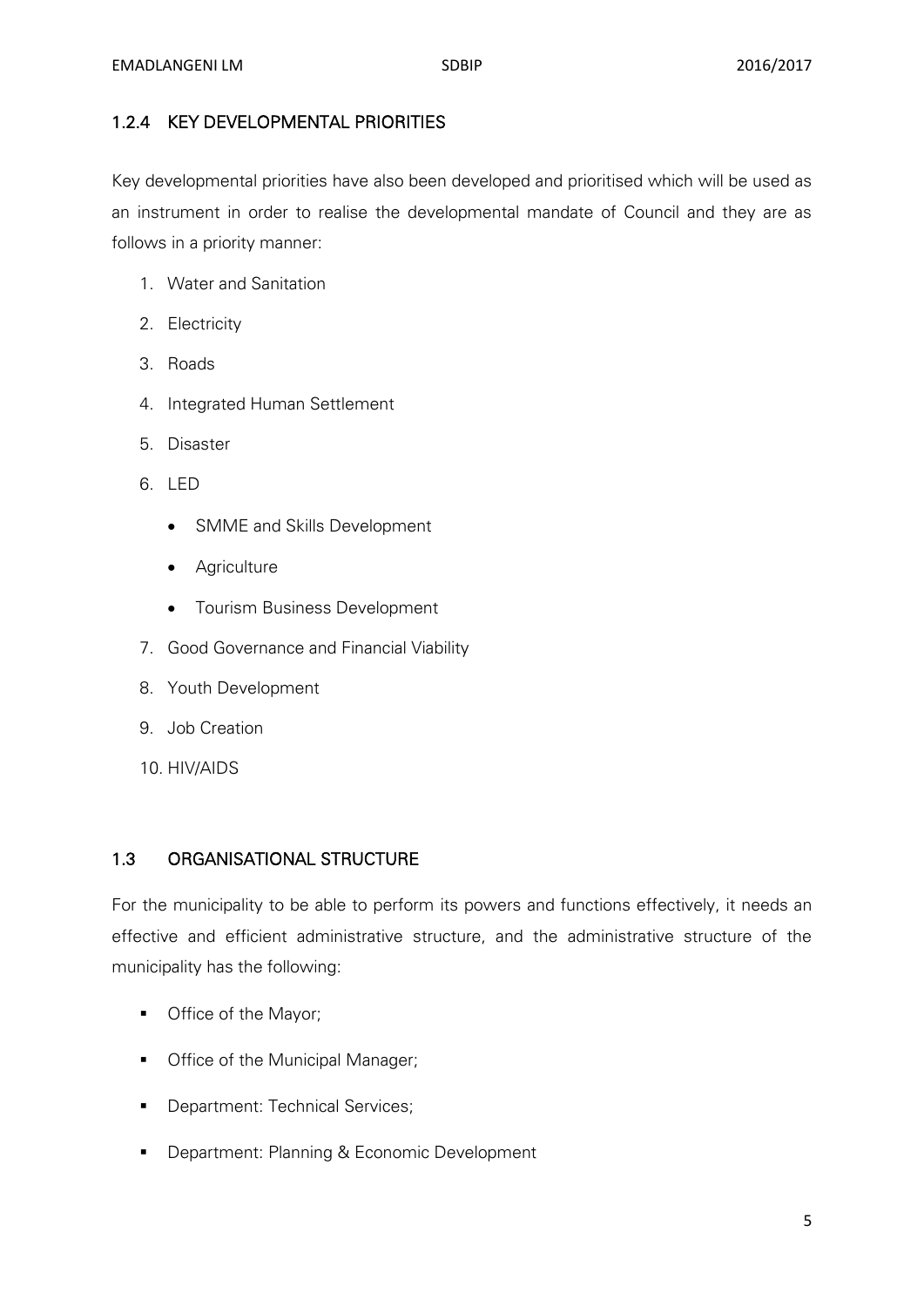- **Department: Financial Services; and**
- **Department: Corporate Services.**
- **Department: Community Services**

The breakdown of the Departments in terms of the functions which are being performed is as follows:

#### 1.3.1 Office of the Mayor

#### 1.3.2 Office of the Municipal Manager

It is the responsibility of the Municipal Manager as "Accounting Officer" to:

- Promote sound financial management throughout the municipality;
- Be responsible for all income and expenditure, all assets and the discharge of all liabilities;
- Ensure compliance with the Municipal Finance Management Act (MFMA) No. 56 of 2003;
- Prevent fruitless and wasteful expenditure; and
- Disclose all information on debts.
- It has the following sections:
	- o Performance Management System
	- o Internal Auditing

#### 1.3.3 Department: Financial Services

The Department: Financial Services consists of the following sections:

- Expenditure and Asset Management;
- Supply Chain Management;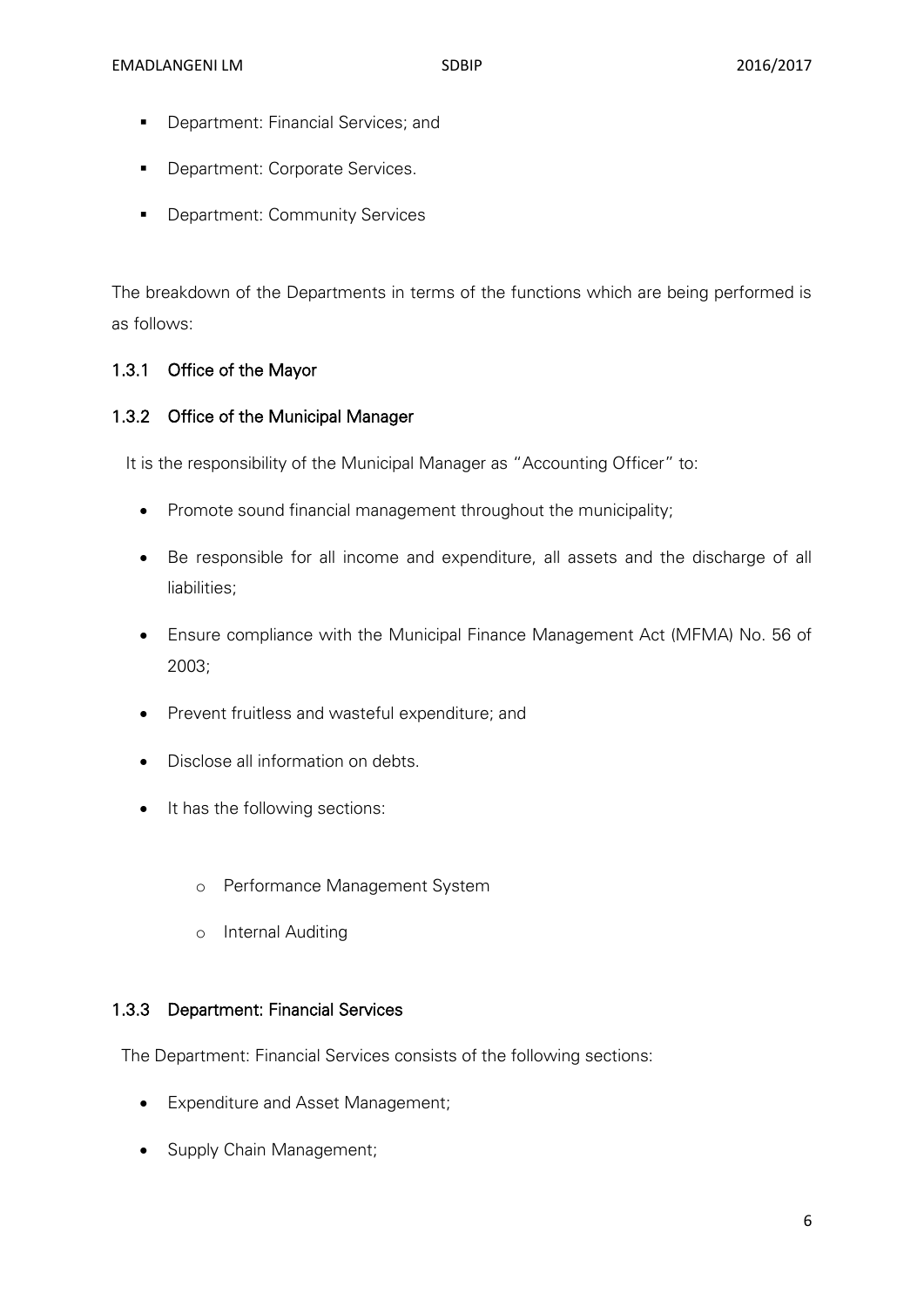- Revenue Management and;
- **Budgeting and Financial Reporting.**

#### 1.3.4 Department: Technical Services

The Department: Technical Services consists of four sections:

- Municipal Infrastructure Implementation;
- Municipal Infrastructure Operations and Maintenance

#### 1.3.5 Department: Corporate Services

The Department: Corporate Services consists of the following sections:

- **Human Resources;**
- **Administrative Services / Council support;**
- **Information Technology;**
- **Registry Services**
- Security services for the building

#### 1.3.6 Department: Community Services

- Social Development;
- Youth Development; and
- Local Economic Development
- Disaster Management
- Public Participation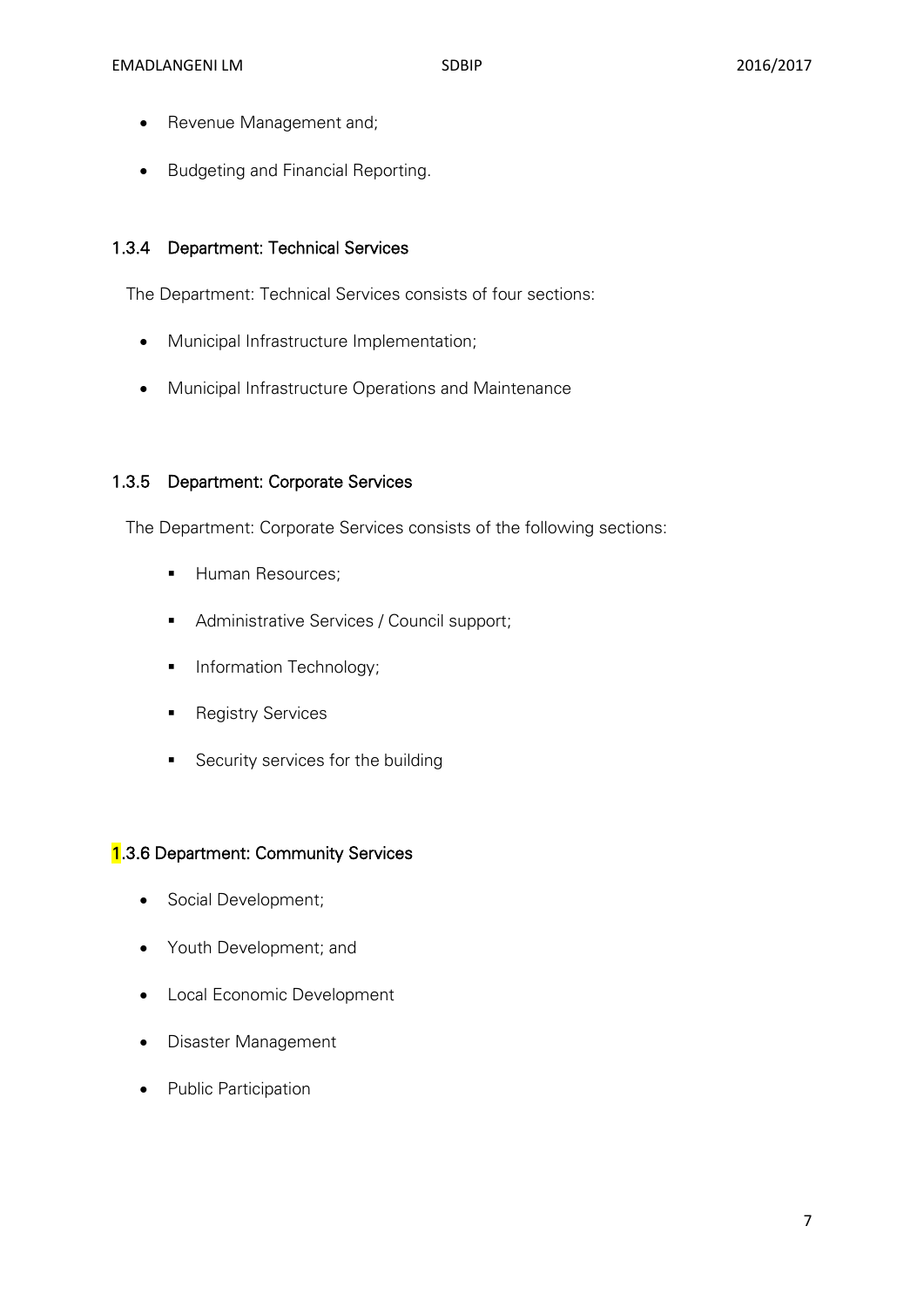#### 1.3.6 Department: Development Planning

The Department: Development Planning consists of the following sections;

- **-** Housing
- **Town Planning**
- **Integrated Development Plan**

#### 2. POWERS AND FUNCTIONS

In order to develop a functional capacity of the municipality, it is necessary to be aware of the powers and functions as they were Gazetted.

Powers and functions assigned to a district and local municipalities are different to each level of local government. AMajuba District is accountable for the allocation of water and sanitation within Emadlangeni area. Emadlangeni Municipality is accountable for other local services such as access roads and storm water, building regulations, local tourism, municipal planning, billboards, street cleaning, local amenities, local sport facilities and public places. The Emadlangeni Municipality takes full responsibility in preserving the services that are brought in place for the community.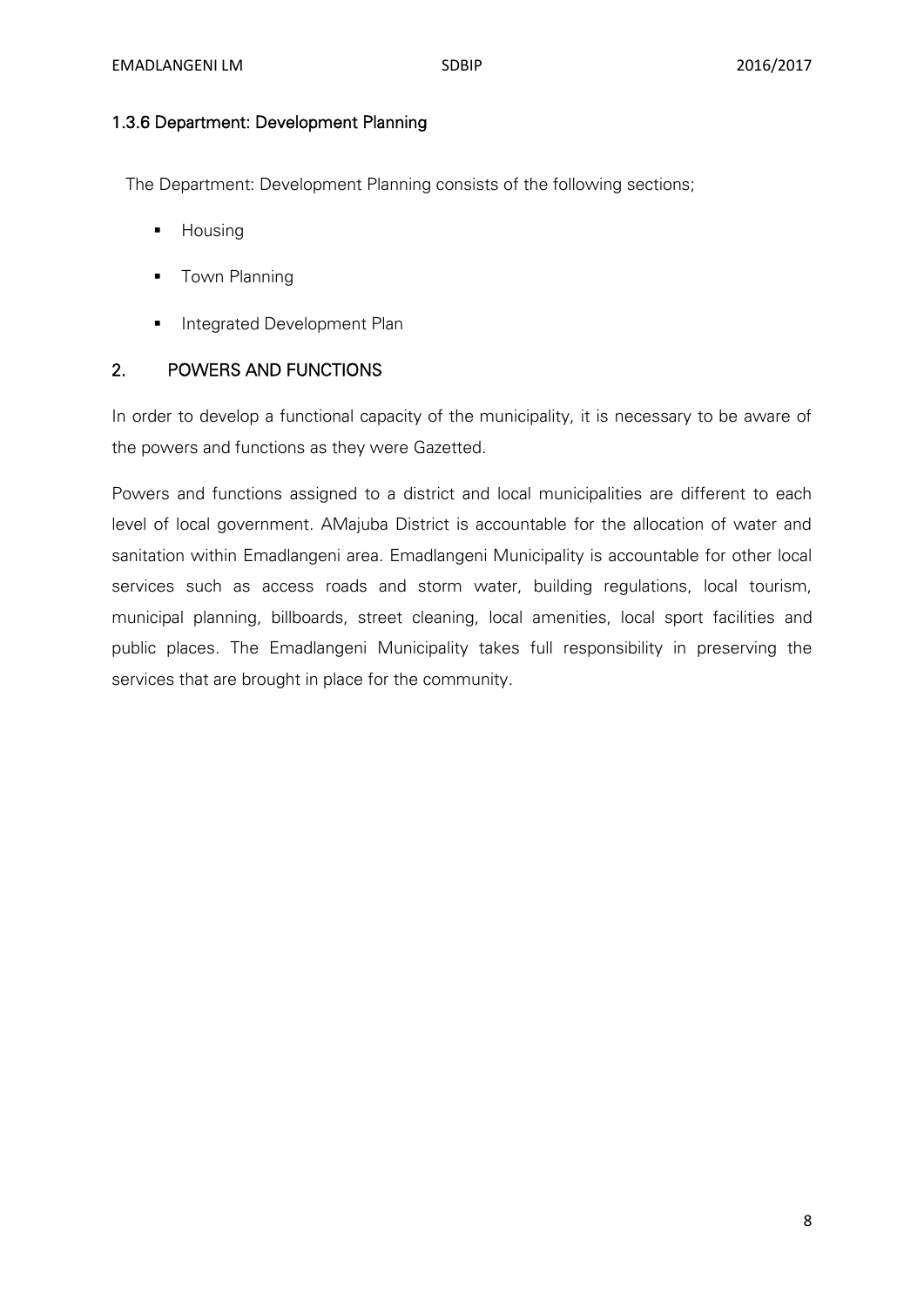#### 3. THE INTEGRATED DEVELOPMENT PLAN (IDP) - DEVELOPMENTAL STRATEGIES

Emadlangeni Local Municipality has developed the strategies in line with the developmental priorities in order for the intended results to be achieved which to enhance the service delivery thereby improving the communities lives. The following strategies have been developed to be implemented during 2016/17 financial year:

#### Key Performance Areas, Strategic Goals, Strategic Objectives and Strategies (2016/2017)

| Key Performance Areas Strategic goals<br>and B2B Pillars |                                         | Strategic<br>objectives                | 2016/17 Strategies                                          | Measurable objectives                                                                                                                  |
|----------------------------------------------------------|-----------------------------------------|----------------------------------------|-------------------------------------------------------------|----------------------------------------------------------------------------------------------------------------------------------------|
| Infrastructure<br>and<br>services                        | Equal access to<br>sustainable<br>basic | 1.1<br>Improved<br>access to all basic | sanitation<br>and<br>water                                  | 1.1.1 Facilitate the reduction of 1.1.1.1 Water and sanitation backlog reduction<br>reports submitted to council on a quarterly basis. |
| (Service delivery)                                       | infrastructure<br>and<br>service.       | services                               | infrastructure<br>service<br>and<br>backlogs.               | 1.1.1.2 Facilitate the provision of free basic water<br>and sanitation to all deserving households of<br>Emadlangeni.                  |
|                                                          |                                         |                                        | Facilitate<br>1.1.2<br>targeted  <br>electricity for<br>all | access to   1.1.2.1 Provide the electricity infrastructure to all<br>targeted households.                                              |
|                                                          |                                         |                                        | households                                                  | 1.1.2.2 Provide the bulk electricity service in                                                                                        |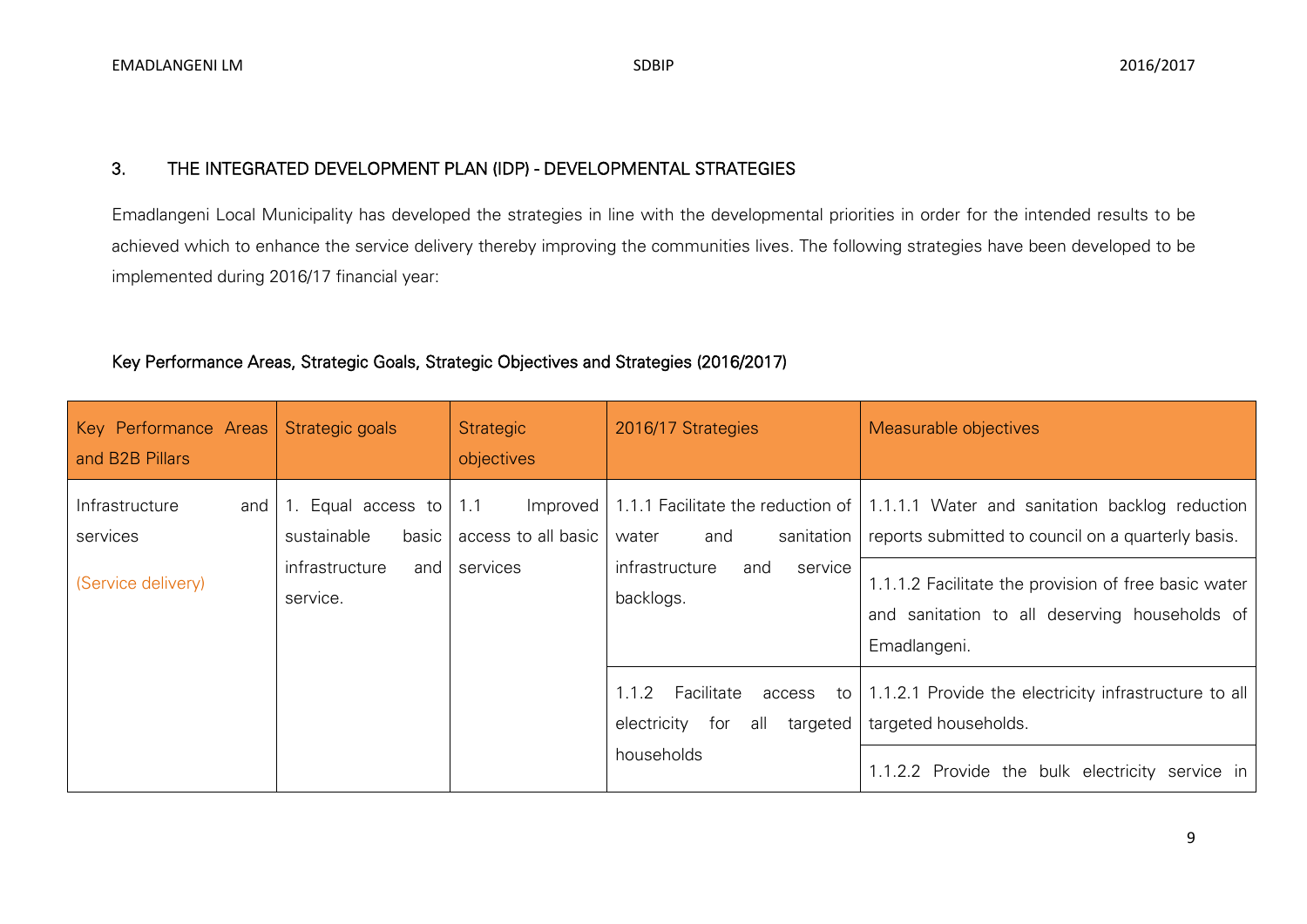| Key Performance Areas<br>and B2B Pillars | Strategic goals | <b>Strategic</b><br>objectives | 2016/17 Strategies                                                 | Measurable objectives                                                                                |
|------------------------------------------|-----------------|--------------------------------|--------------------------------------------------------------------|------------------------------------------------------------------------------------------------------|
|                                          |                 |                                |                                                                    | terms of the municipal licence on electricity<br>provision.                                          |
|                                          |                 |                                |                                                                    | 1.1.2.3 Facilitate the provision of alternative<br>energy                                            |
|                                          |                 |                                |                                                                    | 1.1.2.4 Facilitate and provide free basic electricity<br>to all deserving households of Emadlangeni. |
|                                          |                 |                                | 1.1.3<br>Reduce<br>the<br>road<br>infrastructure<br>backlog<br>and | 1.1.3.1<br>Ensure the existence<br>of a road<br>infrastructure provision framework                   |
|                                          |                 |                                | maintain<br>the<br>existing<br>infrastructure                      | 1.1.3.2 Construct new roads                                                                          |
|                                          |                 |                                |                                                                    | 1.1.3.3 Maintain the existing roads                                                                  |
|                                          |                 |                                |                                                                    | 1.1.3.4 Complete the designs and appointments<br>for new roads                                       |
|                                          |                 |                                | 1.1.4 Facilitate the reduction of<br>the housing backlog           | 1.1.4.1 Ensure the existence of an updated<br>Housing sector plan                                    |
|                                          |                 |                                |                                                                    | Housing<br>backlog<br>1.1.4.2<br>reduction<br>reports                                                |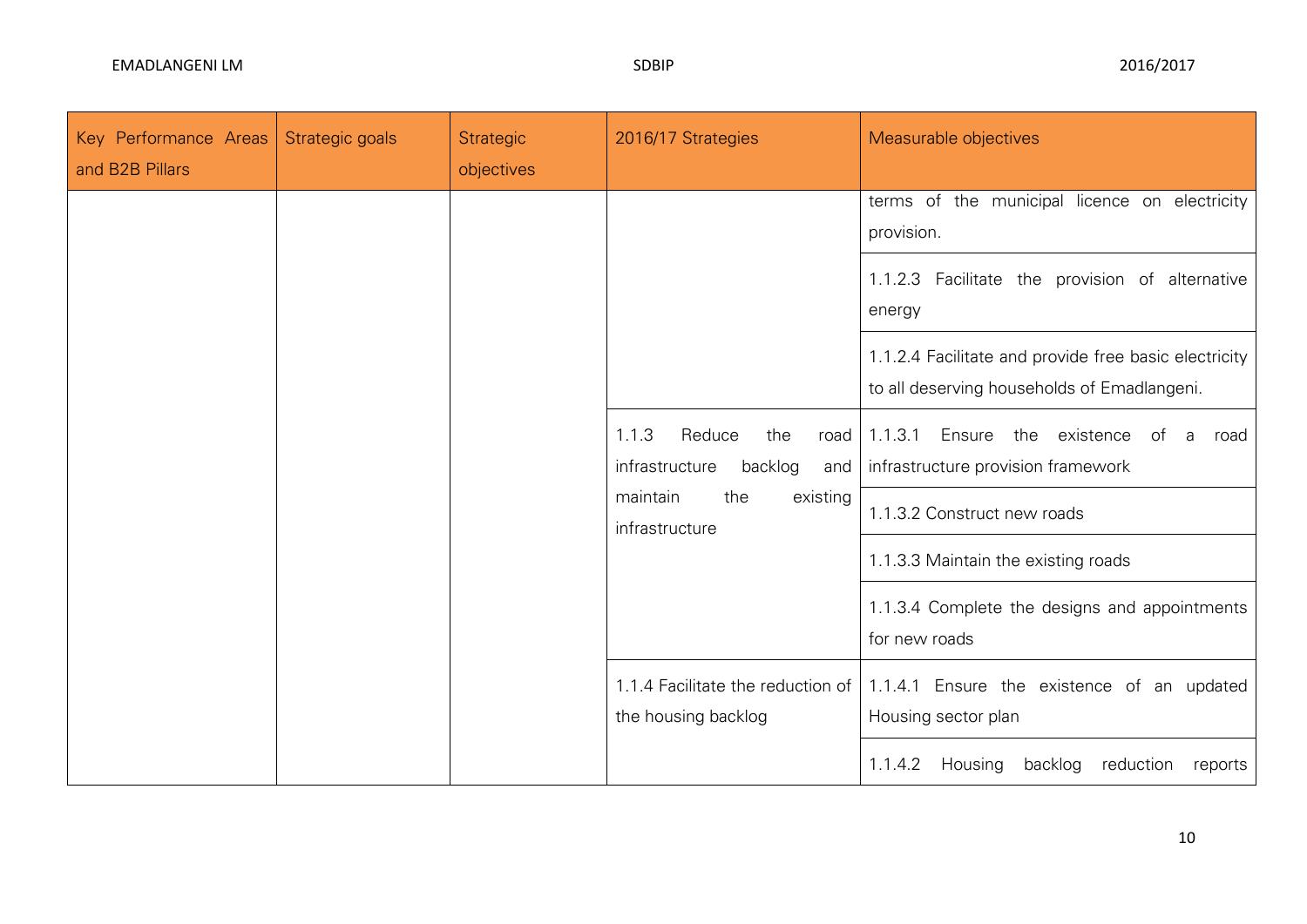| Key Performance Areas<br>and B2B Pillars         | Strategic goals                           | <b>Strategic</b><br>objectives    | 2016/17 Strategies                                                                                          | Measurable objectives                                                                                                                                 |  |  |  |                                                                                  |                                                                                                         |
|--------------------------------------------------|-------------------------------------------|-----------------------------------|-------------------------------------------------------------------------------------------------------------|-------------------------------------------------------------------------------------------------------------------------------------------------------|--|--|--|----------------------------------------------------------------------------------|---------------------------------------------------------------------------------------------------------|
|                                                  |                                           |                                   | 1.1.5 Provide efficient waste<br>collection and management<br>targeted<br>service<br>to<br>all<br>household | submitted to council on a quarterly basis<br>Collect<br>1.1.5.1<br>all<br>targeted<br>waste<br>from<br>households<br>1.1.5.2 Manage waste efficiently |  |  |  |                                                                                  |                                                                                                         |
| Municipal transformation<br>institutional<br>and | 2.<br>Provision<br>of<br>effective<br>and | Ensure<br>2.1<br>a<br>sustainable | municipal policies                                                                                          | 2.1.1 Maintain and improve the 2.1.1.1 Review and adopt municipal policies                                                                            |  |  |  |                                                                                  |                                                                                                         |
| development                                      | efficient leadership                      | working<br>environment            |                                                                                                             |                                                                                                                                                       |  |  |  | 2.1.2<br>Ensure<br>effective and<br>efficient<br>human<br>resource<br>management | 2.1.2.1 Strategically plan for the human resources<br>2.1.2.2 Foster an IDP aligned municipal structure |
|                                                  |                                           |                                   | 2.1.2.3 Fill the budgeted vacant posts<br>2.1.2.4 Implement the employment equity plan                      |                                                                                                                                                       |  |  |  |                                                                                  |                                                                                                         |
|                                                  |                                           |                                   | 2.1.2.5 Report labour relations matters to council<br>on a quarterly basis.                                 |                                                                                                                                                       |  |  |  |                                                                                  |                                                                                                         |
|                                                  |                                           |                                   | effective<br>2.1.3<br>Ensure                                                                                | and   2.1.3.1 Ensure the existence of an updated WSP                                                                                                  |  |  |  |                                                                                  |                                                                                                         |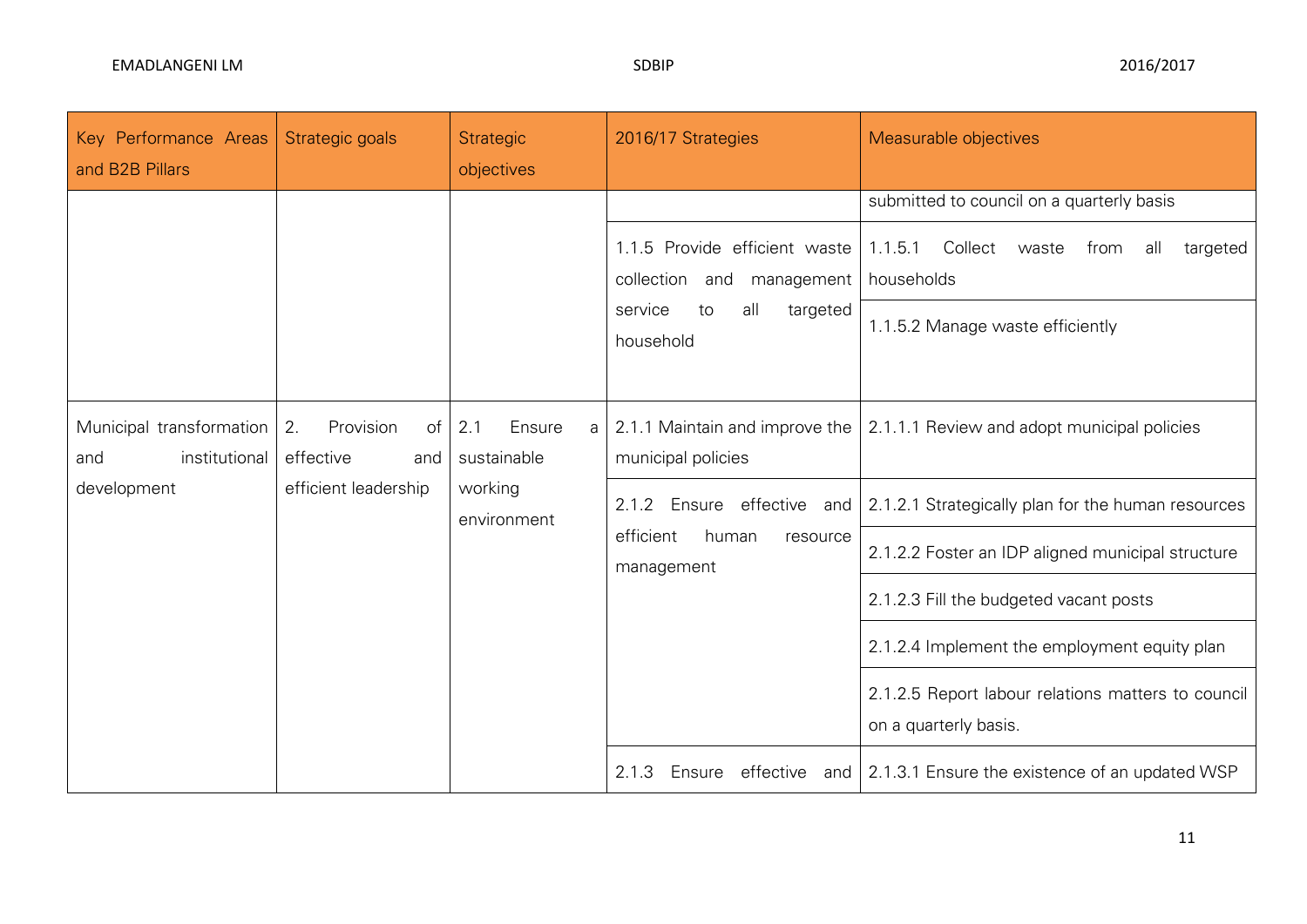| Key Performance Areas<br>and B2B Pillars | Strategic goals | <b>Strategic</b><br>objectives | 2016/17 Strategies                            | Measurable objectives                                                    |
|------------------------------------------|-----------------|--------------------------------|-----------------------------------------------|--------------------------------------------------------------------------|
|                                          |                 |                                | efficient<br>human<br>resource<br>development | 2.1.3.2 Implement the WSP                                                |
|                                          |                 |                                | 2.1.4 Improve performance                     | 2.1.4.1 Develop and adopt the performance<br>management system           |
|                                          |                 |                                |                                               | 2.1.4.2 Set the municipal performance targets                            |
|                                          |                 |                                |                                               | 2.1.4.3 Set the departmental performance targets                         |
|                                          |                 |                                |                                               | 2.1.4.4 Align the service delivery targets with the<br>budget            |
|                                          |                 |                                |                                               | 2.1.4.5 Achieve the individual commitment to set<br>departmental targets |
|                                          |                 |                                |                                               | 2.1.4.6 Monitor the achievement of the set<br>targets                    |
|                                          |                 |                                |                                               | 2.1.4.7 Report performance to council                                    |
|                                          |                 |                                |                                               | 2.1.4.8 Address areas of underperformance                                |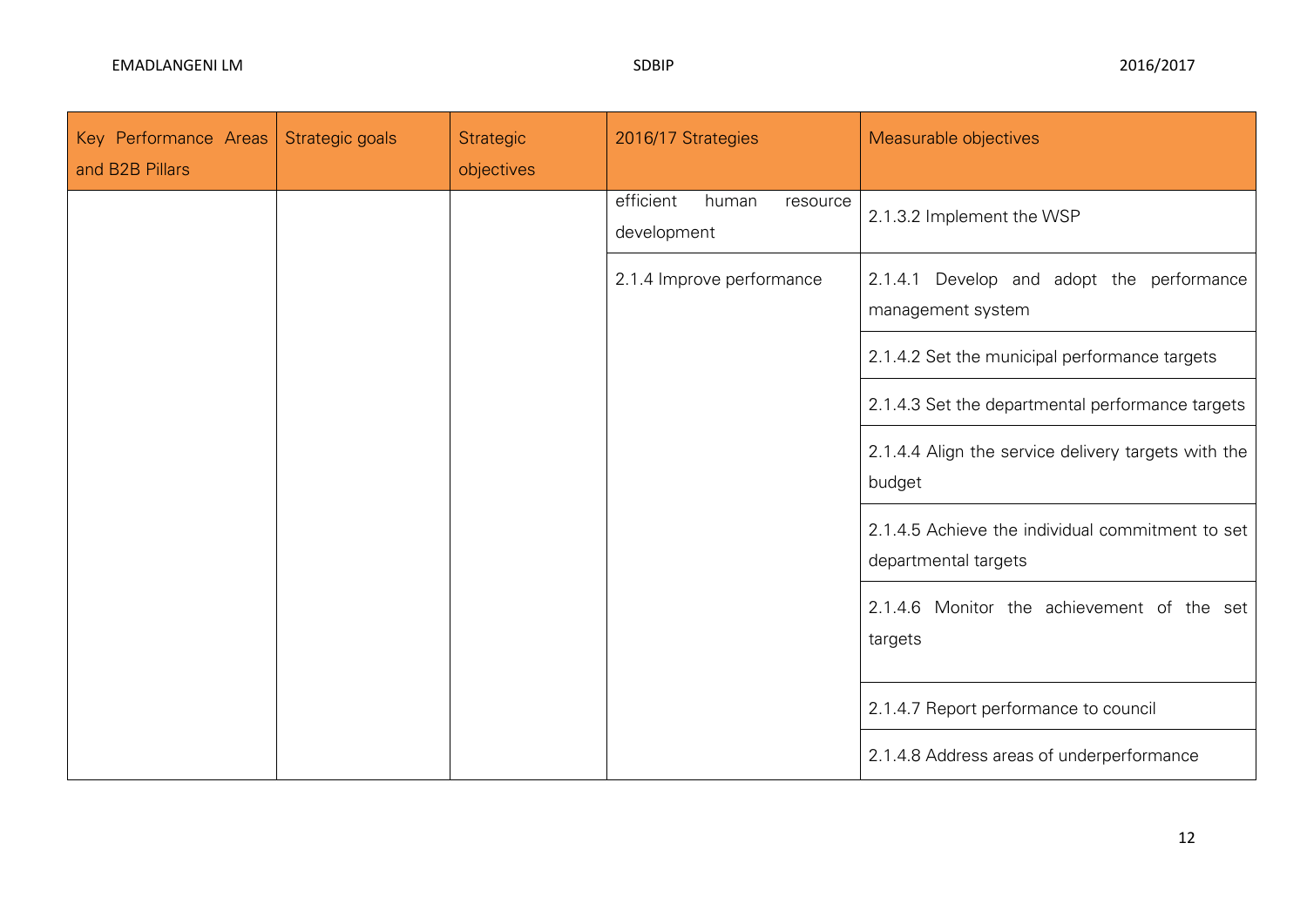| Key Performance Areas<br>and B2B Pillars | Strategic goals | Strategic<br>objectives                                                                                                                 | 2016/17 Strategies                   | Measurable objectives                                        |
|------------------------------------------|-----------------|-----------------------------------------------------------------------------------------------------------------------------------------|--------------------------------------|--------------------------------------------------------------|
|                                          |                 | information $\vert 2.1.5.1$ maintain the<br>2.1.5<br>municipal<br>Improve<br>document<br>and document   management system<br>technology |                                      |                                                              |
|                                          |                 |                                                                                                                                         | management systems                   | 2.1.5.2 Upgrade the municipal IT infrastructure              |
|                                          |                 |                                                                                                                                         | 2.1.6<br>Improve on customer<br>care | 2.1.6.1 Record<br>and<br>attend to<br>customer<br>complaints |

| Key Performance Areas   Strategic goals<br>and B2B Pillars | Strategic objectives                    | 2016/17 Strategies                                   | Measurable objectives                                                                           |
|------------------------------------------------------------|-----------------------------------------|------------------------------------------------------|-------------------------------------------------------------------------------------------------|
| viability<br>Financial<br>and<br>financial management      | 2.2<br>Ensure<br>financially viable and | opinion                                              | a   2.2.1 Improve the audit   2.2.1 Implement the Auditor general's report<br>intervention plan |
| financial<br>(Sound<br>management)                         | sustainable<br>municipality             | 2.2.2<br>the<br>Ensure<br>aligned financial planning | IDP 2.2.2.1 Adopt the municipal IDP aligned annual<br>budget                                    |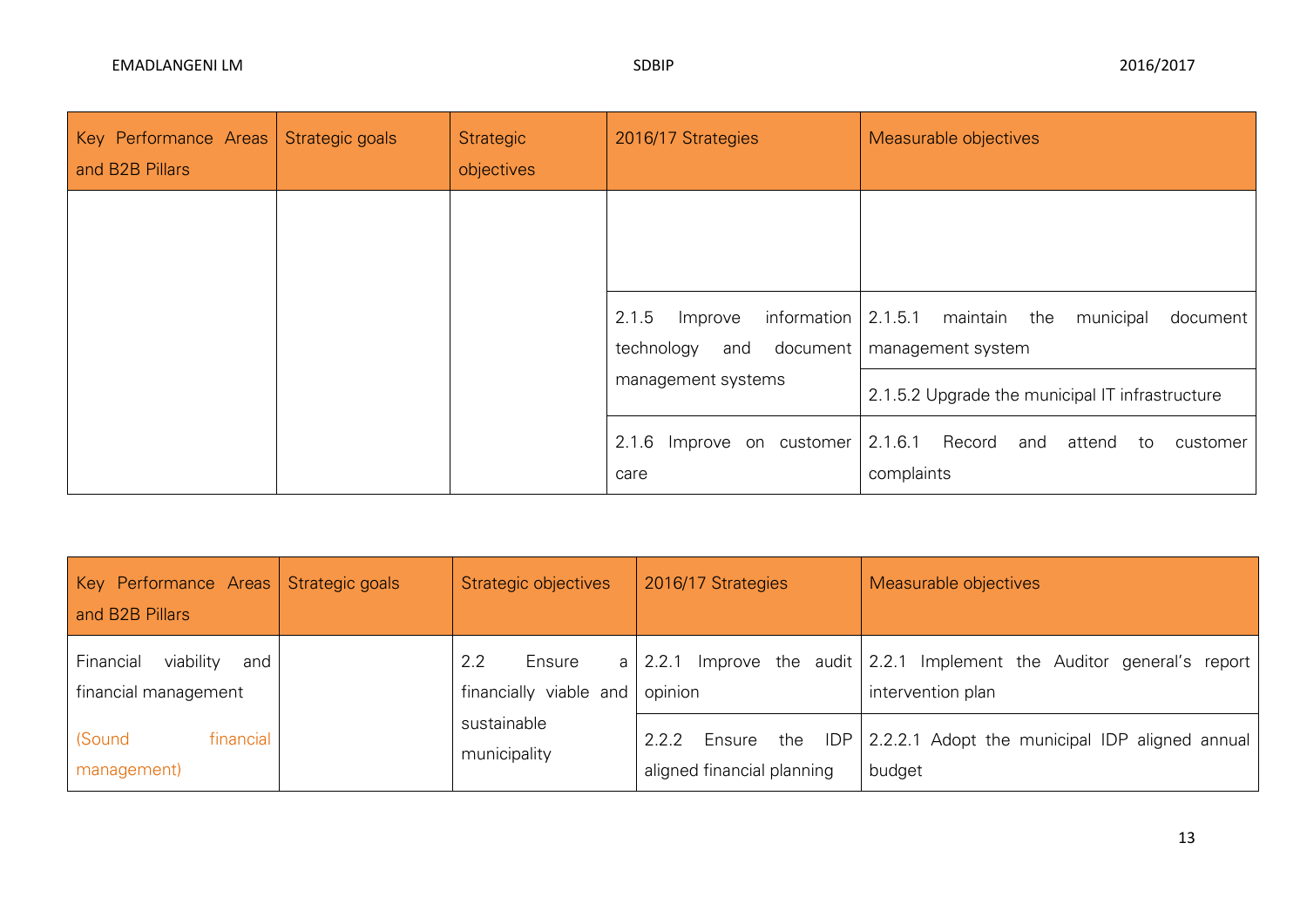|  |                                               |            | municipal IDP<br>2.2.2.2 Adopt the<br>aligned<br>adjustment budget          |
|--|-----------------------------------------------|------------|-----------------------------------------------------------------------------|
|  | 2.2.3<br>Effectively<br>efficiently<br>manage | and<br>the | 2.2.3.1<br>Monitor the<br>expenditure<br>of<br>the<br>municipality's budget |
|  | expenditure<br>of<br>municipality             | the        | 2.2.3.2 Pay all suppliers within a legislated period                        |
|  |                                               |            | 2.2.3.3 Conduct all expenditure reconciliations                             |
|  |                                               |            |                                                                             |
|  |                                               |            |                                                                             |
|  |                                               |            | 2.2.3.4 Manage the municipal assets                                         |
|  |                                               |            |                                                                             |
|  |                                               |            |                                                                             |
|  | 2.2.4 Manage and increase                     |            | 2.2.4.1 Improve the collection rate                                         |
|  | municipal<br>the<br>base                      | revenue    | 2.2.4.2 Conduct all revenue reconciliations                                 |
|  |                                               |            |                                                                             |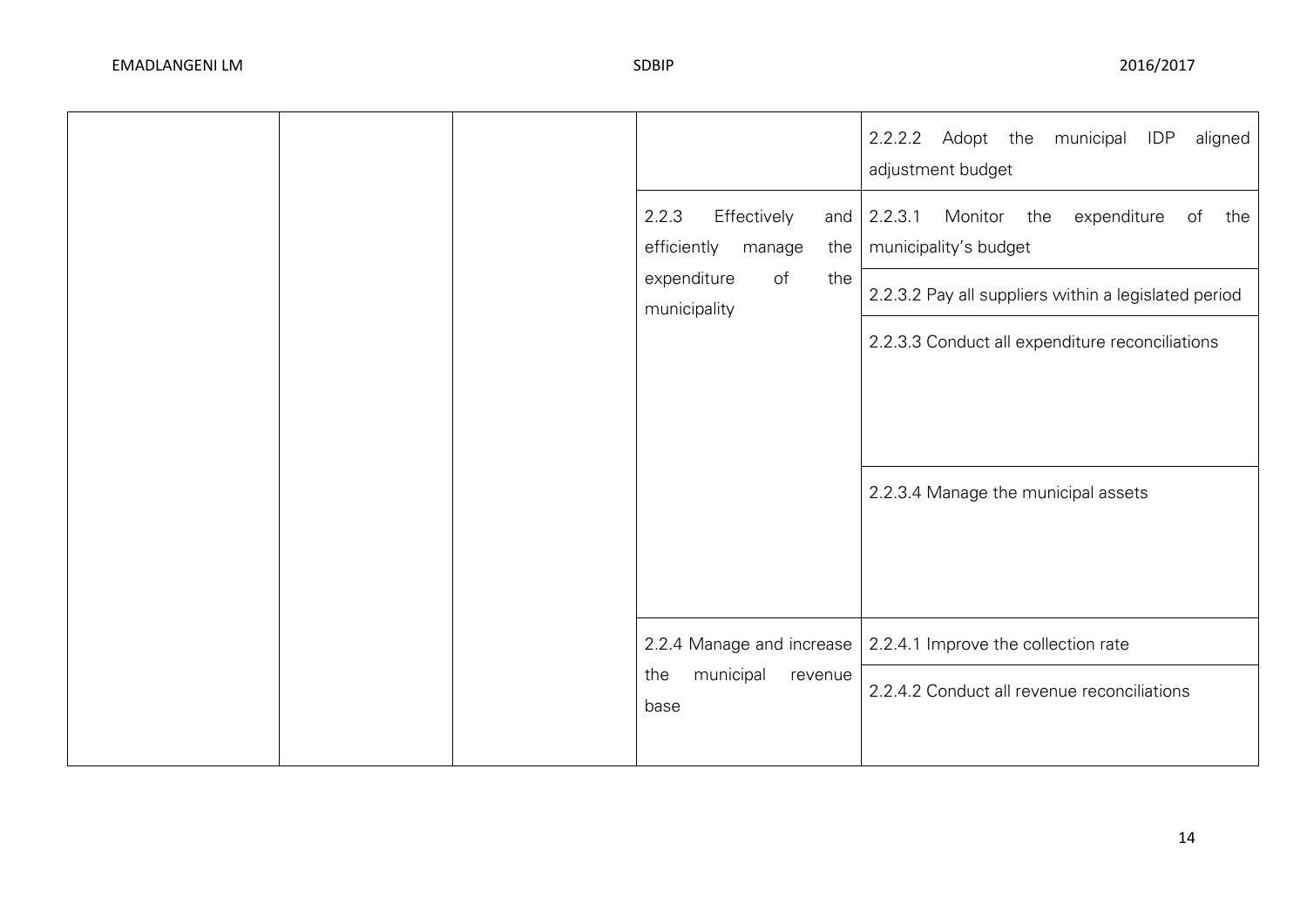|  | municipality<br>acquires<br>goods and services in<br>terms of supply chain<br>regulations. | 2.2.5 Ensure that the $\vert$ 2.2.5.1 Manage the supply chain processes in<br>accordance with the municipal regulations on<br>supply chain management. |
|--|--------------------------------------------------------------------------------------------|--------------------------------------------------------------------------------------------------------------------------------------------------------|
|  | financial<br>accurate<br>and<br>reporting.                                                 | 2.2.6 Ensure a constant 2.2.6.1 Perform monthly financial reporting.                                                                                   |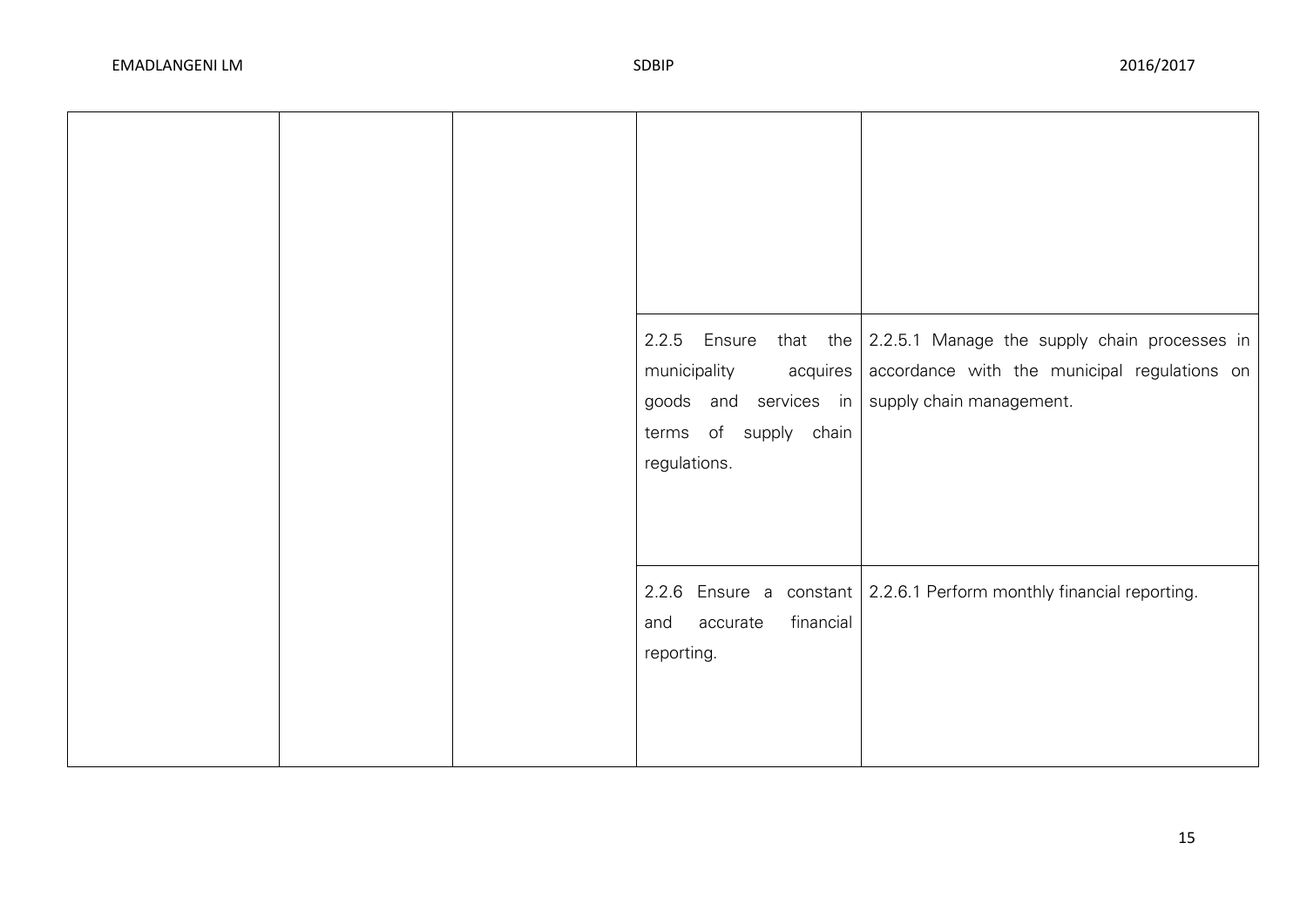|  |                                                   | 2.2.6.2 Perform quarterly financial reporting.                       |
|--|---------------------------------------------------|----------------------------------------------------------------------|
|  |                                                   | 2.2.6.3 Perform annual financial reporting.                          |
|  |                                                   | 2.2.7 Ensure the existence   2.2.7.1 Adopt an updated SCM framework. |
|  | finance<br>of<br>updated<br>management strategies | 2.2.7.2 Adopt an updated fraud prevention plan.                      |

| Key Performance Areas Strategic goals<br>and B2B Pillars | Strategic objectives              | 2016/17 Strategies                                                   | Measurable objectives                                                       |
|----------------------------------------------------------|-----------------------------------|----------------------------------------------------------------------|-----------------------------------------------------------------------------|
| Good<br>governance,<br>participation<br>community        | 2.3<br>Ensure<br>participative,   | a   2.3.1 Improve the public $\vert$ 2.3.1.1<br>participation<br>and | municipal<br>public  <br>Implement<br>the<br>participation strategy         |
| committees<br>and<br>ward<br>system                      | and<br>transparent<br>accountable | communication processes                                              | 2.3.1.2 Ensure the existence of the municipal<br>communications functioning |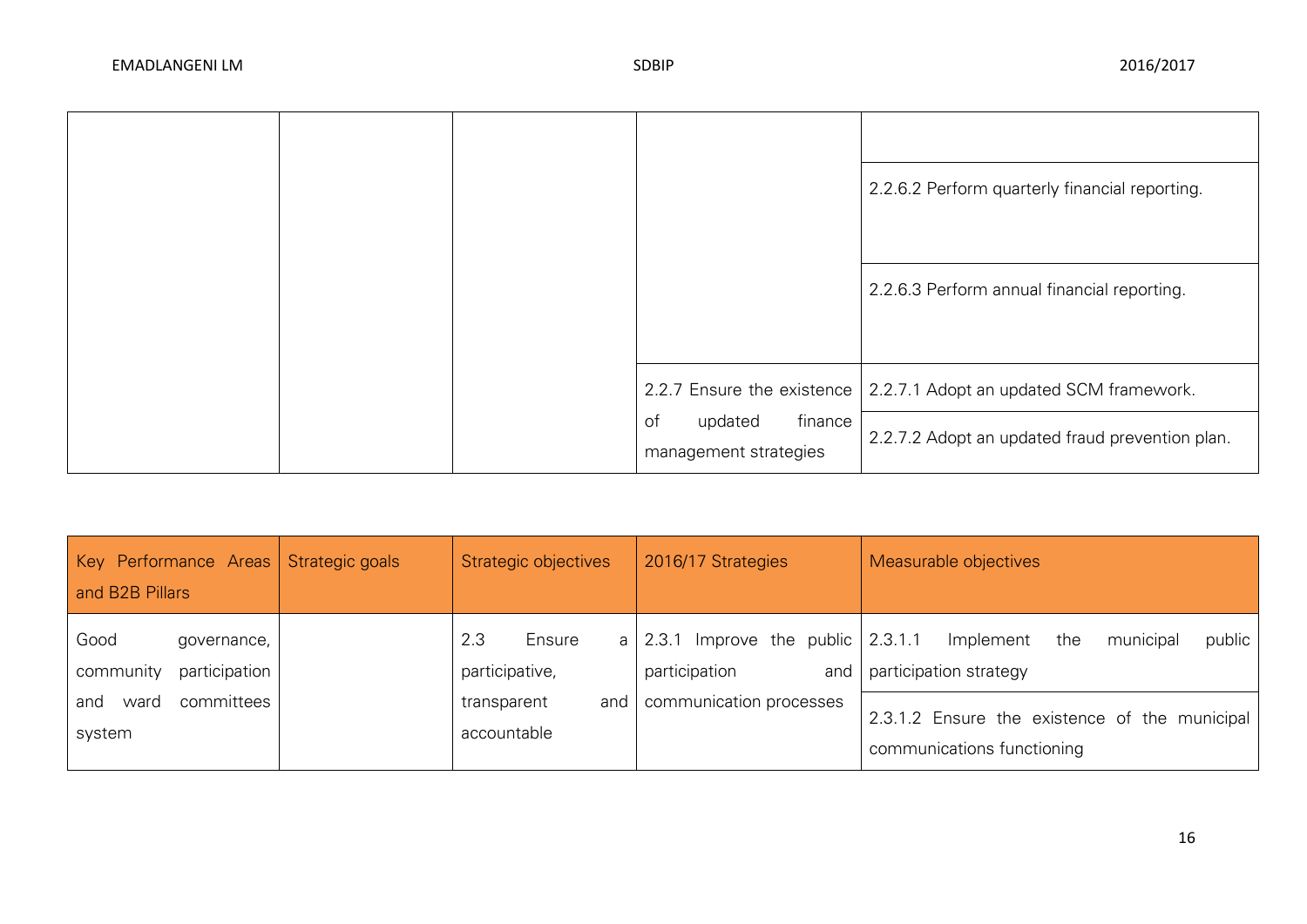| (putting people first and<br>good governance). | governance | 2.3.2 Ensure the existence<br>and functionality of the<br>participation<br>public<br>structures | 2.3.2.1 Ensure the IDP RF functionality.<br>2.3.2.2 Ensure the functionality of ward<br>committees.                                   |
|------------------------------------------------|------------|-------------------------------------------------------------------------------------------------|---------------------------------------------------------------------------------------------------------------------------------------|
|                                                |            |                                                                                                 | 2.3.2.3 Ensure the functionality of the youth<br>council.<br>2.3.2.4 Ensure the functionality of the gender and<br>disability forums. |
|                                                |            | 2.3.3<br>Ensure functional<br>municipal structures                                              | 2.3.3.1 Ensure that all<br>legislated<br>council<br>structures meetings seat.<br>2.3.3.2 Ensure internal audit reporting.             |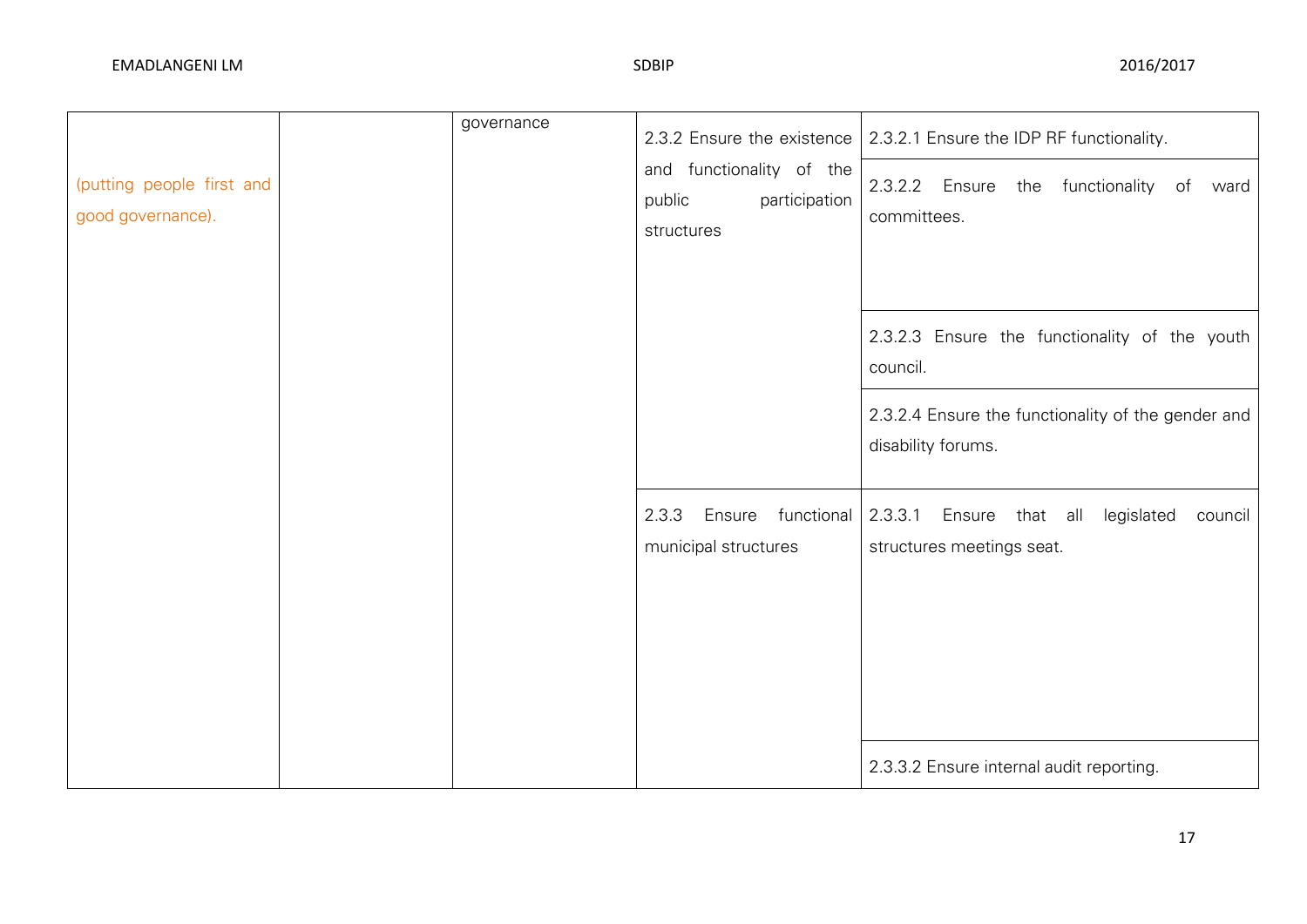|  |  | 3.3.3 Ensure oversight reporting.<br>. |  |
|--|--|----------------------------------------|--|
|--|--|----------------------------------------|--|

| Performance<br>Areas<br>Key<br>and B2B Pillars                 | Strategic goals                                                                                   | Strategic objectives                                                                                                                  | 2016/17 Strategies                                                                                                                                  | Measurable objectives                                                                                                                                                                                                   |
|----------------------------------------------------------------|---------------------------------------------------------------------------------------------------|---------------------------------------------------------------------------------------------------------------------------------------|-----------------------------------------------------------------------------------------------------------------------------------------------------|-------------------------------------------------------------------------------------------------------------------------------------------------------------------------------------------------------------------------|
| Social and local economic<br>development<br>(service delivery) | 3. Promoting human<br>development<br>the<br>Creating<br>job<br>4.1<br>4.<br>opportunities for all | 3.1 Achieve a holistic<br>human development<br>and capacitation for<br>of<br>realisation<br>skilled<br>and<br>employable<br>workforce | 3.1.1 Improve the community<br>skills base<br>3.1.2<br>Ensure<br>the<br>of<br>empowerment<br>youth,<br>women and people living with<br>disabilities | 3.1.1.1<br>Implement<br>the<br>skills<br>community<br>development plan<br>3.1.2.1 Implement the youth development plan<br>3.1.2.2 Implement the women empowerment<br>plan<br>3.1.2.3 Implement the PLD empowerment plan |
|                                                                |                                                                                                   | Create<br>employment<br>opportunities<br>for all<br>skilled<br>and<br>employable people of<br>eMadlangeni                             | 4.1.1 Implement the EPWP<br>programme<br>4.1.2 Strategically plan for the<br>local economic development<br>4.1.3<br>facilitate<br>the               | 4.1.1.1 Create EPWP jobs.<br>4.1.2.1 Ensure the existence of an updated<br>Local Economic Development strategy.<br>Submit quarterly<br>4.1.3.1<br>CWP<br>reports to                                                     |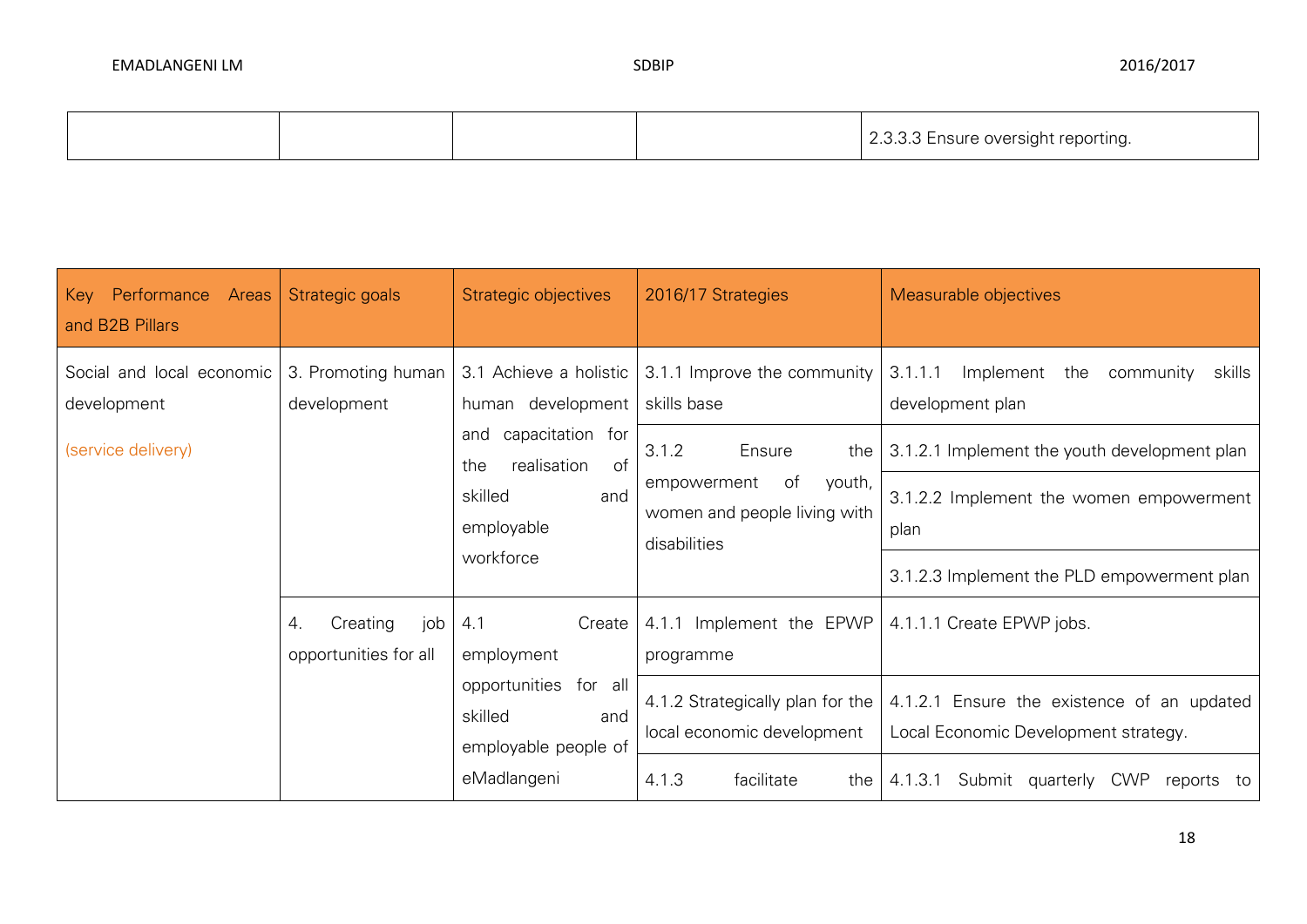|                                                 |                                                                       | implementation of the CWP                                              | council.                                                                                    |
|-------------------------------------------------|-----------------------------------------------------------------------|------------------------------------------------------------------------|---------------------------------------------------------------------------------------------|
|                                                 |                                                                       | against poverty                                                        | 4.1.4 Coordinate the fight 4.1.4.1 Implement the poverty alleviation plan                   |
|                                                 |                                                                       | 4.1.5 Unlock the agricultural<br>potential                             | 4.1.5.1 Ensure the existence of an updated<br>agricultural plan.                            |
|                                                 |                                                                       | 4.1.6 Promote the mining<br>activities                                 | 4.1.6.1 Submit quarterly mining applications<br>reports to council.                         |
|                                                 |                                                                       | Facilitate<br>4.1.7<br>SMME<br>development                             | 4.1.7.1 Ensure the existence of the SMME<br>development framework.                          |
|                                                 |                                                                       | 4.1.8 Promote Emadlangeni<br>to be a tourist destination.              | 4.1.8.1 Ensure the existence of a tourism<br>sector plan.                                   |
| 5. Facilitating access<br>to health, safety and | 5.1 Ensure that all<br>people<br>of                                   | 5.1.1 Provide<br>the<br>services                                       | library   5.1.1.1 Ensure the provision of the library<br>services to the minimum standards. |
| welfare facilities and<br>services              | eMadlangeni<br>have<br>access to community<br>facilities and services | 5.1.2<br>Facilitate<br>the  <br>maintenance of community<br>facilities | 5.1.2 Maintain the existing facilities                                                      |
|                                                 | 5.2<br>Aspire<br>to                                                   |                                                                        | $a$   5.2.1 Ensure the municipal   5.2.1.1 Implement the HIV/AIDS plan                      |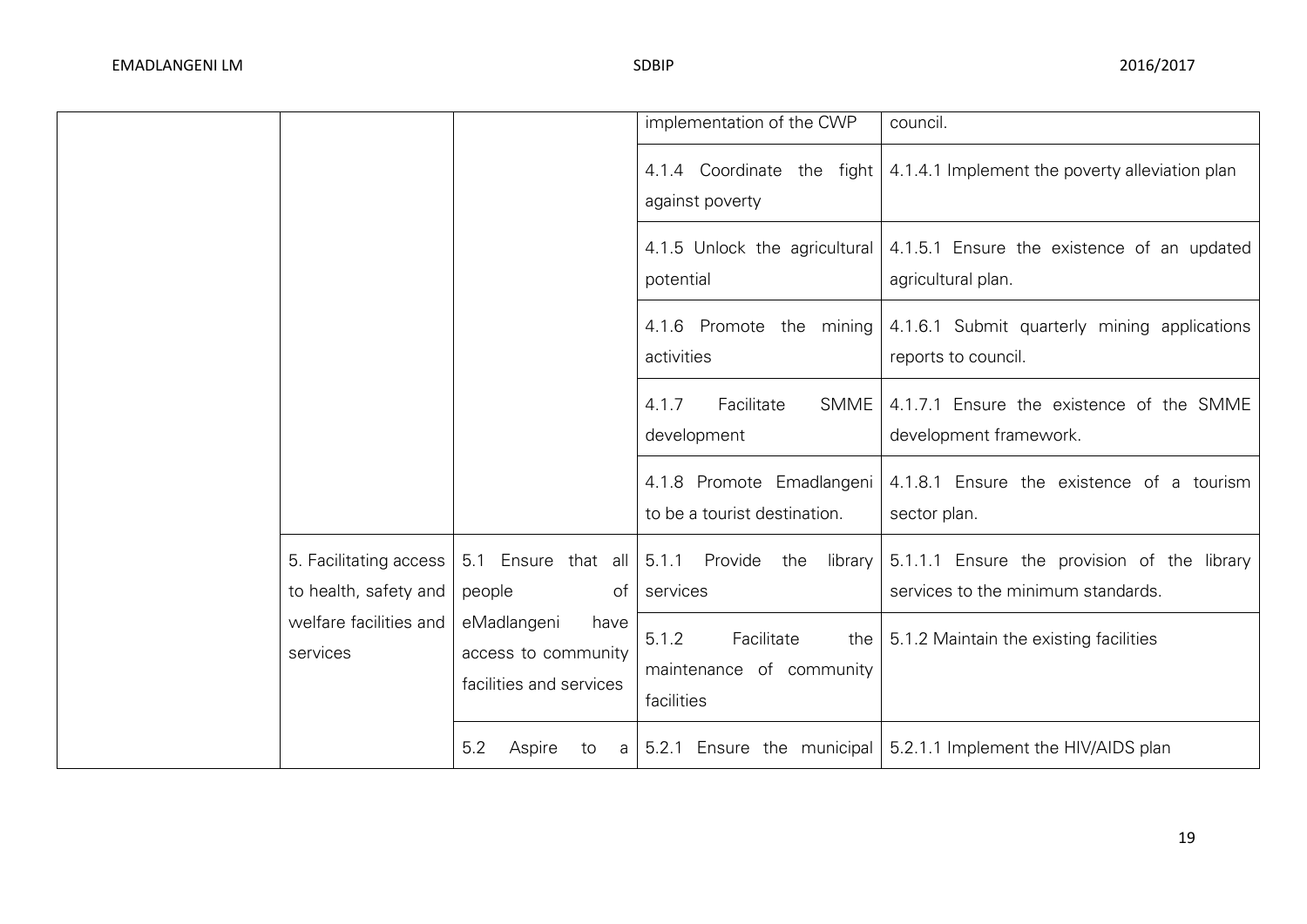| healthy,<br>safe<br>and<br>crime free area | contribution to HIV/AIDS                                          | 5.2.1.2 Submit quarterly reports to council on<br><b>HIV/AIDS</b>          |
|--------------------------------------------|-------------------------------------------------------------------|----------------------------------------------------------------------------|
|                                            |                                                                   | 5.2.1.3 Maintain the functionality of the Local<br>AIDS council            |
|                                            | 5.2.2 Improve on road safety                                      | 5.2.2.1 Exercise the traffic law enforcement                               |
|                                            |                                                                   |                                                                            |
|                                            |                                                                   |                                                                            |
|                                            |                                                                   |                                                                            |
|                                            |                                                                   |                                                                            |
|                                            |                                                                   |                                                                            |
|                                            |                                                                   |                                                                            |
|                                            | 5.2.3 Ensure the municipal<br>contribution to community<br>safety | 5.2.3.1<br>Implement a<br>crime<br>prevention<br>infrastructure framework. |
|                                            |                                                                   | 5.2.3.2 Submit quarterly reports to council on                             |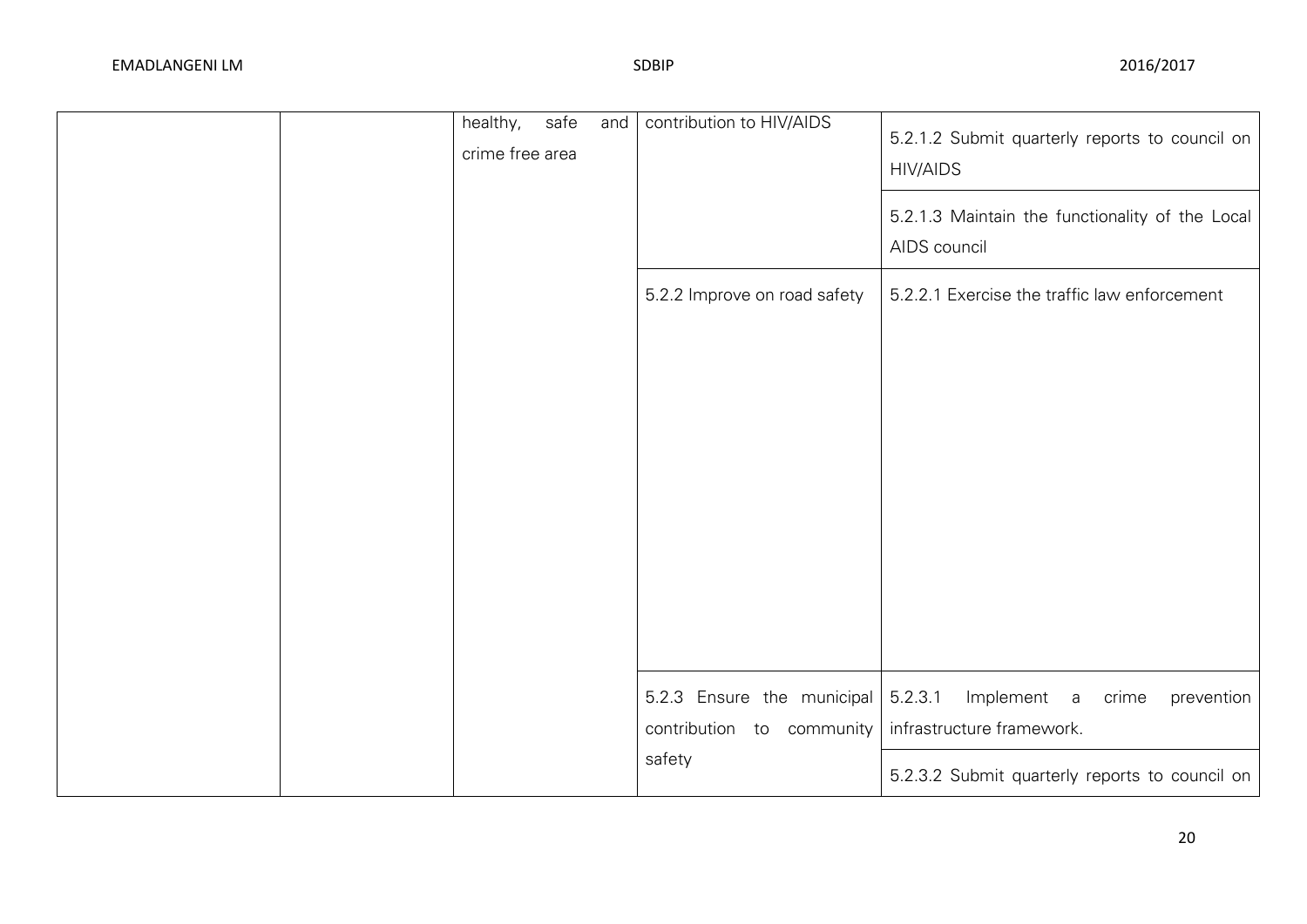|                                                            |                                                                    | community safety                                                                                                |
|------------------------------------------------------------|--------------------------------------------------------------------|-----------------------------------------------------------------------------------------------------------------|
| 5.3<br>Facilitate<br>culture<br>arts,                      | creation of a viable of sports and recreations<br>and   facilities | a $\vert$ 5.3.1 Facilitate the provision $\vert$ 5.3.1.1 Maintain the sports and recreation<br>facilities       |
| heritage celebration,<br>playing and recreation<br>spaces. | sports, arts and heritage<br>celebration programs                  | 5.3.2 Design and implement   5.3.2.1 Implement the municipal sports, arts<br>and heritage celebration programme |
|                                                            |                                                                    |                                                                                                                 |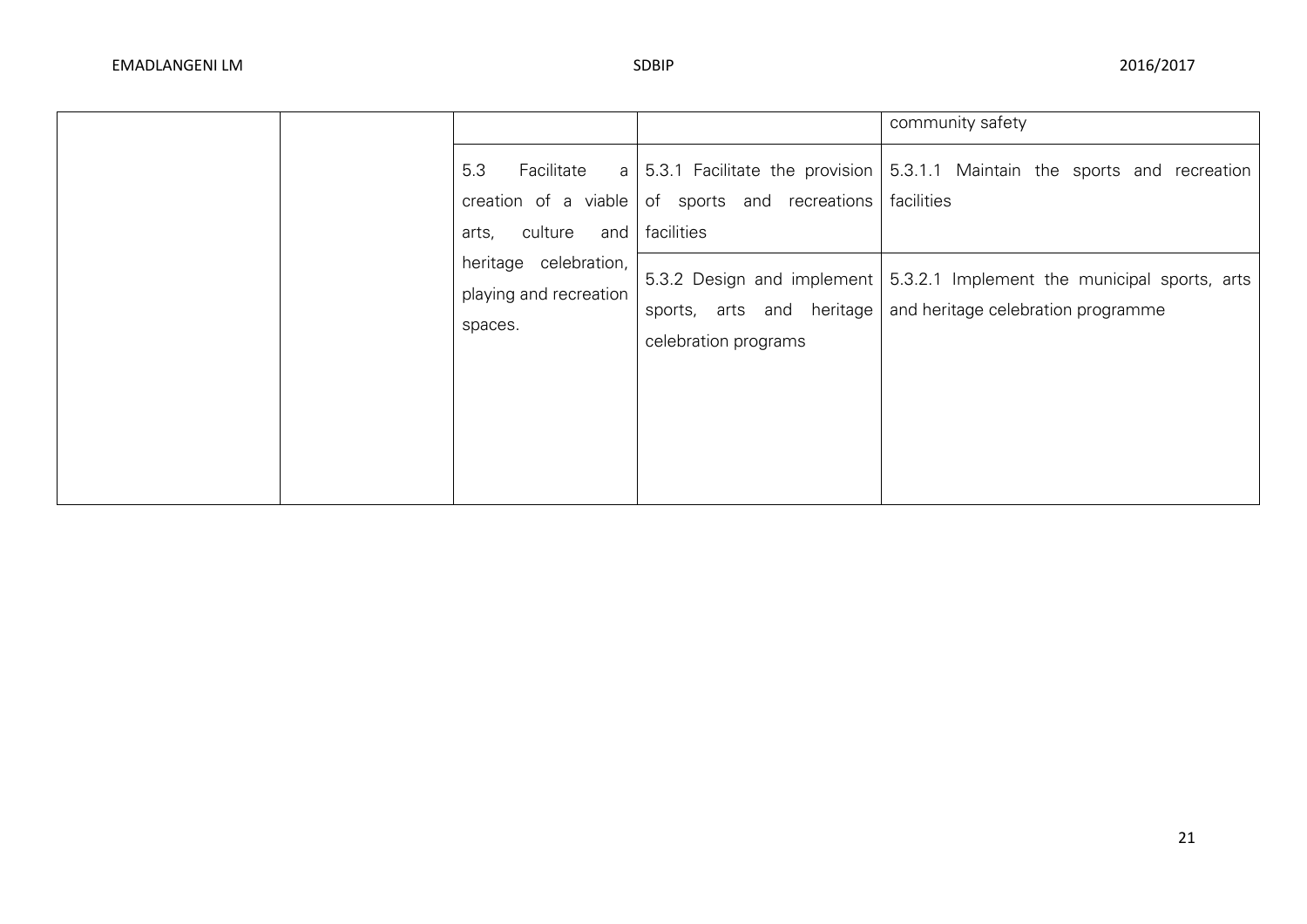| Key Performance Areas and<br><b>B2B Pillars</b> | Strategic goals                                                  | Strategic objectives                                                | 2016/17 Strategies                                                               | Measurable objectives                                                                                  |
|-------------------------------------------------|------------------------------------------------------------------|---------------------------------------------------------------------|----------------------------------------------------------------------------------|--------------------------------------------------------------------------------------------------------|
| Cross-cutting measures<br>(Service delivery)    | 6.<br>Promoting<br>spatial<br>and<br>environmental<br>management | 6.1<br>Realise<br>a<br>complete<br>environmental<br>protection      | Improve community<br>6.1.1<br>awareness on environmental<br>protection           | 6.1.1.1 Design and implement the community<br>on environmental<br>awareness<br>programme<br>protection |
|                                                 |                                                                  | Facilitate<br>6.2<br>a<br>creation of a disaster<br>ready community | 6.2.1<br>Reduce<br>community<br>vulnerability to disasters                       | 6.2.1.1 Implement the municipal<br>disaster<br>contingency plan                                        |
|                                                 |                                                                  | 6.3<br>Ensure<br>an<br>integrated<br>and<br>aligned development     | 6.3.1. Ensure the existence<br>of the municipal development<br>spatial reference | 6.3.1.1 Adopt an updated SDF                                                                           |
|                                                 |                                                                  | planning                                                            | 6.3.2 Ensure the existence of<br>municipal<br>land<br>the<br>use                 | 6.3.2.1<br>Review<br>Implement<br>the<br>and<br>municipality's Town Planning Scheme                    |
|                                                 |                                                                  |                                                                     | guideline                                                                        | 6.3.2.1 Initiate the implementation of SPLUMA                                                          |
|                                                 |                                                                  |                                                                     | 6.3.3 Promote the municipal                                                      | 6.3.3.1 Adopt the IDP                                                                                  |
|                                                 |                                                                  |                                                                     | integrated planning                                                              | 6.3.3.2 Ascertain community satisfaction about                                                         |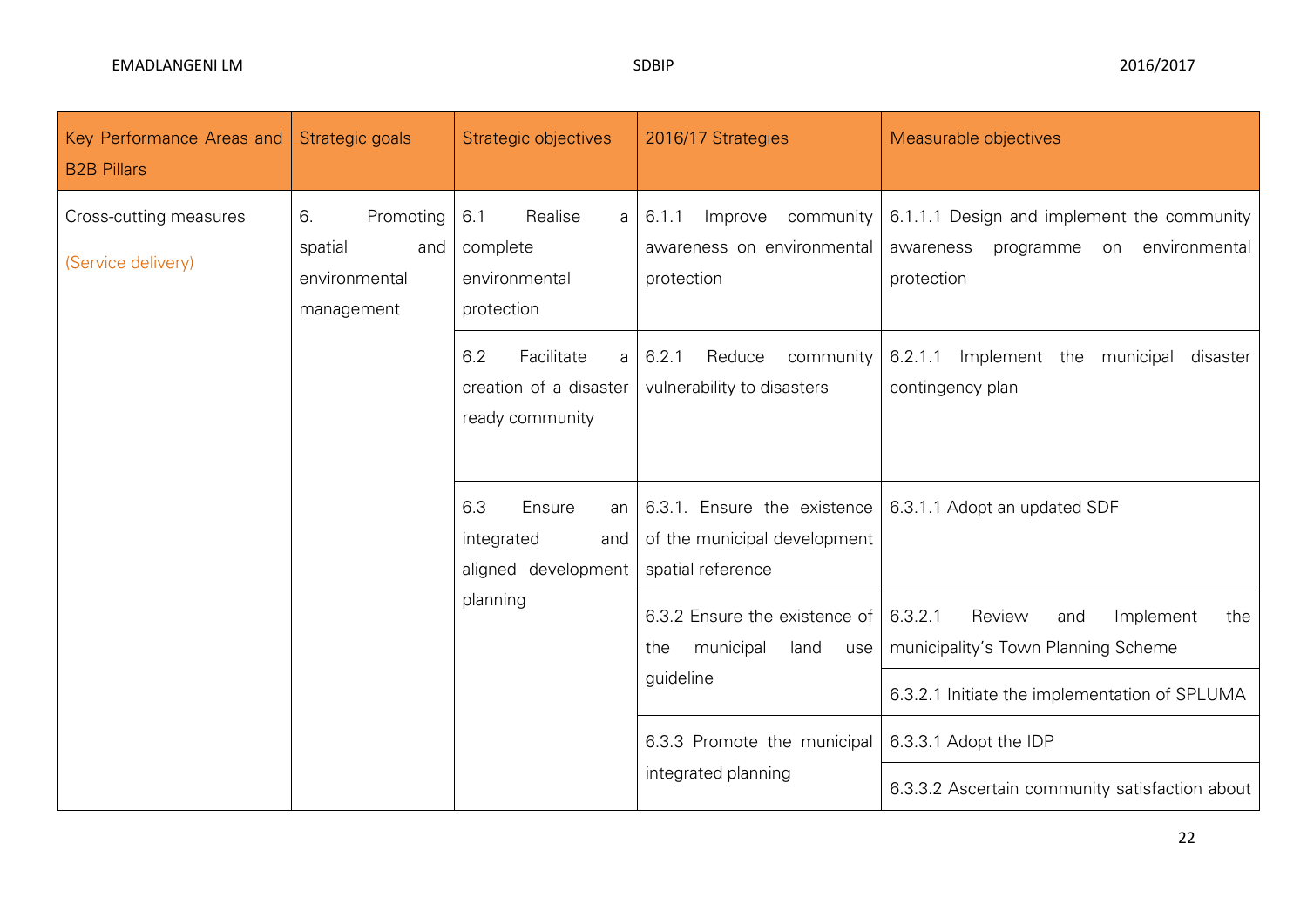|  |  | rvices<br>unal :<br>$\sim$<br>╰ |
|--|--|---------------------------------|
|  |  |                                 |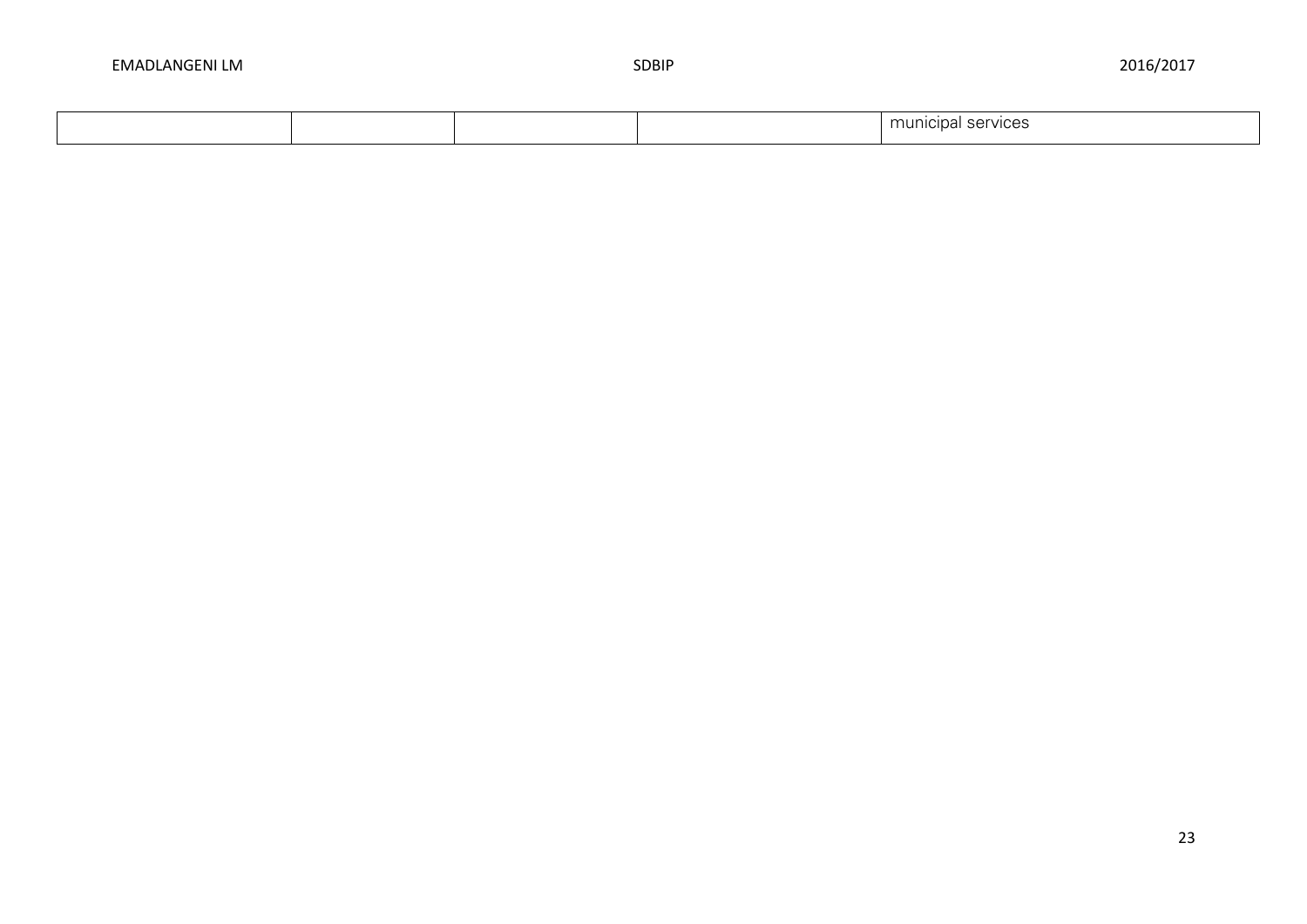# 3.5 OUR BUDGET

| <b>Description</b>                             | Budget Year +1<br>Budget Year 2015/16 |              | Budget Year +1 | Budget year 2018/19 |
|------------------------------------------------|---------------------------------------|--------------|----------------|---------------------|
|                                                |                                       | 2016/17      | 2017/18        |                     |
| Total Revenue (excluding capital transfers and | R 71 868 177                          | R 75 034 895 | R 78 805 110   | R 82 929 887        |
| contributions)                                 |                                       |              |                |                     |
| <b>Total Expenditure</b>                       | R 71 325 868                          | R 73 334 874 | R 75 158 175   | R 78 036 436        |
| Surplus/(Deficit) for the year                 | R 542 309                             | R 1 700 021  | R 3 646 935    | R 4 893 451         |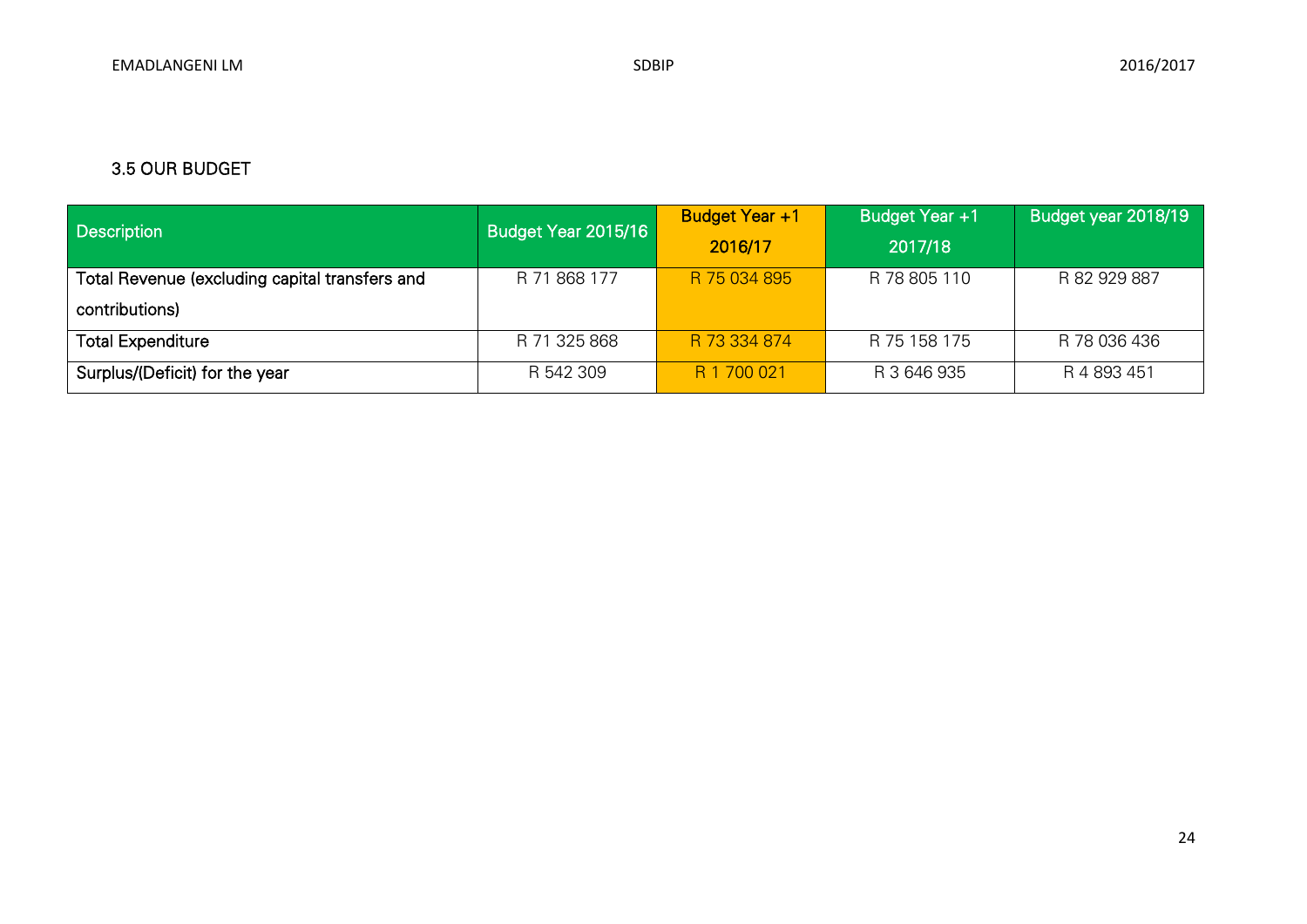# 3.5.1 BUDGET SUMMARY

# A. Revenue

| Description                                                   | <b>Budget Year</b> |
|---------------------------------------------------------------|--------------------|
| Property rates                                                | R 17 829 833       |
| Service charges                                               | R 16 338 152       |
| Investment revenue                                            | R 1 553 975        |
| Transfers recognised - operational                            | R 28 376 000       |
| Other own revenue                                             | R 10 936 935       |
| Total Revenue (excluding capital transfers and contributions) | R 75 034 895       |

# B. Capital expenditure

The total capital budget expenditure for the 2016-17 financial term equals to R25 221 700

| <b>CAPITAL PROJECT</b>          | <b>BUDGET</b> |
|---------------------------------|---------------|
| Council                         | R 300 000     |
| Office of the Municipal Manager | R 8 071 700   |
| Corporate services department   | R 50 000      |
| Finance department              | R 8 100 000   |
| Community services department   | R 100 000     |
| Development Planning            | R 450 000     |
| <b>Technical services</b>       | R 50 000      |
| Electricity                     | R 8 100 000   |
| <b>Total capital budget</b>     | R 25 221 700  |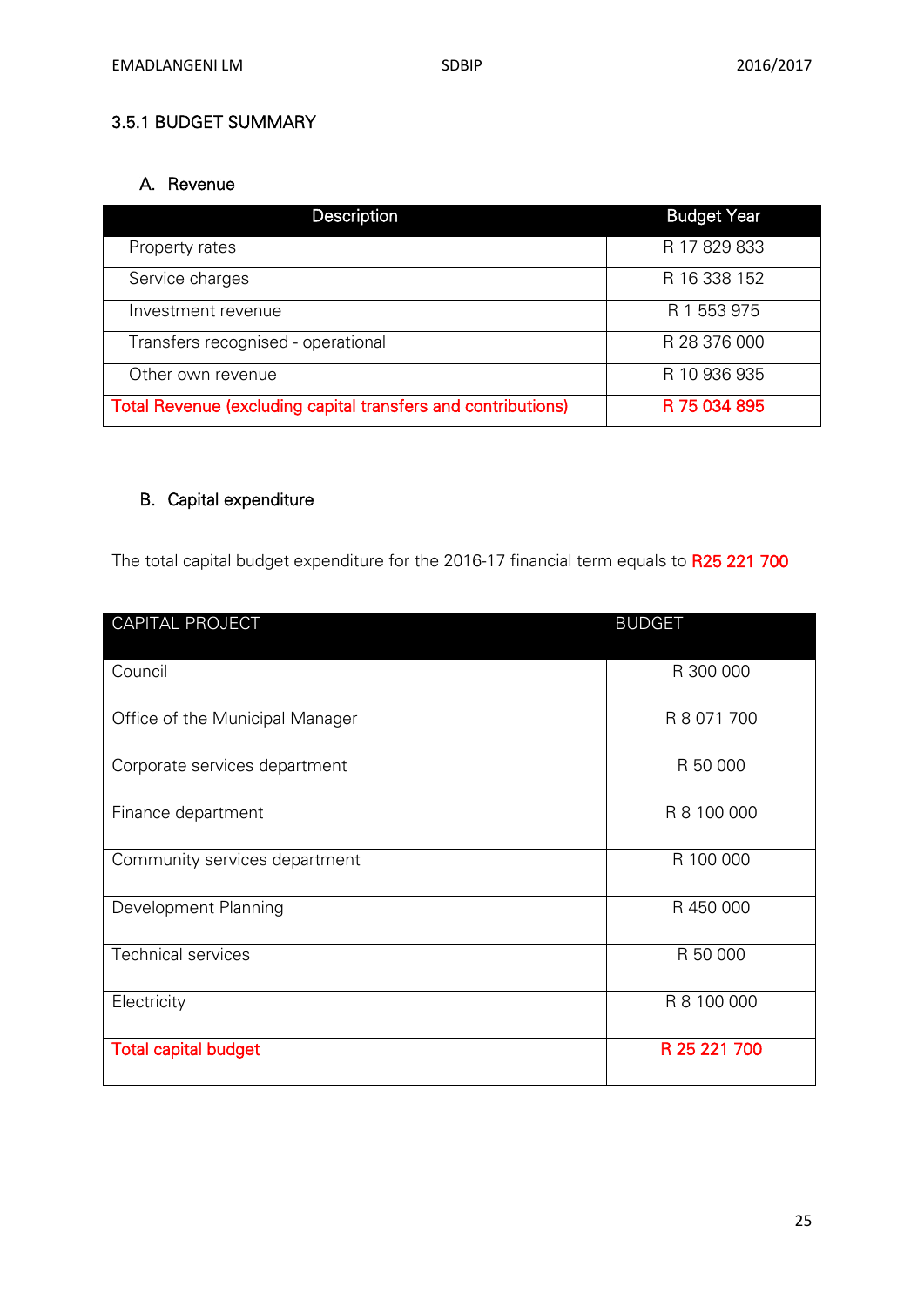# C. Operating expenditure

| Description                     | <b>Budget</b> |
|---------------------------------|---------------|
| Employee costs                  | R 26 659 389  |
| Remuneration of councillors     | R 3 013 439   |
| Depreciation & asset impairment | R 5 807 615   |
| Finance charges                 | R 101 000     |
| Materials and bulk purchases    | R 12 198 707  |
| Transfers and grants            | R 4 699 240   |
| Other expenditure               | R 20 855 484  |
| <b>Total Expenditure</b>        | R 73 334 874  |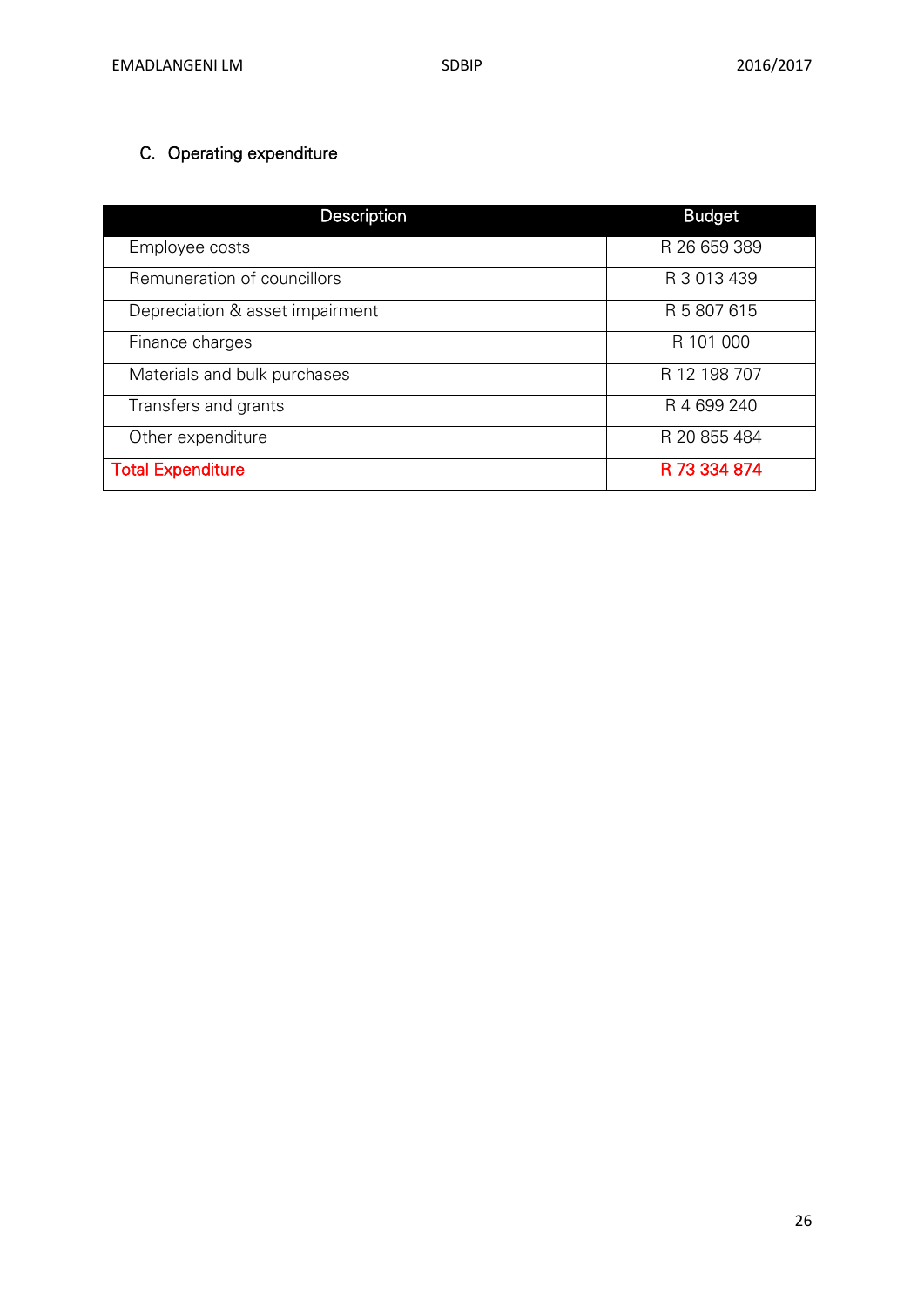

# **MONTHLY PROJECTIONS OF REVENUE TO BE COLLECTED BY SOURCE**

# EMADLANGENI LOCAL MUNICIPALITY 2016/17 MONTHLY REVENUE FORECAST

| DETAIL               | <b>Budget</b> | July              | August              | September      | October        | November       | December       | January                                                                                                                                |
|----------------------|---------------|-------------------|---------------------|----------------|----------------|----------------|----------------|----------------------------------------------------------------------------------------------------------------------------------------|
| Property rates       | R 17 829 833  | 485 819.42        | 485 819.42  <br>I R | R 1 485 819.42 |                |                |                | R 1 485 819.42   R 1 485 819.42   R 1 485 819.42   R 1 485 819.42   F                                                                  |
| Service Charges      | R 16 338 152  | 361 512.67<br>R 1 | 1 361 512.67        | R 1 361 512.67 | R 1 361 512.67 | R 1 361 512.67 | R 1 361 512.67 | R 1 361 512.67                                                                                                                         |
| Investments revenue  | R 1 553 975   | R 129 497.92      | R 129 497.92        | R 129 497.92   | R 129 497.92   | R 129 497.92   | R 129 497.92   | R 129 497.92                                                                                                                           |
| Transfers recognised | R 28 376 000  | R 7 094 000       | R0                  | R 0            | R 7 094 000    | R <sub>0</sub> | R0             | R 7 094 000                                                                                                                            |
| Other revenue        | R 10 936 935  | R 911 411.25      | R 911 411.25        | R 911 411.25   | R 911 411.25   | R 911 411.25   | R 911 411.25   | R 911 411.25                                                                                                                           |
| Total                |               |                   |                     |                |                |                |                | R 75 034 895   R 10 982 241.26   R 3 888 241.26   R 3 888 241.26   R 10 982 241.26   R 3 888 241.26   R 3 888 241.26   R 10 982 241.26 |

| R 18 758 723.75 | R 18 758 723.75 | 758 723.75<br>18<br>D | R 18 758 723.75 |
|-----------------|-----------------|-----------------------|-----------------|

| 2016/17 Revenue |  |
|-----------------|--|
| R 75 034 895    |  |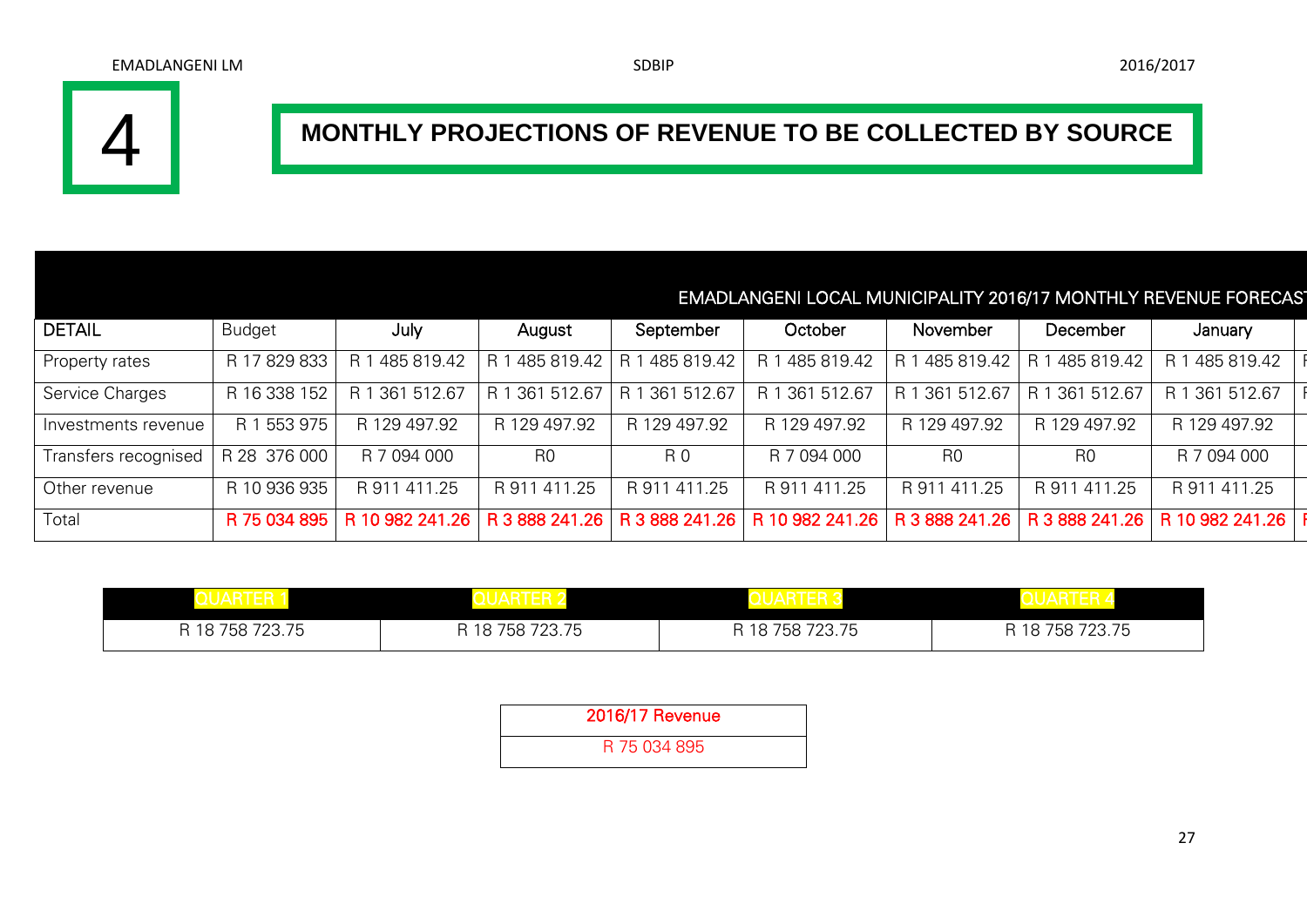5

# **MONTHLY PROJECTIONS OF OPERATING EXPENDITURE BY VOTE**

|               |                    |                |             | Septem       |             | Novemb      | Decemb      |              |               |              |              |              |             |
|---------------|--------------------|----------------|-------------|--------------|-------------|-------------|-------------|--------------|---------------|--------------|--------------|--------------|-------------|
| <b>DETAIL</b> | <b>Budget</b>      | July           | August      | ber          | October     | er          | er          | January      | February      | March        | April        | May          | June        |
| Employee      |                    | $\mathsf{R}$   | R           | $\mathsf{R}$ | R           | R           | R           | R            | R             | $\mathsf{R}$ | $\mathsf{R}$ | $\mathsf{R}$ | R           |
| related       | R 26 659           | 2 2 2 1 6 1 5. | 2 2 2 1 6 1 | 2 2 2 1 6 1  | 2 2 2 1 6 1 | 2 2 2 1 6 1 | 2 2 2 1 6 1 | 2 2 2 1 6 1  | 2 2 2 1<br>61 | 2 2 2 1 6 1  | 2 2 2 1 6 1  | 2 2 2 1 6 1  | 2 2 2 1 6 1 |
| costs         | 389                | 75             | 5.75        | 5.75         | 5.75        | 5.75        | 5.75        | 5.75         | 5.75          | 5.75         | 5.75         | 5.75         | 5.75        |
| Remuner       |                    |                |             |              |             |             |             |              |               |              |              |              |             |
| ation of      |                    |                | R           | $\mathsf{R}$ | R           | R           | R           | R            | $\mathsf{R}$  | $\mathsf{R}$ | R            | R.           | R.          |
| councillor    | R 3 013            | $\mathsf{R}$   | 251<br>119. | 251<br>119.  | 251 119     | 251<br>119. | 251<br>119  | 251<br>119.  | 251<br>119.   | 251<br>119.  | 251<br>119.  | 251 119.     | 251<br>119. |
| $\mathsf S$   | 439                | 251 119.92     | 92          | 92           | 92          | 92          | 92          | 92           | 92            | 92           | 92           | 92           | 92          |
|               |                    |                | R           | $\mathsf{R}$ | R           | R           | R           | $\mathsf{R}$ | R             | R            | $\mathsf{R}$ | $\mathsf{R}$ | R           |
| Bad debt      | R <sub>2</sub> 415 | $\mathsf{R}$   | 320.<br>201 | 320.<br>201  | 201 320     | 201 320     | 201<br>320  | 201 320      | 201 320       | 320.<br>201  | 320.<br>201  | 201 320      | 201 320.    |
| provision     | 840                | 201 320.00     | 00          | 00           | 00          | 00          | 00          | 00           | 00            | 00           | 00           | 00           | 00          |

#### EMADLANGENI LOCAL MUNICIPALITY 2016/17 MONTHLY OPERATING EXPENDITURE FORECASTS

28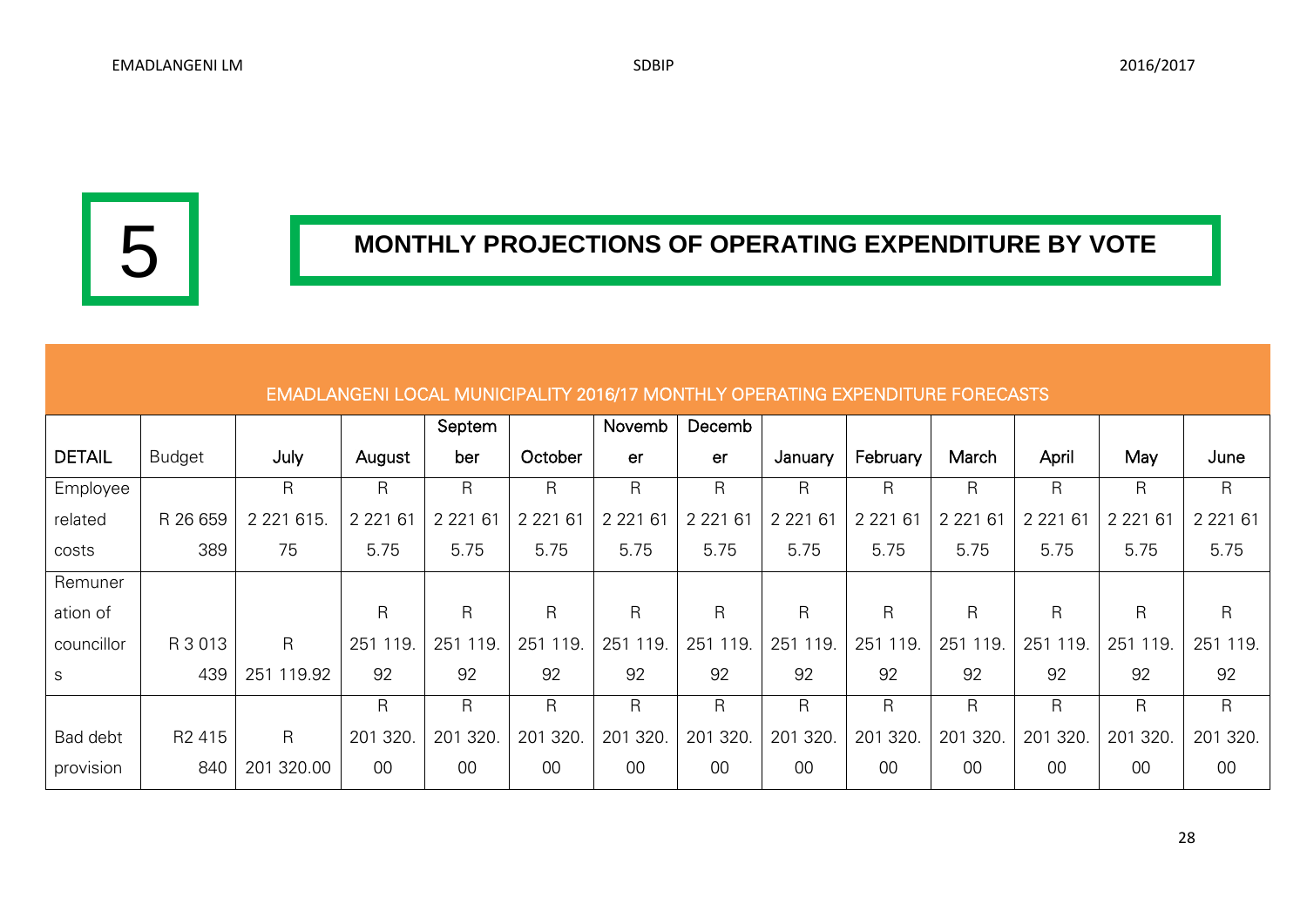|            | <b>EMADLANGENI LOCAL MUNICIPALITY 2016/17 MONTHLY OPERATING EXPENDITURE FORECASTS</b> |              |              |                         |              |              |                |               |              |              |               |               |                |
|------------|---------------------------------------------------------------------------------------|--------------|--------------|-------------------------|--------------|--------------|----------------|---------------|--------------|--------------|---------------|---------------|----------------|
| depreciati |                                                                                       |              |              |                         |              |              |                |               |              |              |               |               |                |
| on and     |                                                                                       |              | $\mathsf{R}$ | $\mathsf{R}$            | $\mathsf{R}$ | $\mathsf{R}$ | $\mathsf{R}$   | $\mathsf{R}$  | $\mathsf R$  | $\mathsf{R}$ | R             | R             | $\mathsf{R}$   |
| impairme   | R 5 807                                                                               | $\mathsf{R}$ | 483 967.     | 483 967.                | 483 967.     | 483 967      | 483 967        | 483 967.      | 483 967.     | 483 967.     | 483 967.      | 483 967       | 483 967.       |
| nt         | 615                                                                                   | 483 967.92   | 92           | 92                      | 92           | 92           | 92             | 92            | 92           | 92           | 92            | 92            | 92             |
| Finance    |                                                                                       |              | $\mathsf{R}$ | $\overline{\mathsf{R}}$ | $\mathsf{R}$ | R            | R              | $\mathsf{R}$  | $\mathsf{R}$ | $\mathsf{R}$ | R             | R             | R              |
| charges    | R 101 000                                                                             | R 8 416.67   | 8 4 1 6.67   | 8 416.67                | 8 4 1 6.67   | 8416.67      | 8 4 1 6.67     | 8 4 1 6 . 6 7 | 8 416.67     | 8 4 1 6.67   | 8 4 1 6 . 6 7 | 8 4 1 6 . 6 7 | 8 4 1 6 . 6 7  |
| Materials  |                                                                                       | $\mathsf{R}$ | $\mathsf{R}$ | $\mathsf R$             | $\mathsf R$  | R            | $\mathsf R$    | $\mathsf{R}$  | $\mathsf{R}$ | $\mathsf{R}$ | R             | R             | $\mathsf{R}$   |
| and bulk   | R 12 198                                                                              | 1 016 558.   | 1 0 1 6 5 5  | 1 016 55                | 016 55       | 1 0 1 6 5 5  | 1 0 1 6 5 5    | 016 55        | 016 55       | 1 0 1 6 5 5  | 016 55        | 016 55        | 1 016 55       |
| purchases  | 707                                                                                   | 92           | 8.92         | 8.92                    | 8.92         | 8.92         | 8.92           | 8.92          | 8.92         | 8.92         | 8.92          | 8.92          | 8.92           |
|            |                                                                                       |              | $\mathsf{R}$ | $\mathsf{R}$            | $\mathsf{R}$ | R            | $\mathsf{R}$   | $\mathsf R$   | $\mathsf{R}$ | $\mathsf{R}$ | R             | R             | $\mathsf{R}$   |
| Contracte  | R 1 100                                                                               | $\mathsf{R}$ | 91 666.6     | 91 666.6                | 91 666.6     | 91 666.6     | 91 666.6       | 91 666.6      | 91 666.6     | 91 666.6     | 91 666.6      | 91 666.6      | 91 666.6       |
| d services | 000                                                                                   | 91 666.67    | 7            | 7                       | 7            | 7            | $\overline{7}$ | 7             | 7            | 7            | 7             | 7             | $\overline{7}$ |
| Transfers  |                                                                                       |              | $\mathsf{R}$ | $\mathsf{R}$            | $\mathsf{R}$ | $\mathsf{R}$ | $\mathsf{R}$   | $\mathsf{R}$  | $\mathsf{R}$ | $\mathsf{R}$ | R.            | R.            | R              |
| and        | R 4 699                                                                               | $\mathsf{R}$ | 391 603.     | 391 603                 | 391 603.     | 391 603      | 391 603        | 391 603.      | 391 603.     | 391 603.     | 391 603.      | 391 603       | 391 603.       |
| grants     | 240                                                                                   | 391 603.33   | 33           | 33                      | 33           | 33           | 33             | 33            | 33           | 33           | 33            | 33            | 33             |
| Other      | $\mathsf{R}$                                                                          | $\mathsf{R}$ | $\mathsf{R}$ | $\mathsf{R}$            | $\mathsf{R}$ | R            | R.             | $\mathsf{R}$  | $\mathsf{R}$ | $\mathsf{R}$ | R.            | R.            | R.             |
| expenditu  | 17 339 64                                                                             | 1 444 970.   | 1 444 97     | 444 97                  | 444 97       | 444 97       | 1 444 97       | 444 97        | 444 97       | 1 444 97     | 444 97        | 444 97        | 444 97         |
| re         | 3.83                                                                                  | 32           | 0.32         | 0.32                    | 0.32         | 0.32         | 0.32           | 0.32          | 0.32         | 0.32         | 0.32          | 0.32          | 0.32           |
|            | R 73 334                                                                              | R6111        | R 6 111      | R 6 111                 | R 6 111      | R 6 111      | R 6 111        | R6111         | R 6 111      | R 6 111      | R 6 111       | R 6 111       | R 6 111        |
| Total      | 874                                                                                   | 239.50       | 239.50       | 239.50                  | 239.50       | 239.50       | 239.50         | 239.50        | 239.50       | 239.50       | 239.50        | 239.50        | 239.50         |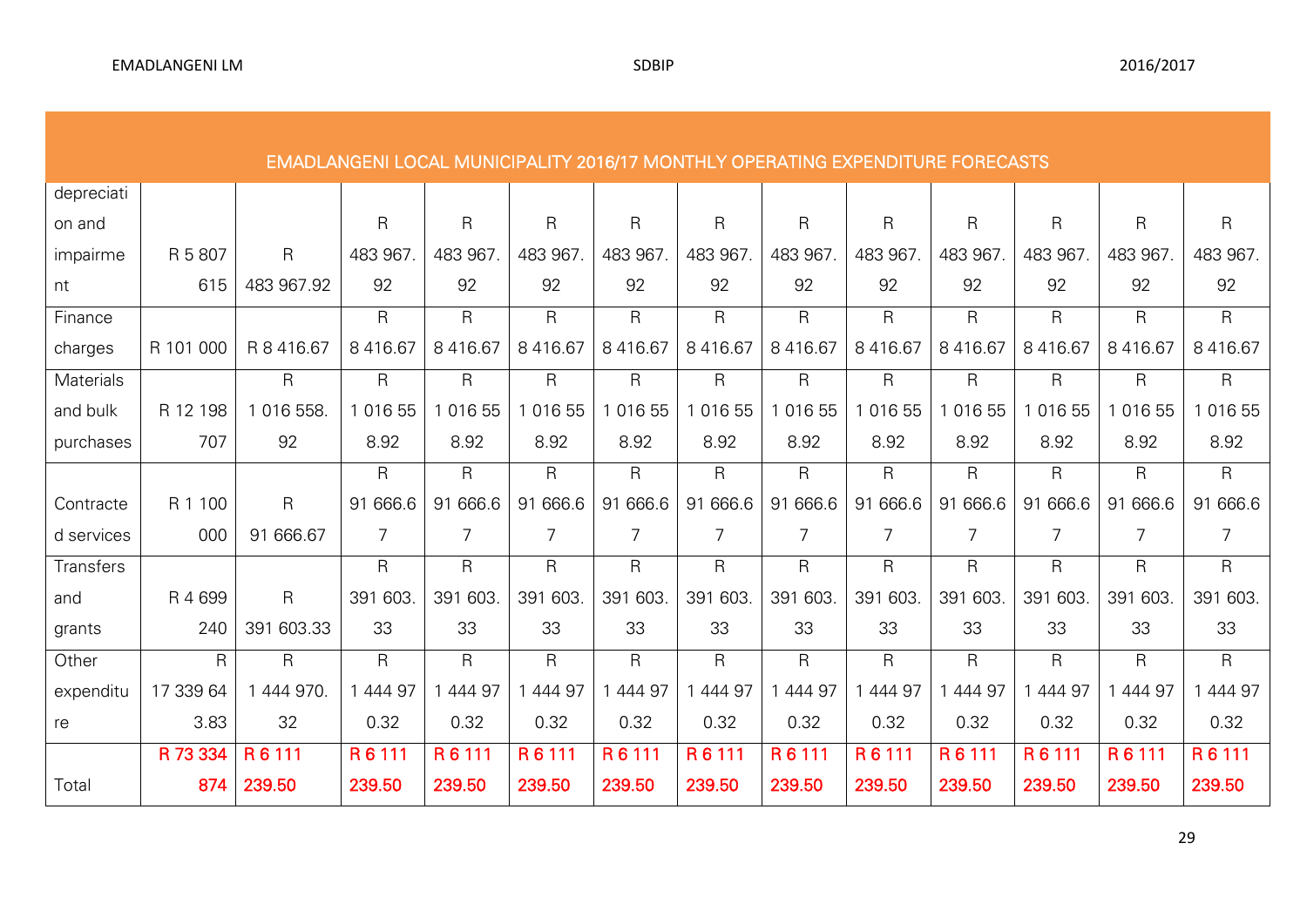| R 18 333 718.50 | R 18 333 718.50 | R 18 333 718.50 | R 18 333 718.50 |
|-----------------|-----------------|-----------------|-----------------|

| 2016/17 OPERATING EXPENDITURE |
|-------------------------------|
| R 73 334 874 00               |



|               |               |      |        |         |                |        |        |         | <b>EMADLANGENI LOCAL MUNICIPALITY 2016/17 MONTHLY CAPITAL EXPENDITURE FORECASTS</b> |       |       |     |      |
|---------------|---------------|------|--------|---------|----------------|--------|--------|---------|-------------------------------------------------------------------------------------|-------|-------|-----|------|
|               |               |      |        | Septemb |                | Novemb | Decemb |         |                                                                                     |       |       |     |      |
| <b>DETAIL</b> | <b>Budget</b> | July | August | er      | <b>October</b> | er     | er     | January | February                                                                            | March | April | May | June |
| Council       | R 300         |      |        |         |                |        |        |         |                                                                                     |       |       |     |      |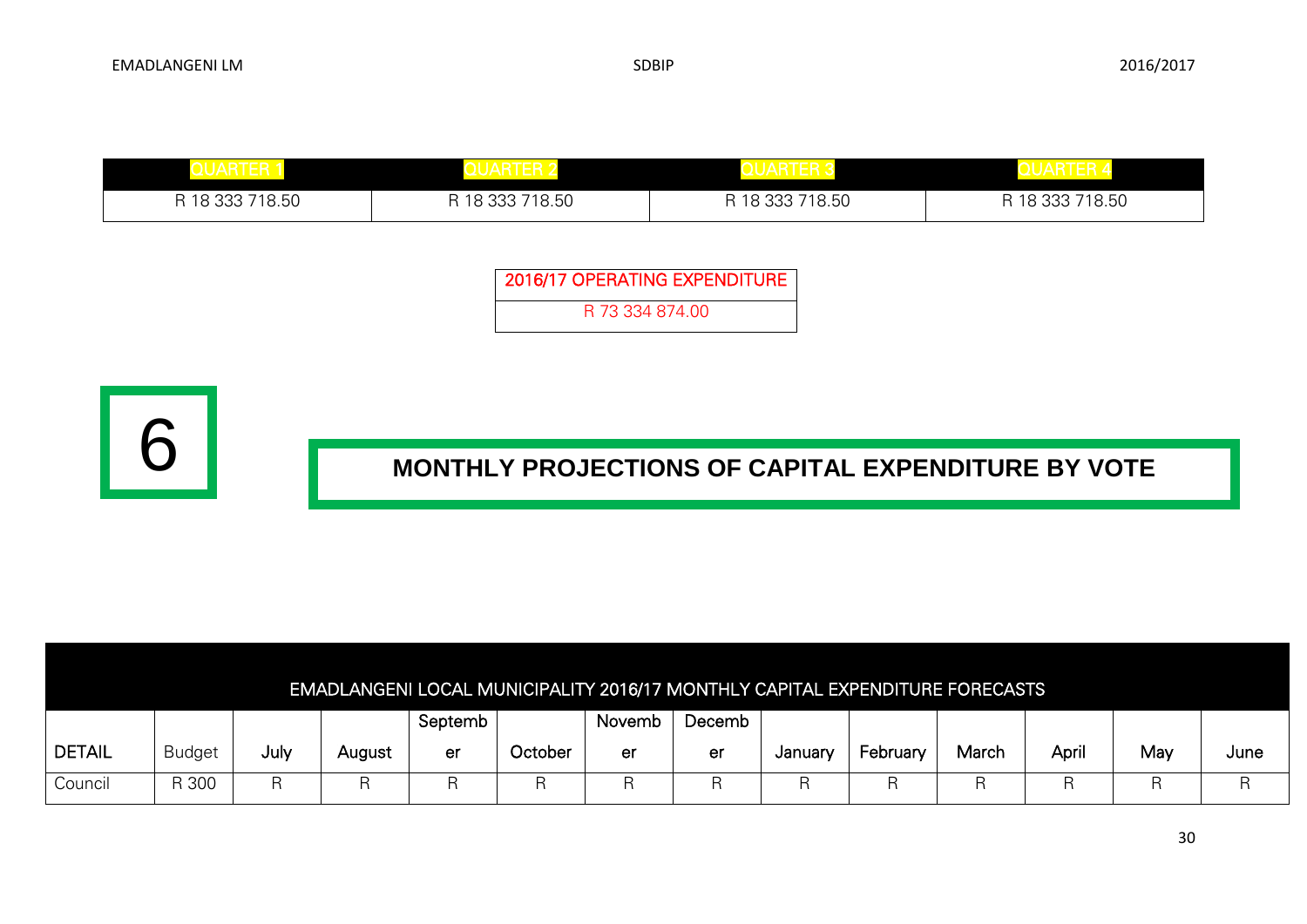|             | 000          | 25 000.0      | 25 000.0     | 25 000.0       | 25 000.0                | 25 000.0       | 25 000.0       | 25 000.0       | 25 000.0       | 25 000.0       | 25 000.0       | 25 000.0       | 25 000.0      |
|-------------|--------------|---------------|--------------|----------------|-------------------------|----------------|----------------|----------------|----------------|----------------|----------------|----------------|---------------|
|             |              | 0             | $\mathbf 0$  | $\overline{0}$ | $\overline{0}$          | $\overline{0}$ | $\Omega$       | $\overline{0}$ | $\overline{0}$ | $\overline{0}$ | $\overline{0}$ | $\overline{0}$ | $\mathbf 0$   |
|             |              | R             | R            | $\mathsf{R}$   | $\mathsf{R}$            | $\mathsf{R}$   | $\mathsf{R}$   | $\mathsf{R}$   | $\mathsf{R}$   | $\mathsf{R}$   | $\mathsf{R}$   | R              | $\mathsf{R}$  |
| Office of   | R 8 071      | 672 641       | 672 641      | 672 641.       | 672 641                 | 672 641        | 672 641.       | 672 641        | 672 641        | 672 641        | 672 641        | 672 641        | 672 641       |
| the MM      | 700          | 67            | 67           | 67             | 67                      | 67             | 67             | 67             | 67             | 67             | 67             | 67             | 67            |
| Corporate   | R 50         | R             | $\mathsf{R}$ | $\mathsf{R}$   | $\mathsf{R}$            | $\mathsf{R}$   | $\mathsf{R}$   | $\mathsf{R}$   | $\mathsf{R}$   | $\mathsf{R}$   | R              | $\mathsf{R}$   | $\mathsf{R}$  |
| Services    | 000          | 4 166.67      | 4 166.67     | 4 166.67       | 4 166.67                | 4 166.67       | 4 166.67       | 4 166.67       | 4 166.67       | 4 166.67       | 4 166.67       | 4 166.67       | 4 166.67      |
|             |              | R             | R            | $\mathsf{R}$   | $\mathsf{R}$            | $\mathsf{R}$   | $\mathsf{R}$   | $\mathsf{R}$   | $\mathsf{R}$   | $\mathsf{R}$   | R              | $\mathsf{R}$   | $\mathsf{R}$  |
| Finance     | R 8 100      | 675 000.      | 675 000.     | 675 000        | 675 000                 | 675 000        | 675 000        | 675 000        | 675 000        | 675 000.       | 675 000.       | 675 000        | 675 000       |
| Department  | 000          | $00\,$        | 00           | 00             | $00\,$                  | $00\,$         | $00\,$         | $00\,$         | $00\,$         | $00\,$         | $00\,$         | $00\,$         | $00\,$        |
| Community   |              |               |              |                |                         |                |                |                |                |                |                |                |               |
| Services    | R 100        | R             | $\mathsf{R}$ | $\mathsf{R}$   | $\overline{\mathsf{R}}$ | $\mathsf{R}$   | $\overline{R}$ | $\mathsf{R}$   | $\mathsf{R}$   | $\overline{R}$ | R              | $\mathsf{R}$   | $\mathsf{R}$  |
| Department  | 000          | 8 3 3 3 . 3 3 | 8 333.33     | 8 333.33       | 8 3 3 3 . 3 3           | 8 3 3 3 . 3 3  | 8 3 3 3 . 3 3  | 8 3 3 3 . 3 3  | 8 3 3 3 . 3 3  | 8 333.33       | 8 333.33       | 8 333.33       | 8 3 3 3 . 3 3 |
|             |              | R             | $\mathsf{R}$ | $\mathsf{R}$   | $\mathsf{R}$            | $\mathsf{R}$   | $\mathsf{R}$   | $\mathsf{R}$   | $\mathsf{R}$   | $\mathsf{R}$   | R              | $\mathsf{R}$   | $\mathsf{R}$  |
| Developme   | R 450        | 37 500.0      | 37 500.0     | 37 500.0       | 37 500.0                | 37 500.0       | 37 500.0       | 37 500.0       | 37 500.0       | 37 500.0       | 37 500.0       | 37 500.0       | 37 500.0      |
| nt Planning | 000          | 0             | 0            | $\overline{0}$ | 0                       | $\overline{0}$ | $\overline{0}$ | 0              | $\overline{0}$ | $\mathbf 0$    | 0              | $\mathsf{O}$   | 0             |
| Technical   | R 50         | R             | R            | $\mathsf{R}$   | $\mathsf{R}$            | $\mathsf{R}$   | $\mathsf{R}$   | $\mathsf{R}$   | $\mathsf{R}$   | $\mathsf{R}$   | R              | R              | $\mathsf{R}$  |
| services    | 000          | 4 166.67      | 4 166.67     | 4 166.67       | 4 166.67                | 4 166.67       | 4 166.67       | 4 166.67       | 4 166.67       | 4 166.67       | 4 166.67       | 4 166.67       | 4 166.67      |
|             |              | R             | R            | $\mathsf{R}$   | $\mathsf{R}$            | $\mathsf{R}$   | $\mathsf{R}$   | $\mathsf{R}$   | $\mathsf{R}$   | $\mathsf{R}$   | R              | $\mathsf{R}$   | $\mathsf{R}$  |
|             | R 8 100      | 675 000.      | 675 000.     | 675 000.       | 675 000                 | 675 000        | 675 000.       | 675 000        | 675 000.       | 675 000.       | 675 000.       | 675 000        | 675 000.      |
| Electricity | 000          | $00\,$        | $00\,$       | $00\,$         | $00\,$                  | $00\,$         | $00\,$         | $00\,$         | $00\,$         | $00\,$         | $00\,$         | $00\,$         | $00\,$        |
|             | $\mathsf{R}$ | R 2 101       | R 2 101      | R 2 101        | R 2 101                 | R 2 101        | R 2 101        | R 2 101        | R 2 101        | R 2 101        | R 2 101        | R 2 101        | R 2 101       |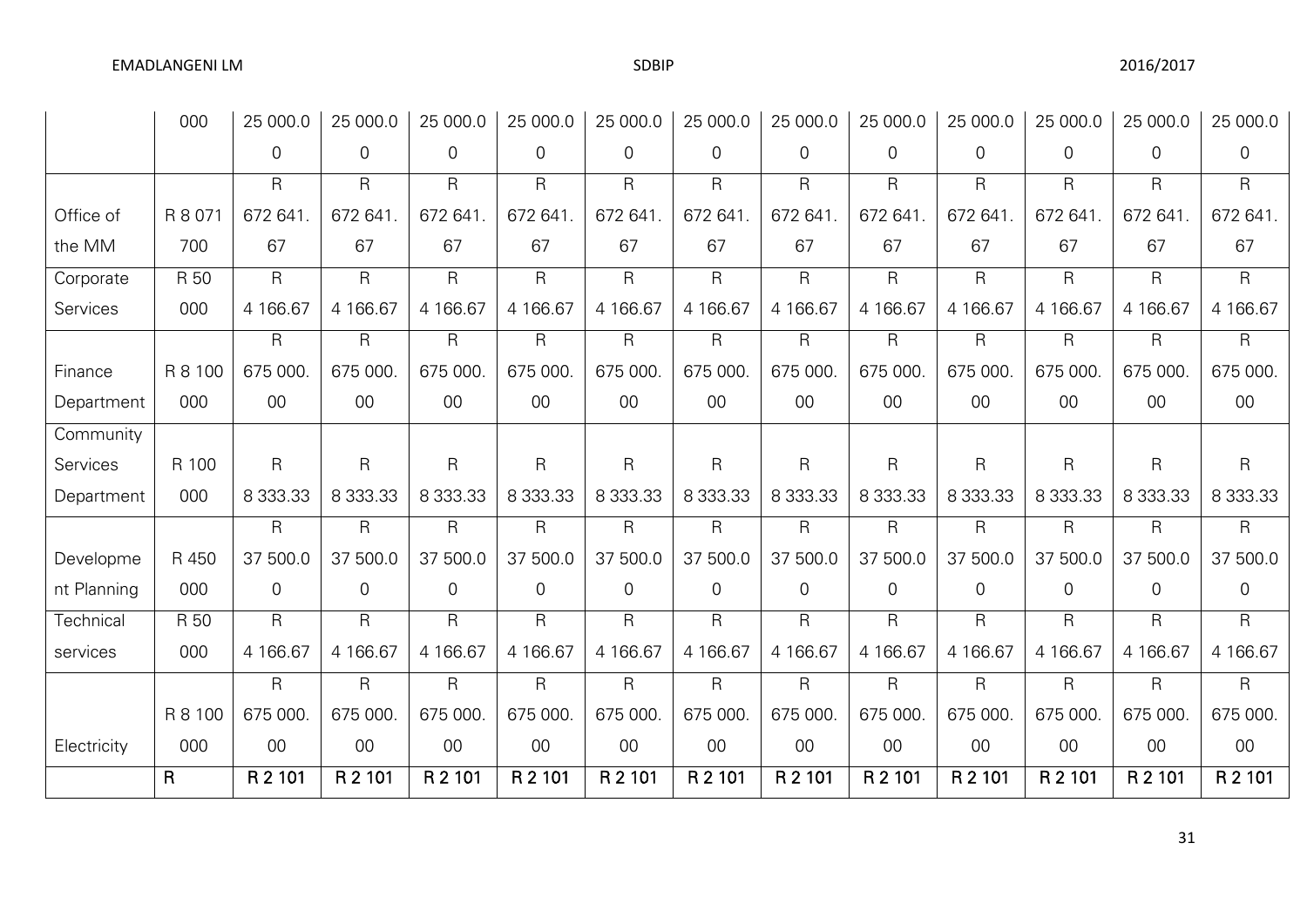| 25 221 | 808.33 | 808.33 | 808.33 | 808.33 | 808.33 | 808.33 | 808.33 | 808.33 | 808.33 | 808.33 | 808.33 | 808.33 |
|--------|--------|--------|--------|--------|--------|--------|--------|--------|--------|--------|--------|--------|
| 700    |        |        |        |        |        |        |        |        |        |        |        |        |

2016/17 CAPITAL EXPENDITURE

R25 221 700

## OPERATIONAL AND CAPITAL BUDGET OF PROGRAMMES AND PROJECTS – PER DEPARTMENTS

The departmental capital programmes and projects have been broken down per quarter in terms of the activities to be undertaken as from the 01 July 2016 to the 30 June 2017, and also the expenditure patterns thereof for each programme and project. Through this format, it becomes easier for the municipality to monitor performance of the departments in relation to the quarterly, mid-year and annual targets to be achieved. This format provides a basis for performance appraisal for the municipality as a whole for departments, senior managers and staff with a clear sense of purpose of the corporate goals.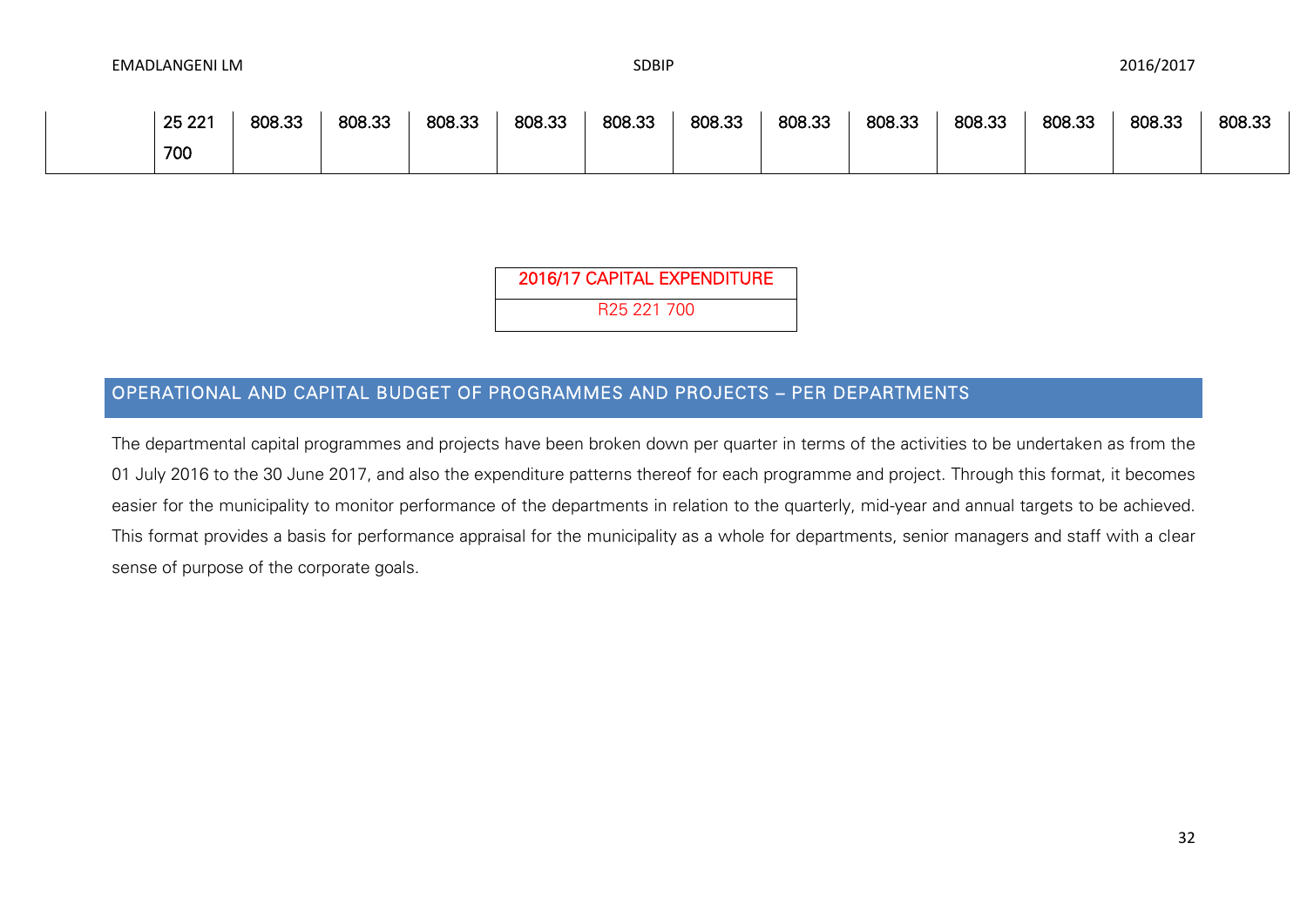## OFFICE OF THE MUNICIPAL MANAGER

#### GENERAL INFORMATION

| <b>Department: Office of the Municipal Manager</b>                                         | Manager Responsible: Manager: IDP/PMS                                                |  |  |  |
|--------------------------------------------------------------------------------------------|--------------------------------------------------------------------------------------|--|--|--|
| Section: Manager: Manager: IDP / PMS                                                       | Project No. 01<br>Project Title: IDP Review 2017-18                                  |  |  |  |
| Project Budget: R300 000                                                                   | Wards: 02<br>LM: Emadlangeni LM                                                      |  |  |  |
| National KPA:<br>Good Governance and Public Participation                                  |                                                                                      |  |  |  |
| <b>IDP Objective:</b><br>Ensure a participative, transparent and<br>accountable governance | <b>Project Objective:</b> Preparation of a five year IDP annual review<br>thereafter |  |  |  |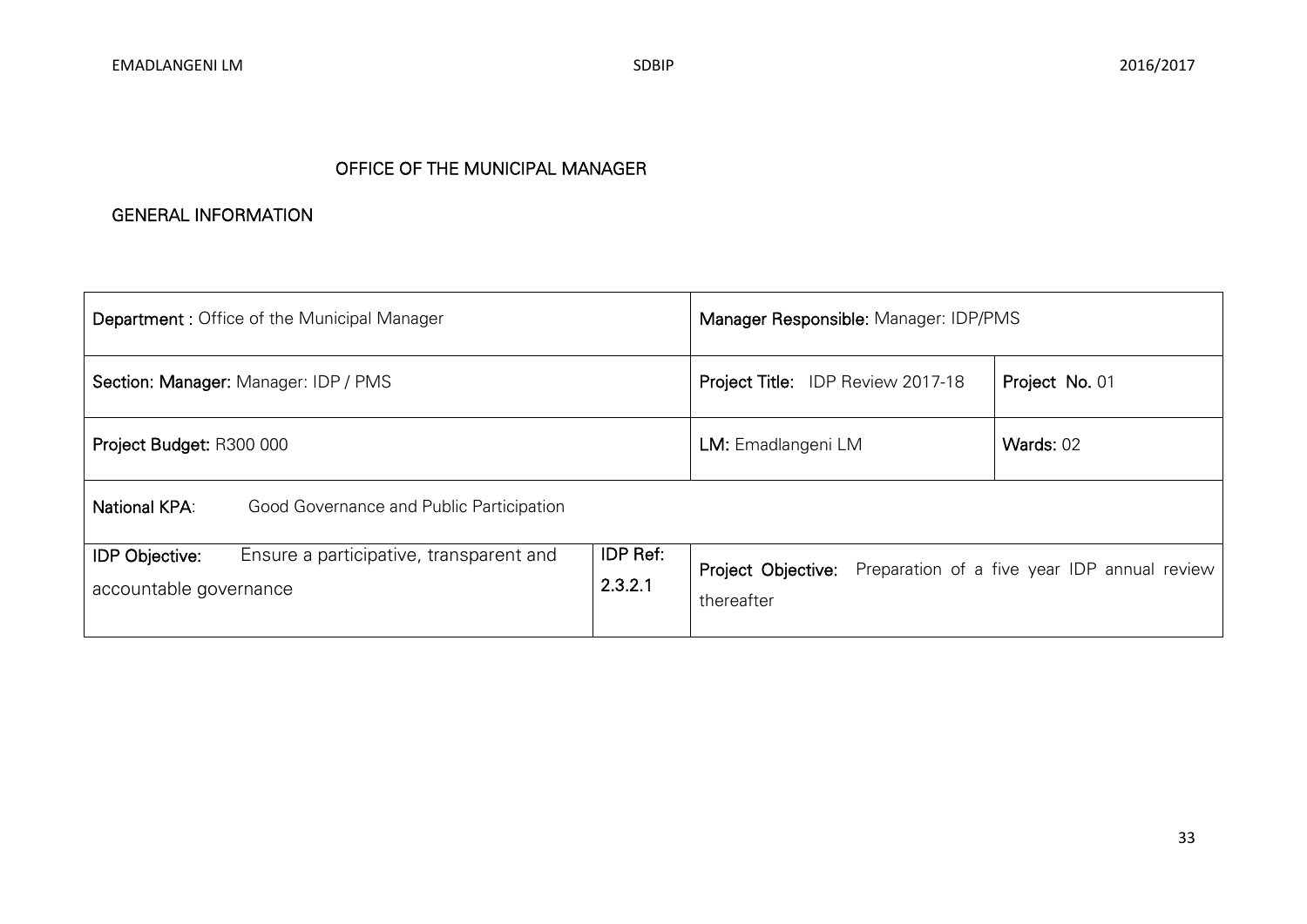۰

## Outcome

**T** 

| Outcome                      | Target       |
|------------------------------|--------------|
| 2017/18 IDP Review completed | 30 June 2017 |

# 3. PROJECTIONS FOR SERVICE DELIVERY (PERFORMANCE INFORMATION)

| Milestones / key performance areas and targets |                                                                                                              |                                                                                                                                                                   |                                                                                                              |                                                                                              |          |  |  |  |  |  |
|------------------------------------------------|--------------------------------------------------------------------------------------------------------------|-------------------------------------------------------------------------------------------------------------------------------------------------------------------|--------------------------------------------------------------------------------------------------------------|----------------------------------------------------------------------------------------------|----------|--|--|--|--|--|
| <b>Project Target</b>                          | 1 <sup>st</sup> QTR 30 Sept                                                                                  | $2nd$ QTR 31 Dec                                                                                                                                                  | 3rd QTR 31 Mar                                                                                               | $4th$ QTR 30 Jun                                                                             | Comments |  |  |  |  |  |
| of<br>Review<br>the<br>2017/18 IDP             | Preparation<br>and<br>submission<br>the<br>of<br>2017/18<br>Process<br>IDP,<br>Budget  <br>Plan,<br>and PMS. | Holding of the first<br>Committee<br>Steering<br>Representative Forum   Review.<br>for<br>alignment<br>and<br>of<br>integration<br>and<br>programmes<br>projects. | Preparation<br>and<br>submission<br>of<br>the<br>meeting and first IDP $\vert$ 2017 – 2018 Draft IDP $\vert$ | Advertisement of the<br>draft and final 2017 -<br>2018 IDP Review for a<br>period of 21 days |          |  |  |  |  |  |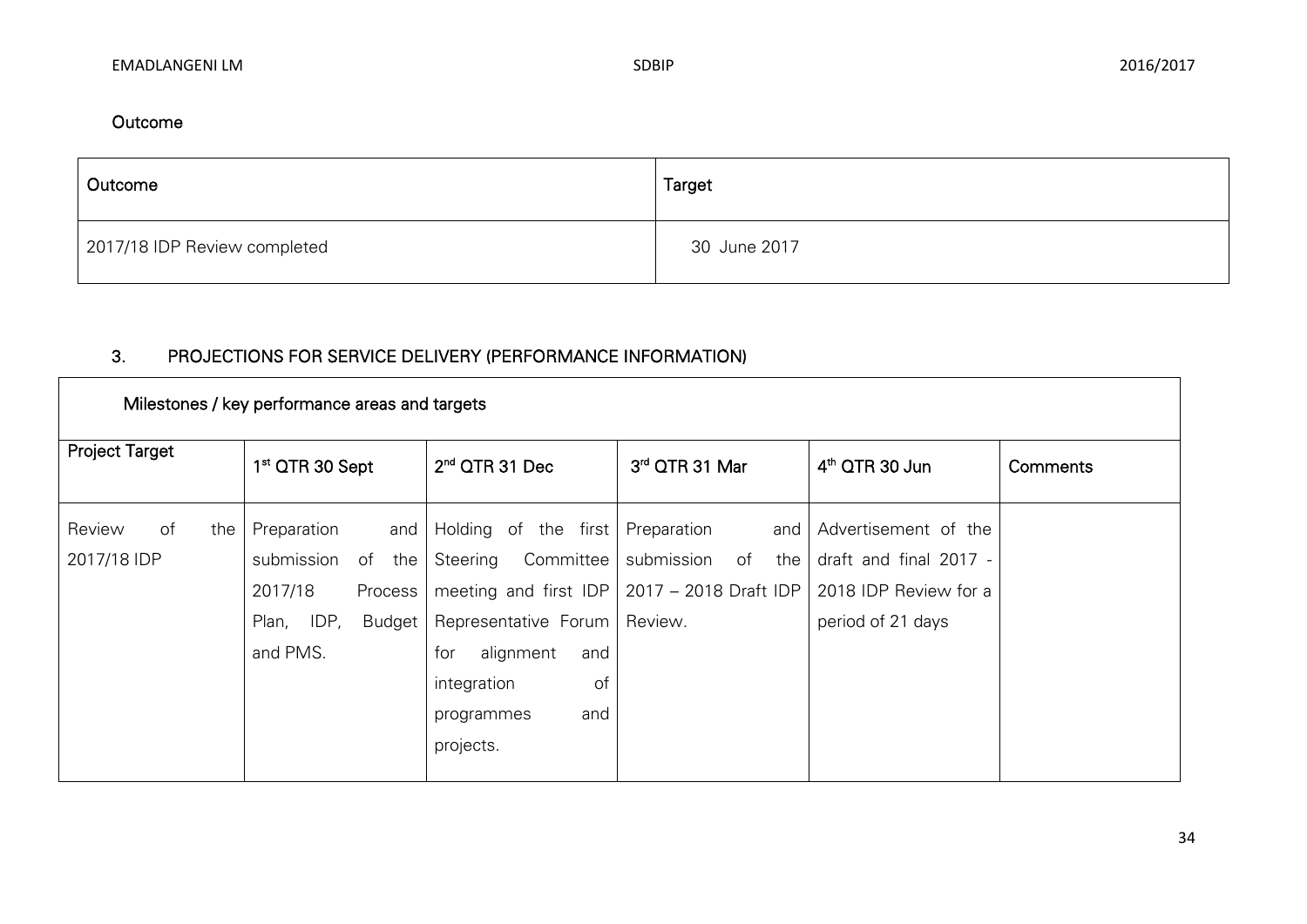| Milestones / key performance areas and targets |                              |                            |                                                                                                                                                                                           |                                                                                                           |                 |  |  |  |  |  |  |
|------------------------------------------------|------------------------------|----------------------------|-------------------------------------------------------------------------------------------------------------------------------------------------------------------------------------------|-----------------------------------------------------------------------------------------------------------|-----------------|--|--|--|--|--|--|
| <b>Project Target</b>                          | 1 <sup>st</sup> QTR 30 Sept  | 2 <sup>nd</sup> QTR 31 Dec | 3rd QTR 31 Mar                                                                                                                                                                            | 4 <sup>th</sup> QTR 30 Jun                                                                                | <b>Comments</b> |  |  |  |  |  |  |
|                                                |                              |                            |                                                                                                                                                                                           |                                                                                                           |                 |  |  |  |  |  |  |
|                                                | Compile the Annual<br>Report |                            | Holding of the second<br>Committee<br>Steering<br>meeting and second<br><b>IDP</b><br>Representative<br>Forum for alignment<br>integration<br>of<br>and<br>programmes<br>and<br>projects. | Undertaking<br>of<br>the<br>IDP/Budget<br>Public<br>Engagement<br>in<br>different clusters<br>of<br>wards |                 |  |  |  |  |  |  |
|                                                |                              |                            | Executing<br>the $ $<br>Strategic<br>Planning<br>Session.                                                                                                                                 | Adoption<br>of<br>the<br>2017/18 IDP Review<br>by Council                                                 |                 |  |  |  |  |  |  |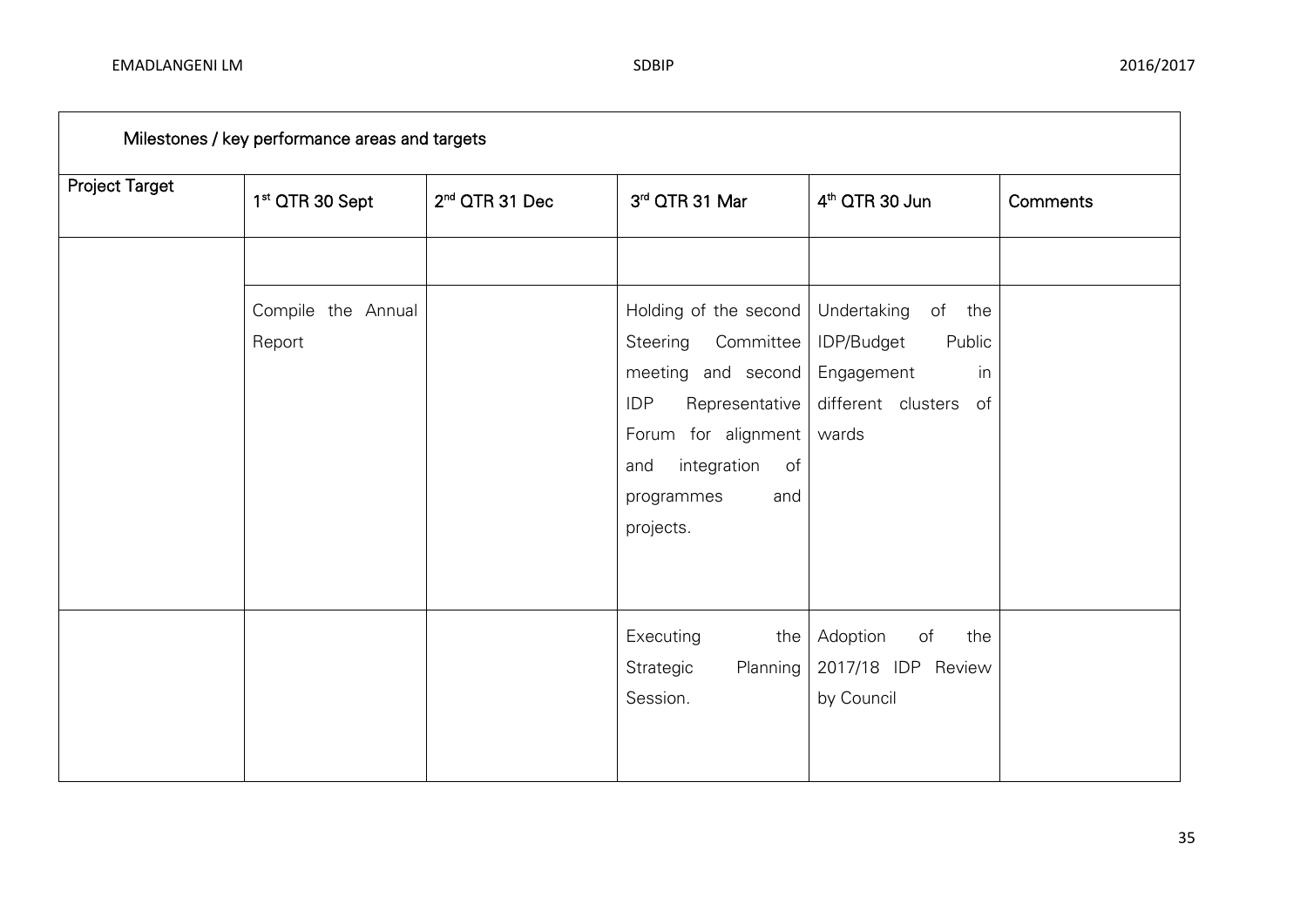| Milestones / key performance areas and targets |                             |                                    |                                                          |                                     |          |
|------------------------------------------------|-----------------------------|------------------------------------|----------------------------------------------------------|-------------------------------------|----------|
| <b>Project Target</b>                          | 1 <sup>st</sup> QTR 30 Sept | $2nd$ QTR 31 Dec                   | 3rd QTR 31 Mar                                           | $4th$ QTR 30 Jun                    | Comments |
|                                                |                             |                                    | Review and adopt the<br>performance<br>management system |                                     |          |
|                                                |                             | Mid-term Performance<br>Assessment |                                                          | Performance<br>Annual<br>Assessment |          |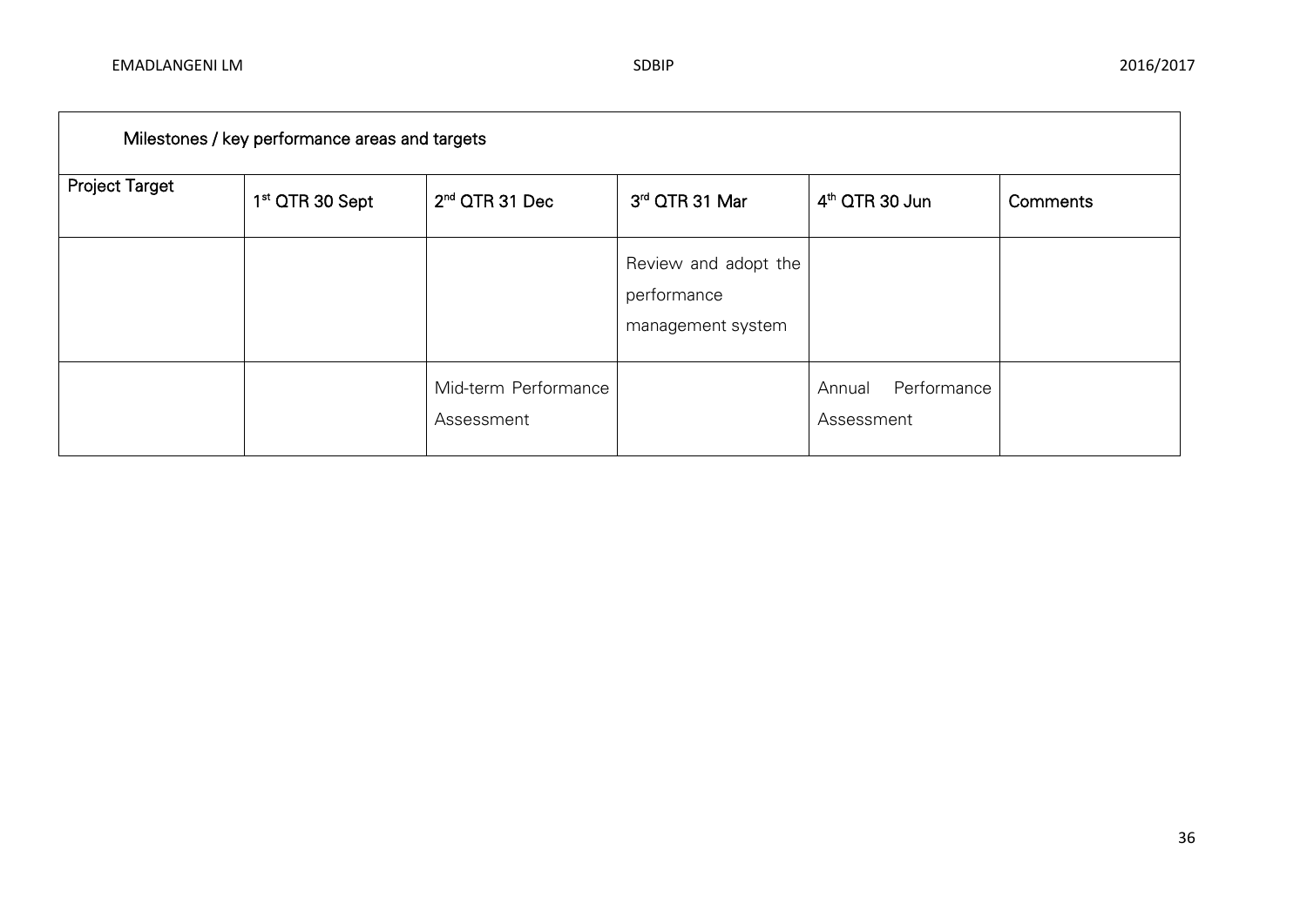# 4. PROJECTIONS OF EXPENDITURE (FINANCIAL INFORMATION)

| Project<br><b>Budget</b> | 1 <sup>st</sup> QTR 30 Sept |        | $2nd$ QTR 31 Dec |        | 3rd QTR 31 Mar |        | $4th$ QTR 30 Jun |        | Comments |
|--------------------------|-----------------------------|--------|------------------|--------|----------------|--------|------------------|--------|----------|
|                          | Projected                   | Actual | Projected        | Actual | Projected      | Actual | Projected        | Actual |          |
| R300 000                 |                             |        | R150 000         |        |                |        | R150 000         |        |          |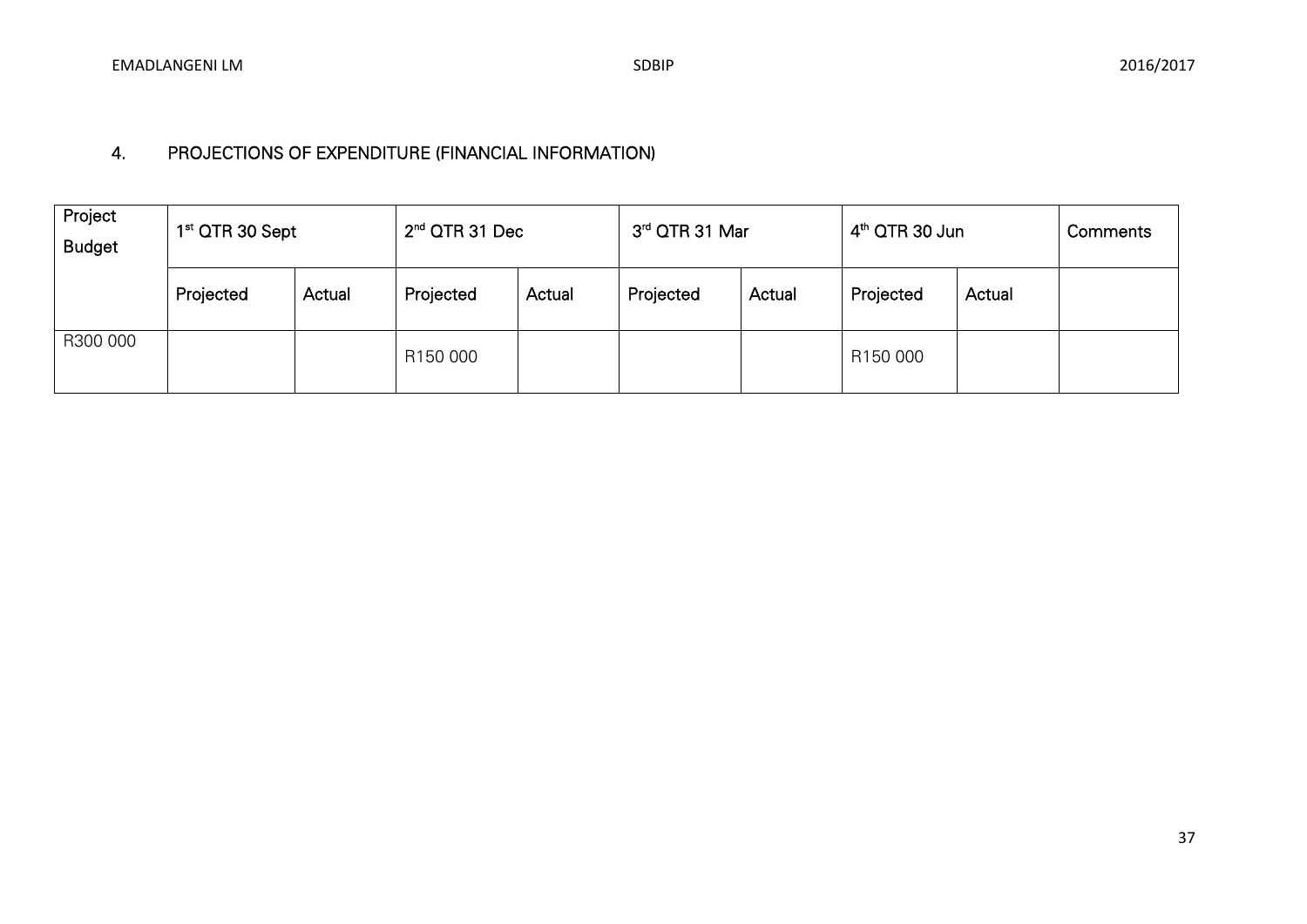| <b>Department: Office of the Municipal Manager</b> |                                          |                     | Manager Responsible: Manager: Internal Auditor |                |  |
|----------------------------------------------------|------------------------------------------|---------------------|------------------------------------------------|----------------|--|
| Section: Manager: Manager: Internal Auditor        |                                          |                     | <b>Project Title: Internal Audit Reports</b>   | Project No. 01 |  |
| Project Budget: 00                                 |                                          |                     | LM: Emadlangeni LM                             | Wards: 02      |  |
| National KPA:                                      | Good Governance and Public Participation |                     |                                                |                |  |
| <b>IDP Objective:</b>                              | Ensure functional municipal structures   | IDP Ref:<br>2.3.3.2 | Project Objective:                             |                |  |

| Outcome                    | <b>Target</b> |
|----------------------------|---------------|
| Four (4) quarterly reports | 30 June 2017  |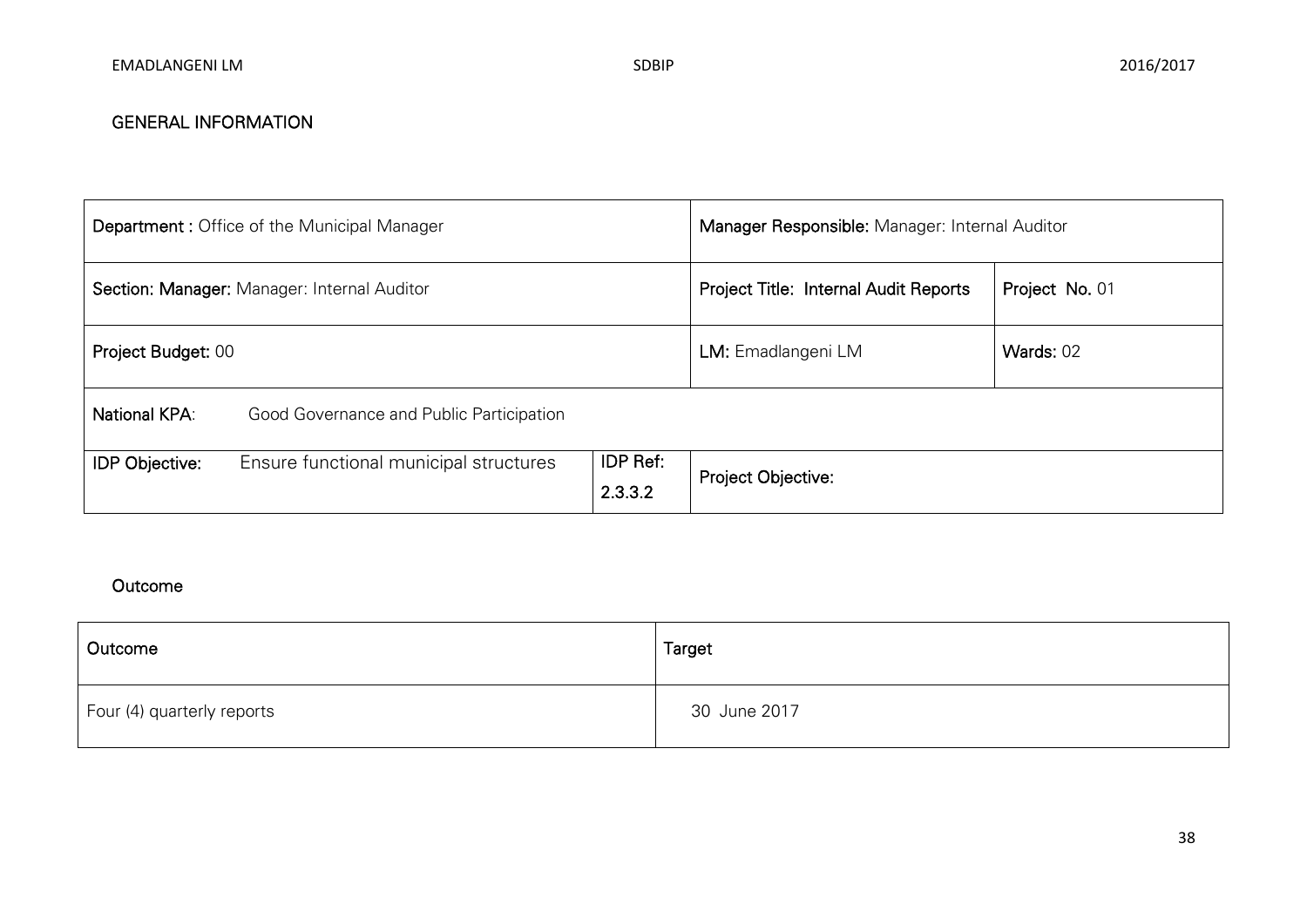| Milestones / key performance areas and targets |                                      |                                      |                                      |                                      |          |  |
|------------------------------------------------|--------------------------------------|--------------------------------------|--------------------------------------|--------------------------------------|----------|--|
| <b>Project Target</b>                          | 1 <sup>st</sup> QTR 30 Sept          | $2nd$ QTR 31 Dec                     | 3rd QTR 31 Mar                       | $4th$ QTR 30 Jun                     | Comments |  |
| Audit Committee                                | meetings<br>Quarterly<br>and reports | Quarterly<br>meetings<br>and reports | Quarterly<br>meetings<br>and reports | meetings<br>Quarterly<br>and reports |          |  |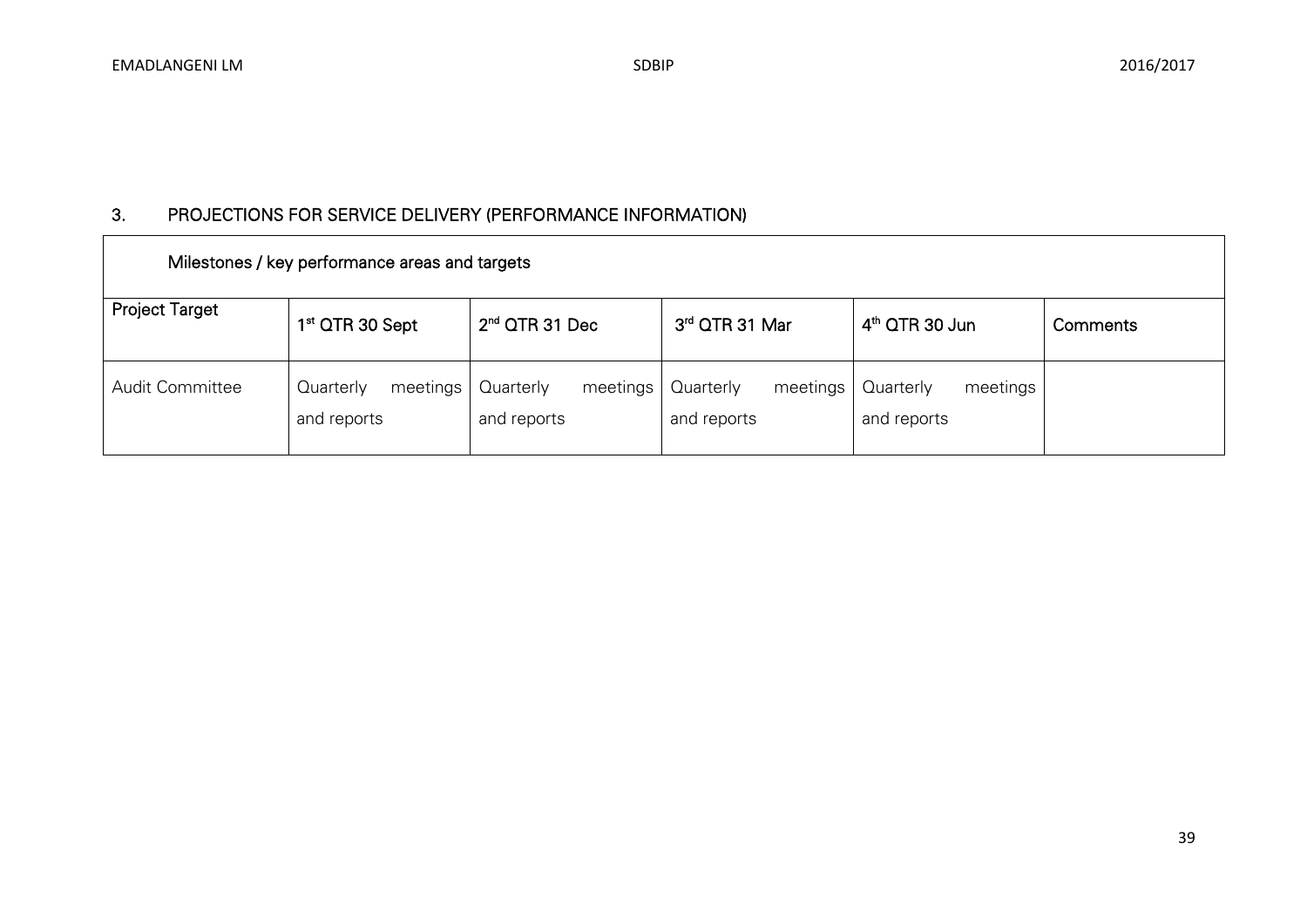| <b>Department: Office of the Municipal Manager</b>                                                                | Manager Responsible: Manager: Communications |                    |  |
|-------------------------------------------------------------------------------------------------------------------|----------------------------------------------|--------------------|--|
| Section: Manager: Manager: Communication                                                                          | Project Title:                               | Project No. 01     |  |
| Project Budget: 00                                                                                                | LM: Emadlangeni LM                           | Wards: 02          |  |
| <b>National KPA:</b><br>Good Governance and Public Participation                                                  |                                              |                    |  |
| IDP Ref:<br>Ensure a participative, transparent and<br><b>IDP Objective:</b><br>2.3.1.2<br>accountable governance |                                              | Project Objective: |  |

| Outcome                                                | Target       |
|--------------------------------------------------------|--------------|
| Communication Plan and municipal diaries and calendars | 30 June 2017 |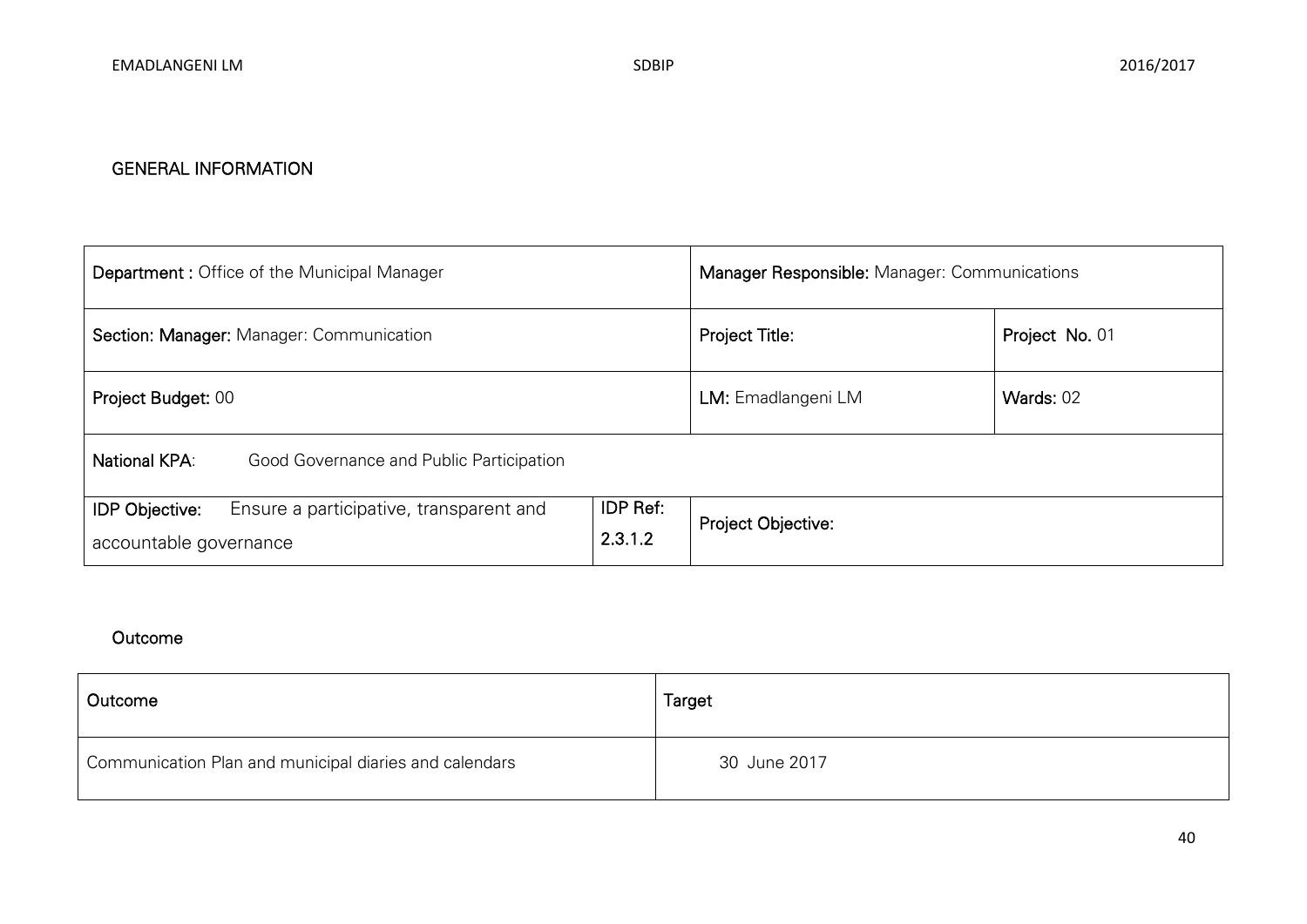| Milestones / key performance areas and targets |                             |                                                                                                                 |                |                  |                 |  |  |
|------------------------------------------------|-----------------------------|-----------------------------------------------------------------------------------------------------------------|----------------|------------------|-----------------|--|--|
| <b>Project Target</b>                          | 1 <sup>st</sup> QTR 30 Sept | $2nd$ QTR 31 Dec                                                                                                | 3rd QTR 31 Mar | $4th$ QTR 30 Jun | <b>Comments</b> |  |  |
|                                                |                             | Develop and adopt the<br>municipal<br>communication plan<br>2000<br>Procure<br>&<br>500<br>calendars<br>diaries |                |                  |                 |  |  |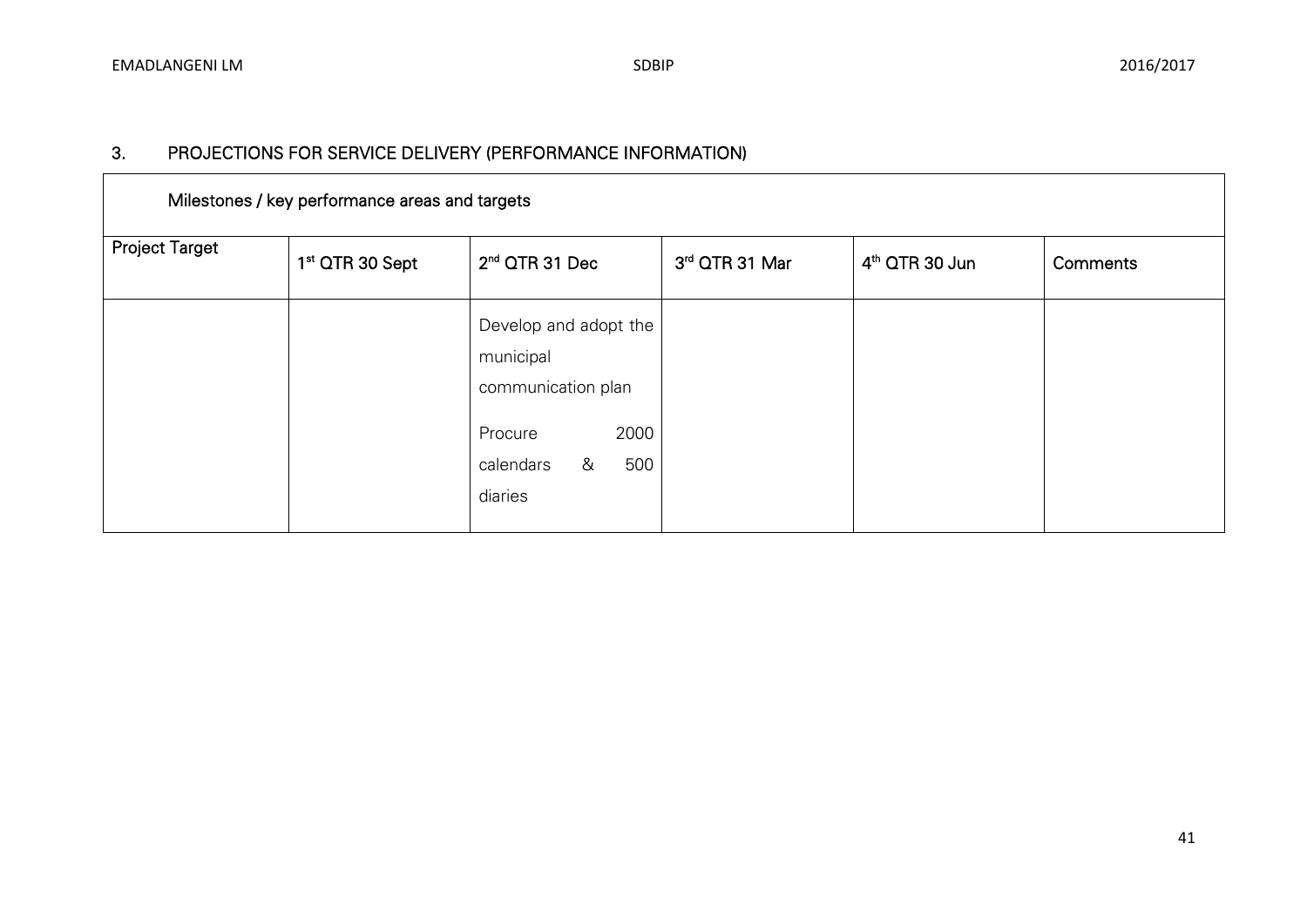# PLANNING DEVELOPMENT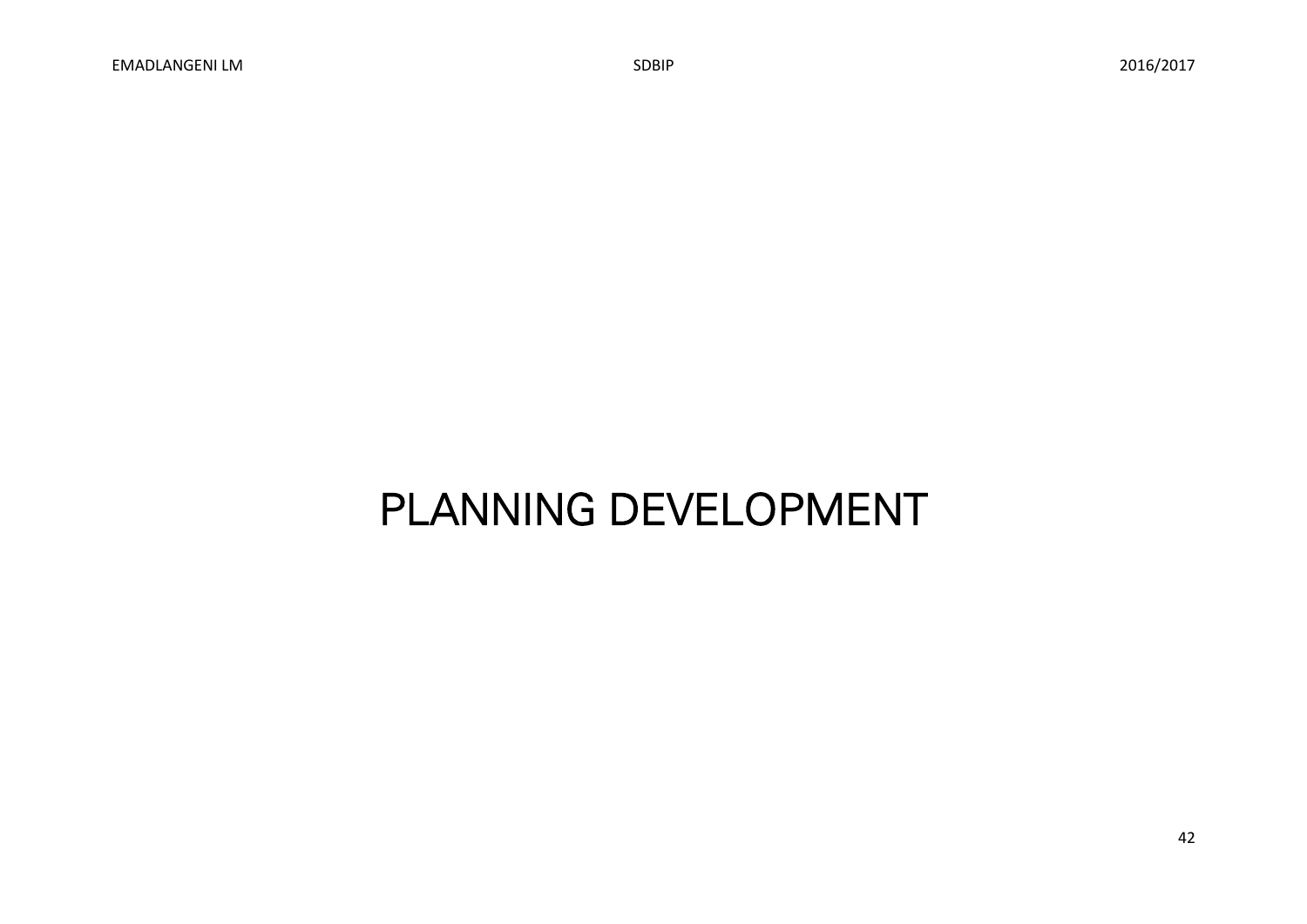| <b>Department: Planning Development</b>                                                     | Manager Responsible: Director Planning               |                    |  |  |
|---------------------------------------------------------------------------------------------|------------------------------------------------------|--------------------|--|--|
| Section: Manager: Director Planning                                                         | Title:<br>Planning<br>Project<br>Spatial<br>Projects | Project No. 01     |  |  |
| Project Budget: R1 000 000                                                                  | LM: Emadlangeni LM                                   | Wards: All 6 wards |  |  |
| <b>National KPA:</b><br><b>Cross Cutting</b>                                                |                                                      |                    |  |  |
| IDP Ref:<br>Promoting spatial and<br>IDP Objective (goal):<br>6<br>environmental management |                                                      | Project Objective: |  |  |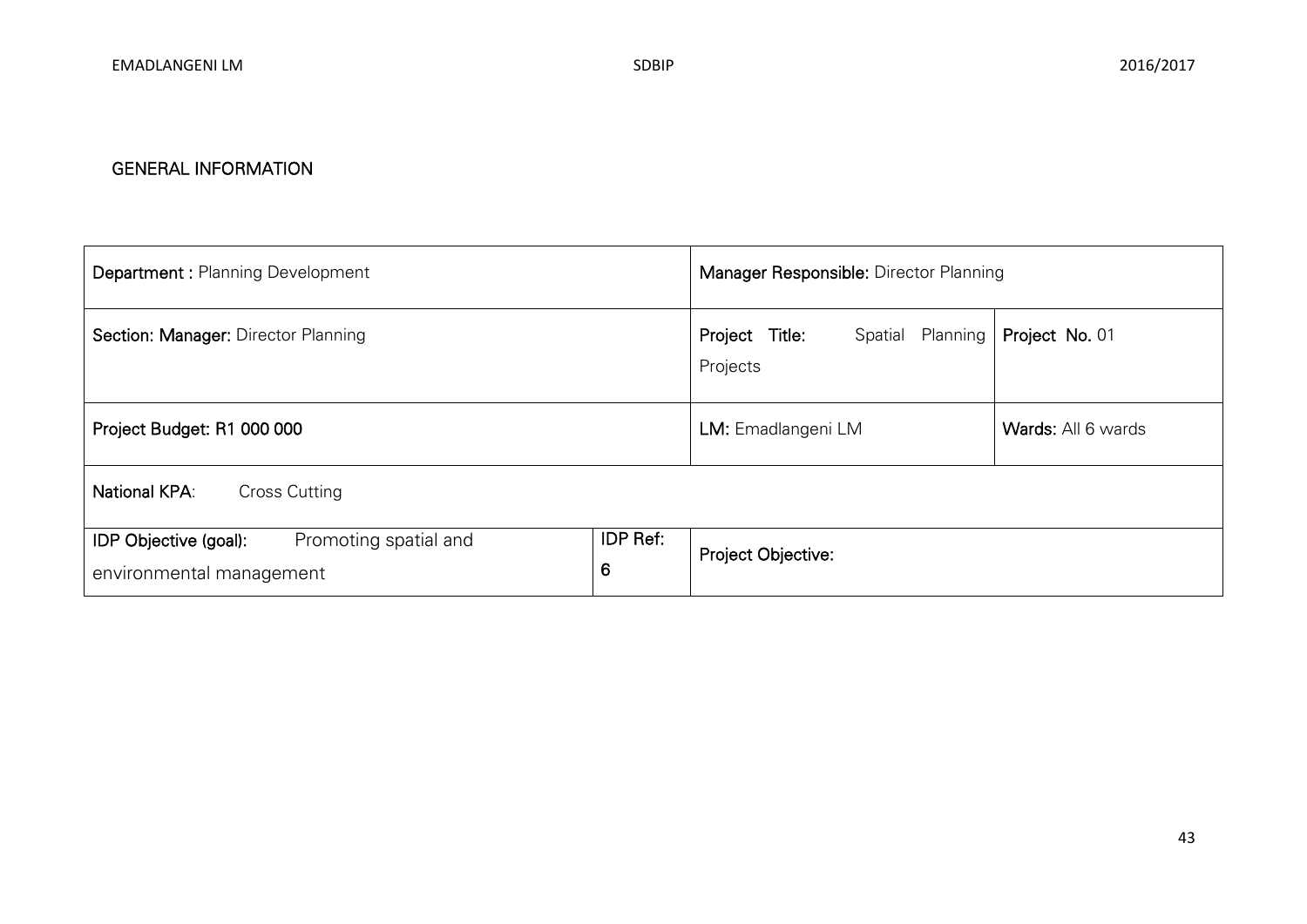### Outcome

| Outcome                                                                                             | Target       |
|-----------------------------------------------------------------------------------------------------|--------------|
| Complete the implementation of Spatial Planning Programmes and taking  <br>environment into account | 30 June 2017 |

| Milestones / key performance areas and targets                              |                                                                      |                                                        |                                  |                                   |          |  |  |
|-----------------------------------------------------------------------------|----------------------------------------------------------------------|--------------------------------------------------------|----------------------------------|-----------------------------------|----------|--|--|
| <b>Project Target</b>                                                       | 1 <sup>st</sup> QTR 30 Sept                                          | $2nd$ QTR 31 Dec                                       | 3rd QTR 31 Mar                   | 4 <sup>th</sup> QTR 30 Jun        | Comments |  |  |
| Compilation<br>of<br>$\overline{a}$<br>Spatial<br>5year<br>Development Plan | Inception Report<br>(R100 000)                                       | <b>First Draft Report</b><br>(R100 00)                 | Final SDF Document<br>(R300 000) | final<br>Adopt<br>the<br>document |          |  |  |
| Subdivision<br>and EIA<br>for Mall                                          | Advertise<br>for<br>consultant to conduct<br>other SCM<br>all<br>EIA | Hand over the project<br>to the Consultants for<br>EIA |                                  |                                   |          |  |  |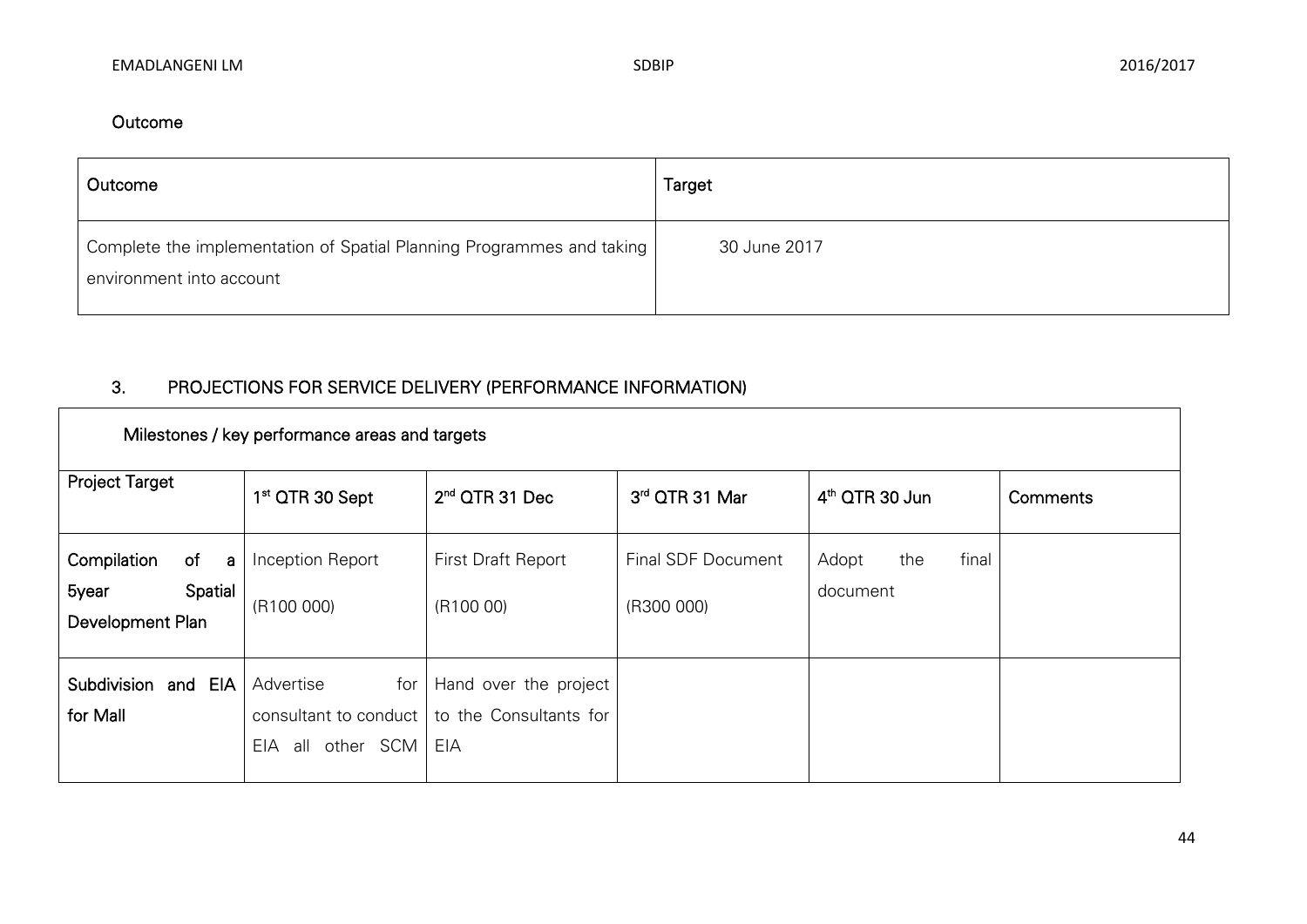| Milestones / key performance areas and targets |                                                                                        |                                                                               |                                                                               |                                                                               |          |  |  |
|------------------------------------------------|----------------------------------------------------------------------------------------|-------------------------------------------------------------------------------|-------------------------------------------------------------------------------|-------------------------------------------------------------------------------|----------|--|--|
| Project Target                                 | 1 <sup>st</sup> QTR 30 Sept                                                            | 2 <sup>nd</sup> QTR 31 Dec                                                    | 3rd QTR 31 Mar                                                                | 4 <sup>th</sup> QTR 30 Jun                                                    | Comments |  |  |
|                                                | processes                                                                              | (R150 000)                                                                    |                                                                               |                                                                               |          |  |  |
| Subdivision<br>support<br>for community        | Identify<br>indigent<br>community<br>and<br>assist<br>with<br>subdivision<br>(R25 000) | indigent<br>Identify<br>community and assist<br>with subdivision<br>(R25 000) | indigent<br>Identify<br>community and assist<br>with subdivision<br>(R25 000) | Identify<br>indigent<br>community and assist<br>with subdivision<br>(R25 000) |          |  |  |
| <b>Land Audit</b>                              | <b>SCM Processes</b>                                                                   | Commence<br>with<br>process and quarterly<br>report<br>(R50 000)              | Progress Report<br>(R25 000)                                                  | Progress Report<br>(R25 000)                                                  |          |  |  |
| Environmental                                  | Community                                                                              | Community campaign                                                            | Community Campaign                                                            | Community Campaign                                                            |          |  |  |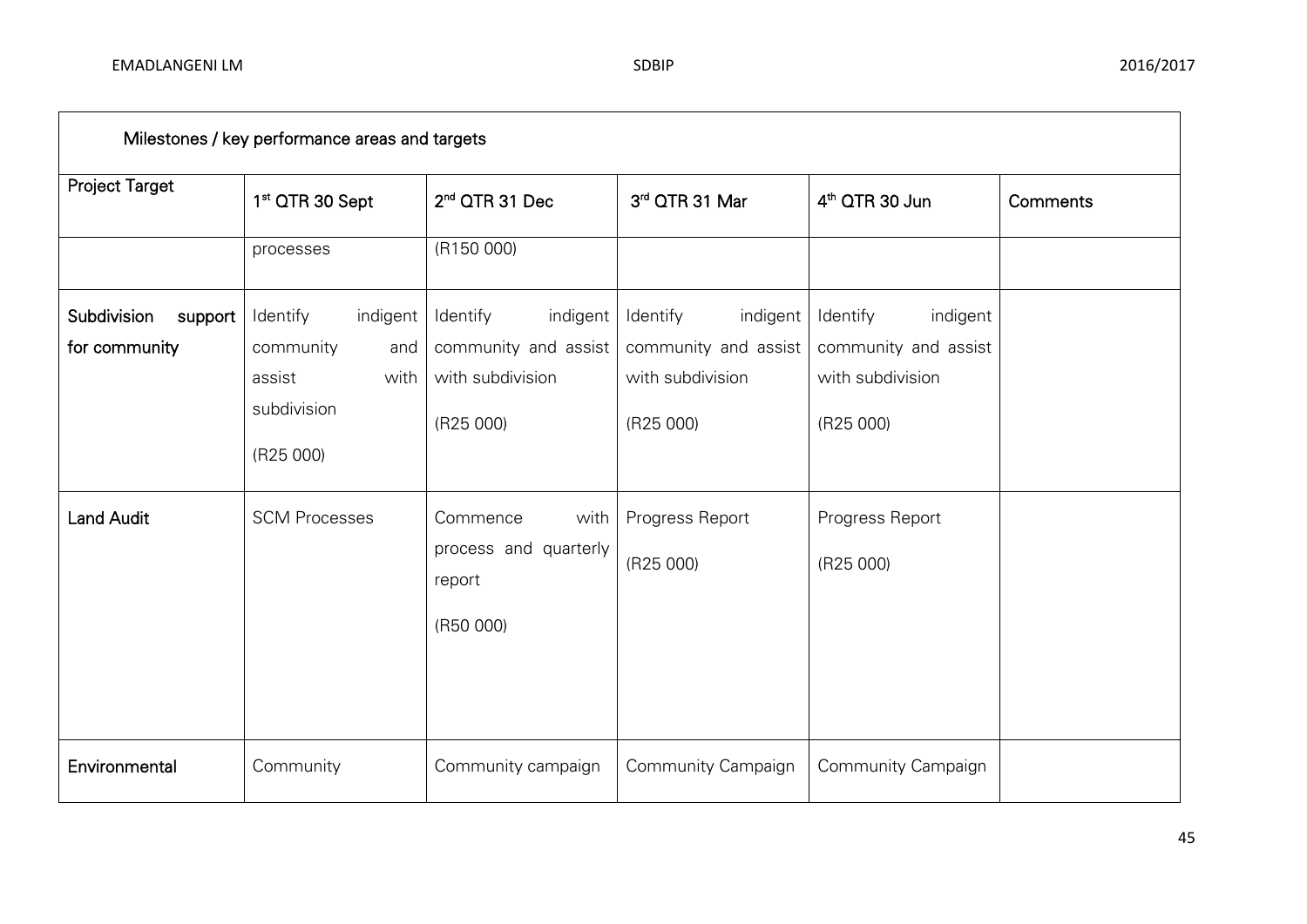| Milestones / key performance areas and targets |                             |                            |                        |                            |          |  |  |
|------------------------------------------------|-----------------------------|----------------------------|------------------------|----------------------------|----------|--|--|
| <b>Project Target</b>                          | 1 <sup>st</sup> QTR 30 Sept | 2 <sup>nd</sup> QTR 31 Dec | 3rd QTR 31 Mar         | 4 <sup>th</sup> QTR 30 Jun | Comments |  |  |
| Management                                     | campaigns                   | (R10 000)                  | (R10 000)              | (R10 000)                  |          |  |  |
| Programmes                                     | (R10 000)                   |                            |                        |                            |          |  |  |
| <b>SPLUMA</b>                                  | Workshop<br>for             | Workshop for Trust         | Workshop<br>for        |                            |          |  |  |
| Implementation                                 | AMakhosi<br>on              | member on SPLUMA           | Commercial<br>Farmers  |                            |          |  |  |
|                                                | <b>SPLUMA</b>               |                            | on SPLUMA              |                            |          |  |  |
|                                                | (R60 000)                   |                            |                        |                            |          |  |  |
| <b>IDP SUPPORT</b>                             |                             | Assist the IDP Unit in     |                        | Adopt the final IDP        |          |  |  |
|                                                |                             | the review of IDP in       |                        | 2017/18                    |          |  |  |
|                                                |                             | terms of SDF               |                        |                            |          |  |  |
| Housing                                        | Facilitate<br>the           | Facilitate<br>the          | Facilitate<br>the      | Facilitate<br>the          |          |  |  |
|                                                | implementation<br>of        | implementation<br>of       | implementation<br>of I | implementation<br>of       |          |  |  |
|                                                | Housing Projects            | <b>Housing Projects</b>    | Housing Projects       | Housing Projects           |          |  |  |
|                                                | (Report)                    | (Report)                   | (Report)               | (Report)                   |          |  |  |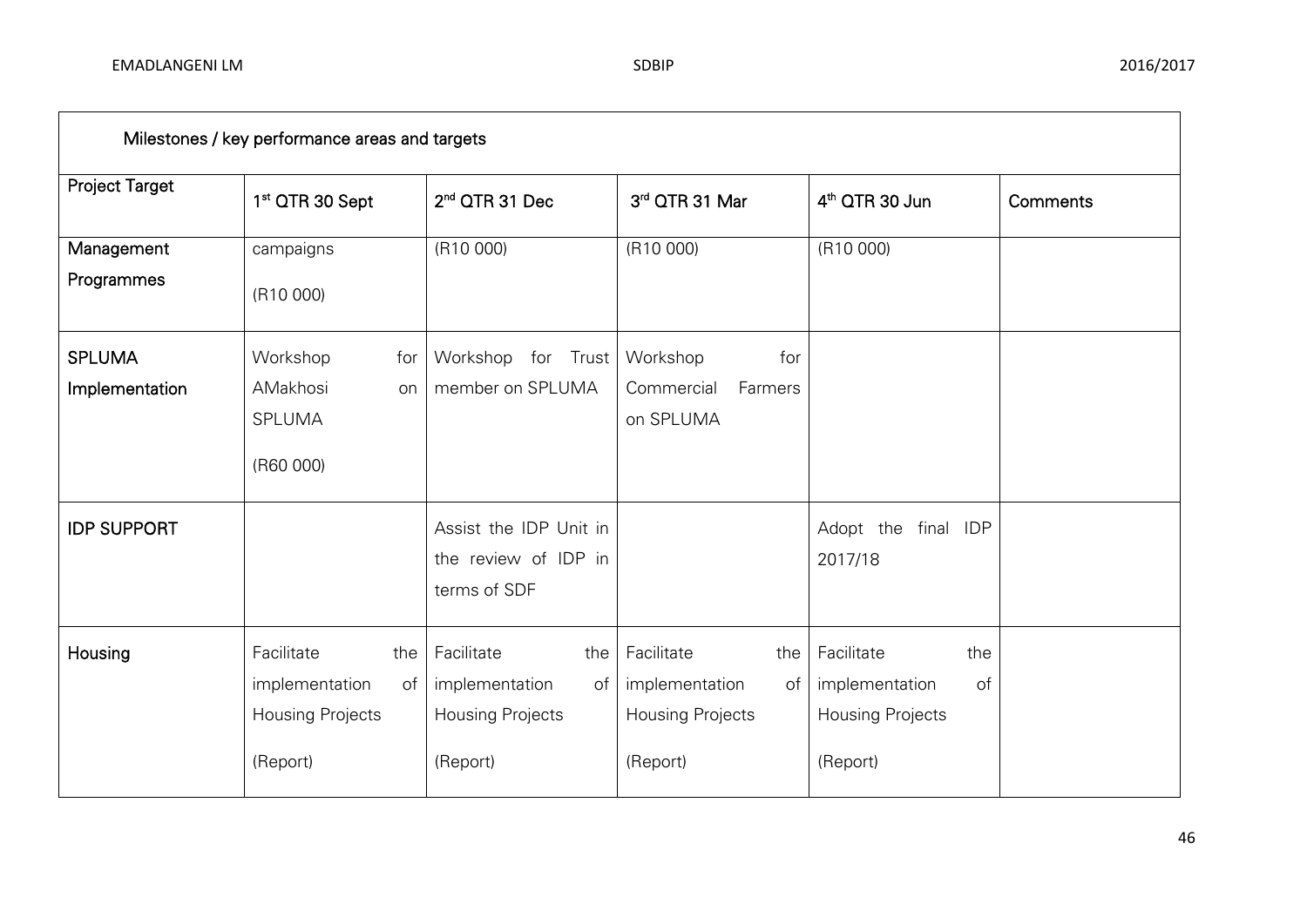| Milestones / key performance areas and targets |                                                                                                                                |                                                                                                                                |                                                                                                                                |                                                                                                                                |          |  |
|------------------------------------------------|--------------------------------------------------------------------------------------------------------------------------------|--------------------------------------------------------------------------------------------------------------------------------|--------------------------------------------------------------------------------------------------------------------------------|--------------------------------------------------------------------------------------------------------------------------------|----------|--|
| <b>Project Target</b>                          | 1 <sup>st</sup> QTR 30 Sept                                                                                                    | 2 <sup>nd</sup> QTR 31 Dec                                                                                                     | 3rd QTR 31 Mar                                                                                                                 | 4 <sup>th</sup> QTR 30 Jun                                                                                                     | Comments |  |
| Review<br>Planning<br>Plans                    |                                                                                                                                | Develop<br>the<br>Environmental Plan                                                                                           |                                                                                                                                | Review<br>and<br>adopt<br>the<br>Housing Plan                                                                                  |          |  |
| <b>PMS</b>                                     | Compile and submit<br>the<br>performance<br>the<br>report<br>to<br>Municipal<br>Manager<br>within 10days after<br>the quarter. | Compile and submit<br>the<br>performance<br>report to the Municipal<br>Manager<br>within<br>after<br>10days<br>the<br>quarter. | Compile and submit<br>performance<br>the<br>report to the Municipal<br>Manager<br>within<br>10days<br>the<br>after<br>quarter. | Compile and submit<br>the<br>performance<br>report to the Municipal<br>Manager<br>within<br>after<br>10days<br>the<br>quarter. |          |  |
| Portfolio meetings                             | 3X Conduct and table<br>Planning<br>items<br>to<br>Portfolio                                                                   | 3X Conduct and table<br>Planning<br>items<br>to<br>Portfolio                                                                   | 3X Conduct and table<br>Planning<br>items<br>to<br>Portfolio                                                                   | 3X Conduct and table<br>Planning<br>items<br>to<br>Portfolio                                                                   |          |  |
| Committee<br>Audit                             | Audit<br>Committee                                                                                                             | Audit<br>Committee<br>1                                                                                                        | Audit<br>Committee<br>1                                                                                                        | Audit<br>Committee                                                                                                             |          |  |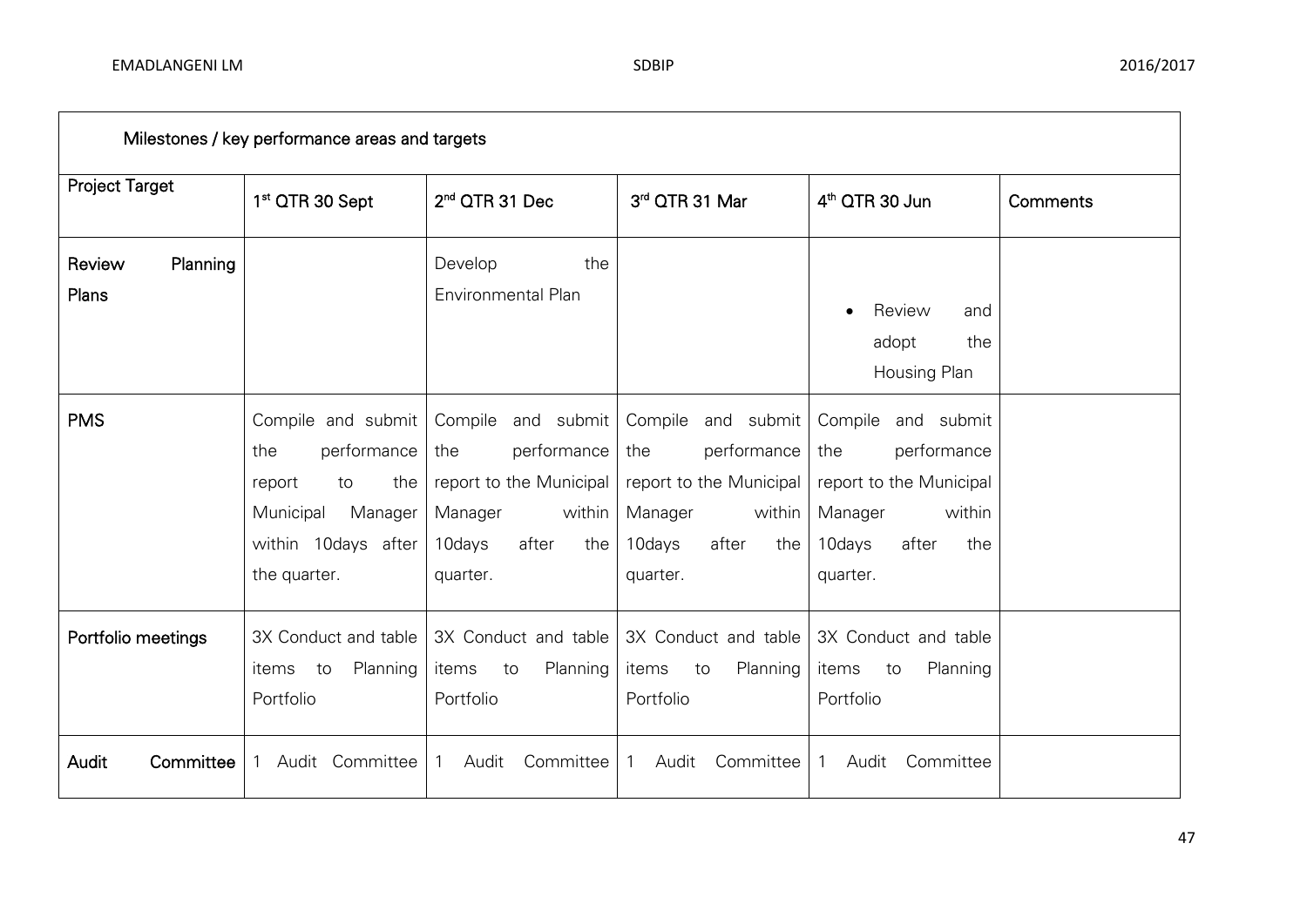| Milestones / key performance areas and targets |                                         |                                         |                                  |                                         |          |  |
|------------------------------------------------|-----------------------------------------|-----------------------------------------|----------------------------------|-----------------------------------------|----------|--|
| <b>Project Target</b>                          | 1 <sup>st</sup> QTR 30 Sept             | 2 <sup>nd</sup> QTR 31 Dec              | 3rd QTR 31 Mar                   | $4th$ QTR 30 Jun                        | Comments |  |
| <b>Meetings</b>                                | meeting                                 | meeting                                 | meeting                          | meeting                                 |          |  |
| Review<br>adopt<br>and<br><b>Town Planning</b> | 1 <sup>st</sup> inception report        | $2st$ inception report                  | Progress report                  | Close out report                        |          |  |
| <b>MANCO Meetings</b>                          | <b>MANCO</b><br>3<br>Attend<br>meetings | 3<br><b>MANCO</b><br>Attend<br>meetings | 3<br>MANCO<br>Attend<br>meetings | <b>MANCO</b><br>Attend<br>3<br>meetings |          |  |
| Council                                        | 1 Council Meeting                       | 1 Council Meeting                       | <b>Council Meeting</b>           | 1 Council Meeting                       |          |  |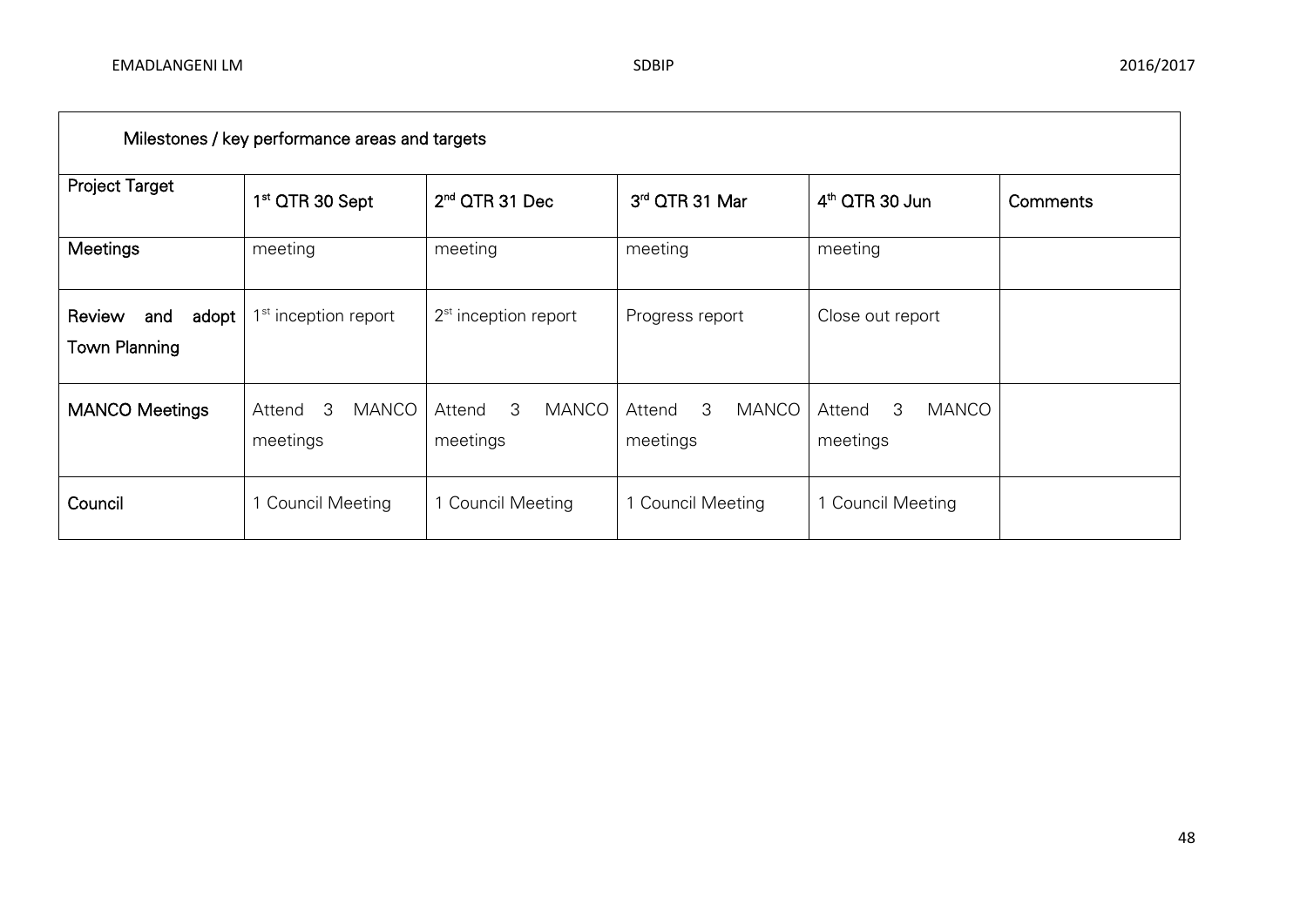# CORPORATE SERVICES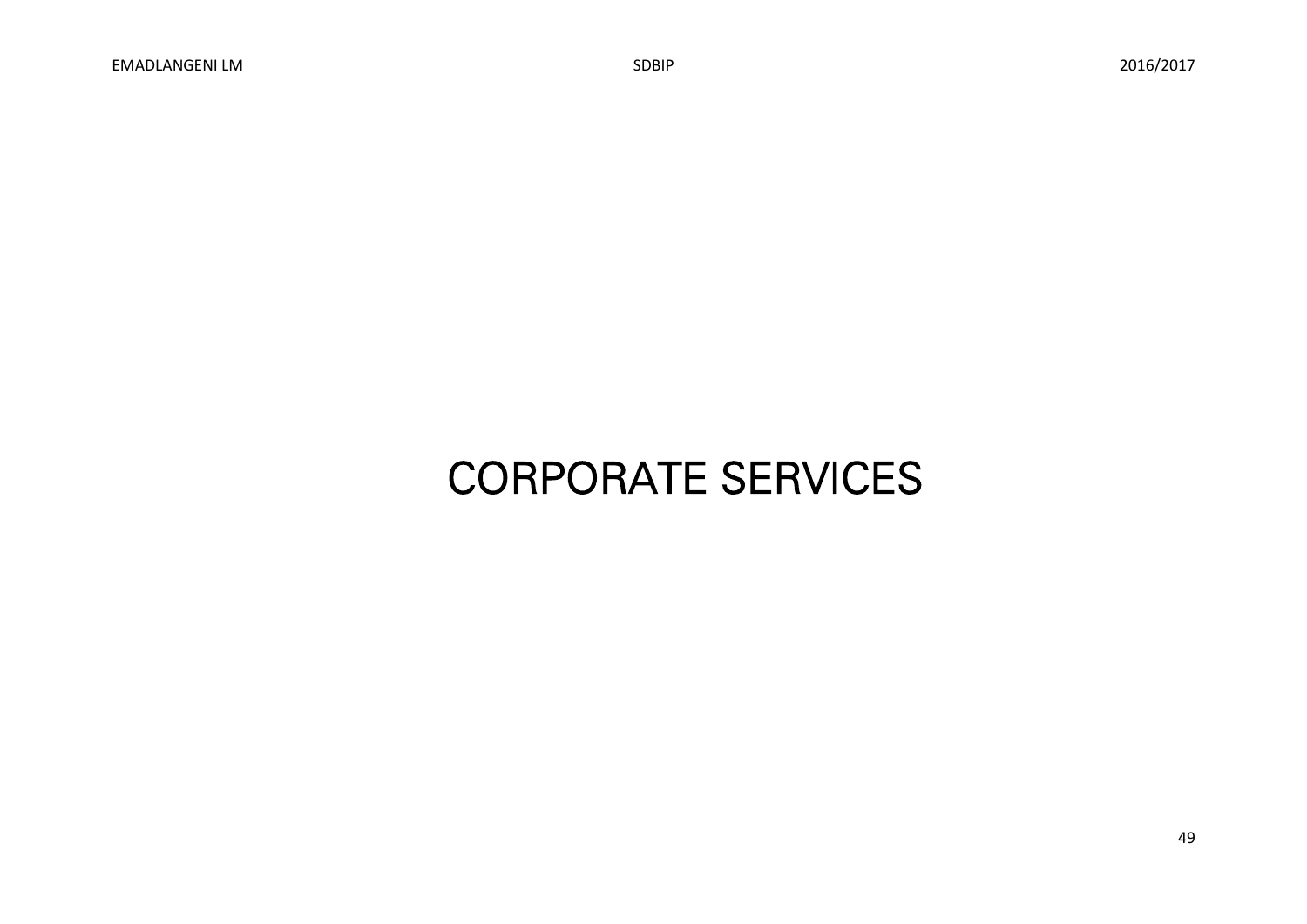| <b>Department: Corporate Services</b>         |                                                        |                                   | <b>Manager Responsible: Director Corporate Services</b> |                |  |
|-----------------------------------------------|--------------------------------------------------------|-----------------------------------|---------------------------------------------------------|----------------|--|
| Section: Manager: Director Corporate Services |                                                        |                                   | Project Title:                                          | Project No. 01 |  |
| Project Budget: R134 000                      |                                                        | LM: Emadlangeni LM                | Wards: 02                                               |                |  |
| National KPA:                                 | Municipal transformation and Institutional Development |                                   |                                                         |                |  |
| <b>IDP Objective:</b><br>environment          | Ensure a sustainable working                           | <b>IDP Ref:</b><br>$\overline{2}$ | Project Objective:                                      |                |  |

| Outcome                                                | Target       |
|--------------------------------------------------------|--------------|
| Transparent organization with fully functional systems | 30 June 2017 |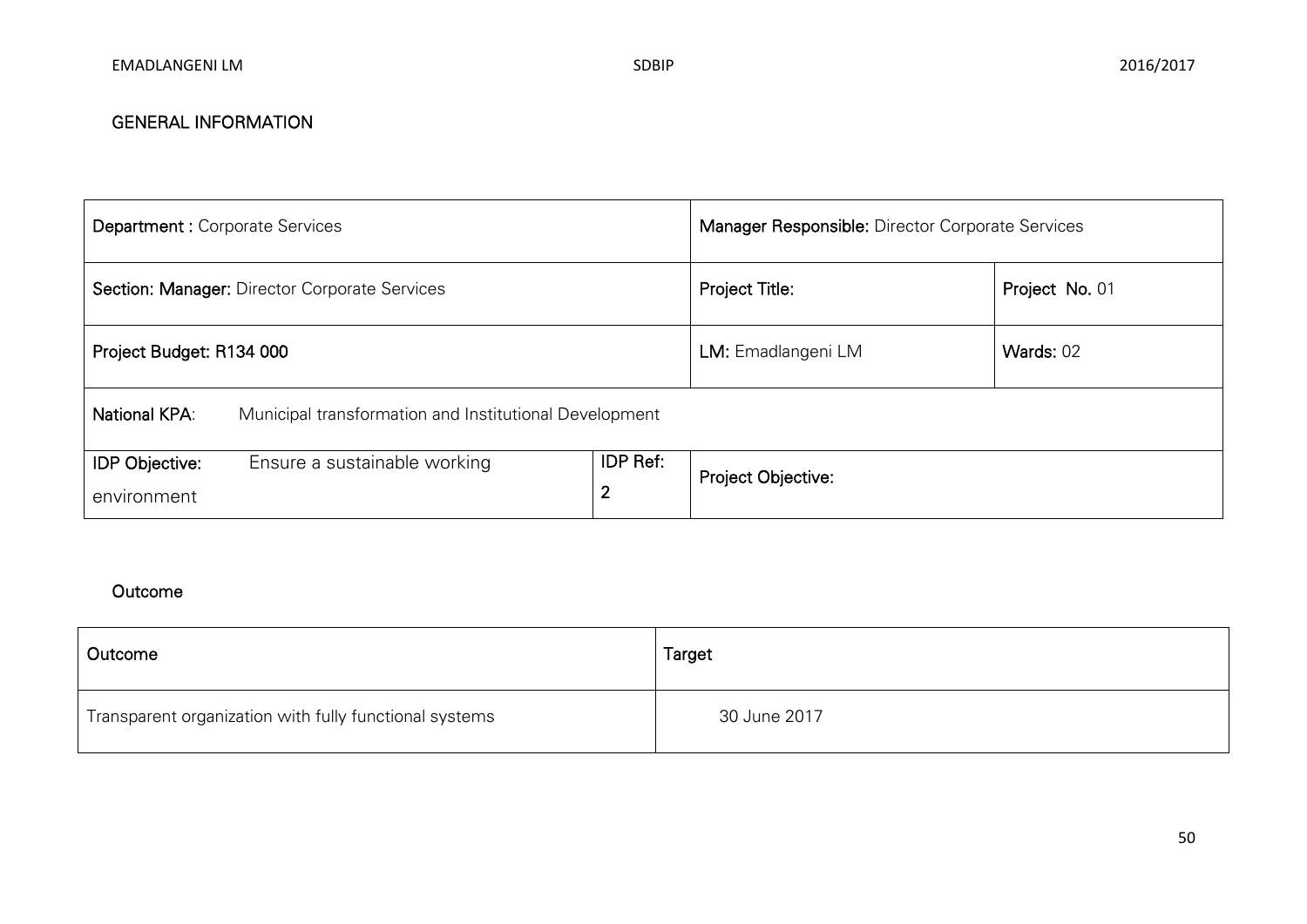| Milestones / key performance areas and targets |                                                                       |                                                                        |                                                                       |                                                                       |          |  |
|------------------------------------------------|-----------------------------------------------------------------------|------------------------------------------------------------------------|-----------------------------------------------------------------------|-----------------------------------------------------------------------|----------|--|
| <b>Project Target</b>                          | 1 <sup>st</sup> QTR 30 Sept                                           | 2 <sup>nd</sup> QTR 31 Dec                                             | 3rd QTR 31 Mar                                                        | 4 <sup>th</sup> QTR 30 Jun                                            | Comments |  |
| <b>Complaints Register</b>                     | Update the complaint<br>register<br>as<br>per<br>municipal compliance | Update the complaint<br>register<br>as<br>per<br>municipal compliance  | Update the complaint<br>register<br>as<br>per<br>municipal compliance | Update the complaint<br>register<br>as<br>per<br>municipal compliance |          |  |
| Portfolio meetings                             | 3X Conduct and table<br>items to Corporate<br>Services Portfolio      | 3X Conduct and table<br>Corporate<br>to<br>items<br>Services Portfolio | 3X Conduct and table<br>items to Corporate<br>Services Portfolio      | 3X Conduct and table<br>Corporate<br>items to<br>Services Portfolio   |          |  |
| <b>MANCO Meetings</b>                          | <b>MANCO</b><br>3<br>Attend<br>meetings                               | 3<br><b>MANCO</b><br>Attend<br>meetings                                | 3<br><b>MANCO</b><br>Attend<br>meetings                               | 3<br><b>MANCO</b><br>Attend<br>meetings                               |          |  |
| Committee<br>Audit<br>Meetings                 | Audit Committee<br>$\mathbf{1}$<br>meeting                            | Committee<br>Audit<br>meeting                                          | Committee<br>Audit<br>1<br>meeting                                    | Audit<br>Committee<br>$\mathbf{1}$<br>meeting                         |          |  |
| Policies                                       |                                                                       |                                                                        | Employment<br>Review<br>Equity Plan and submit                        | Review and adopt all<br>municipal policies and                        |          |  |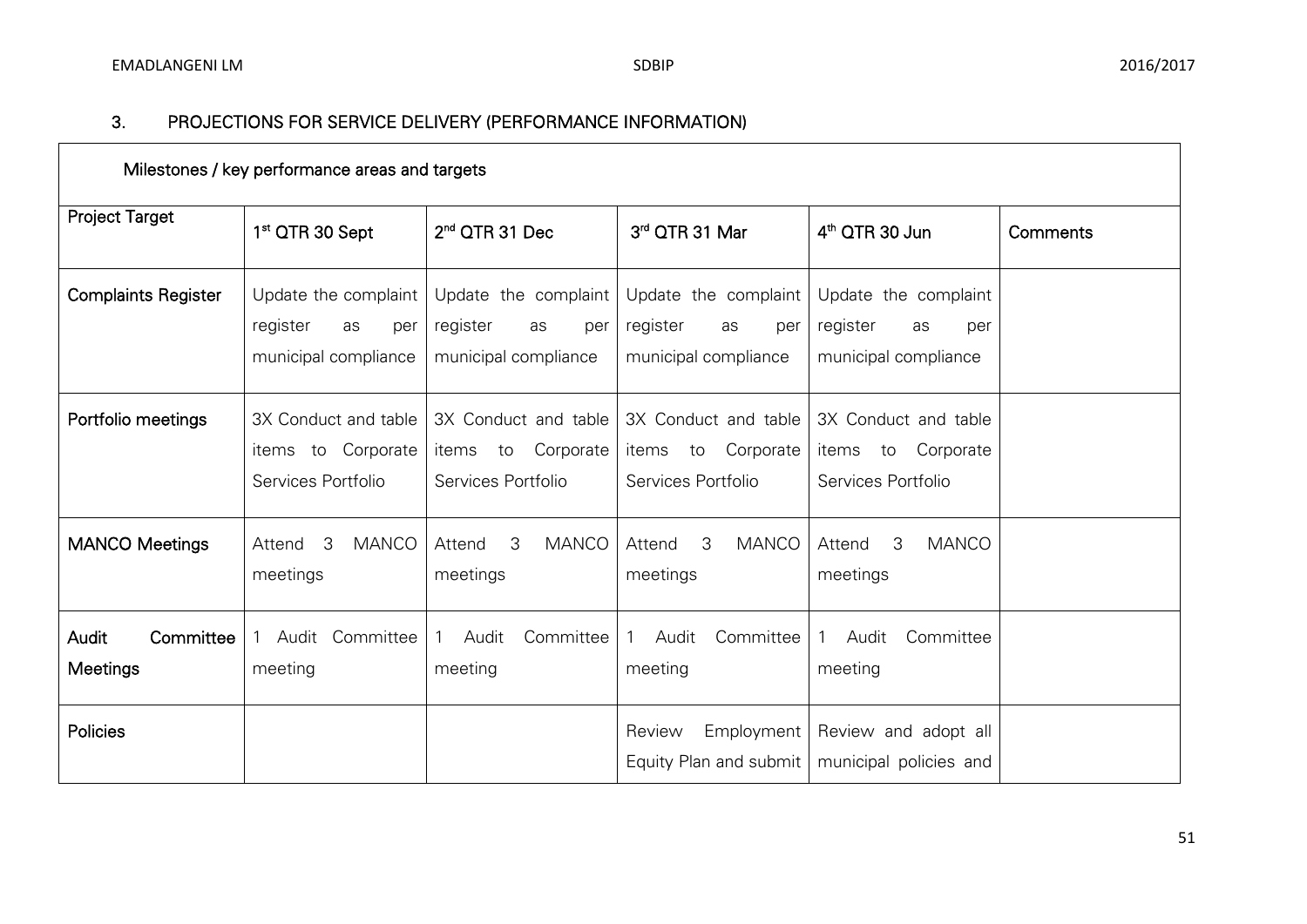| Milestones / key performance areas and targets |                                                        |                                                        |                                                                             |                                                        |          |  |
|------------------------------------------------|--------------------------------------------------------|--------------------------------------------------------|-----------------------------------------------------------------------------|--------------------------------------------------------|----------|--|
| Project Target                                 | 1 <sup>st</sup> QTR 30 Sept                            | 2 <sup>nd</sup> QTR 31 Dec                             | 3rd QTR 31 Mar                                                              | 4 <sup>th</sup> QTR 30 Jun                             | Comments |  |
|                                                |                                                        |                                                        | report to Labour                                                            | departmental plans                                     |          |  |
| <b>Council Meeting</b>                         | 1 Council Meeting                                      | 1 Council Meeting                                      | 1 Council Meeting                                                           | 1 Council Meeting                                      |          |  |
| Organogram                                     |                                                        |                                                        | Review<br>the<br>organogram to align<br>with the new template<br>from COGTA | Submit<br>the<br>organogram to Council<br>approval     |          |  |
| <b>Work Skills Plan</b>                        |                                                        |                                                        | Review and adopt the<br>Work Skills Plan                                    |                                                        |          |  |
| <b>Local Labour Forum</b>                      | Undertake<br>3<br>Local<br>Forum<br>Labour<br>meetings | Undertake<br>3<br>Local<br>Labour<br>Forum<br>meetings | Undertake<br>3<br>Local<br>Labour<br>Forum<br>meetings                      | Undertake<br>3<br>Local<br>Labour<br>Forum<br>meetings |          |  |
| Trainings                                      | Implementation<br>of<br>training Interventions         | Implementation<br>of<br>training<br>Interventions      | of<br>Implementation<br>training<br>Interventions                           | Implementation of<br>training Interventions            |          |  |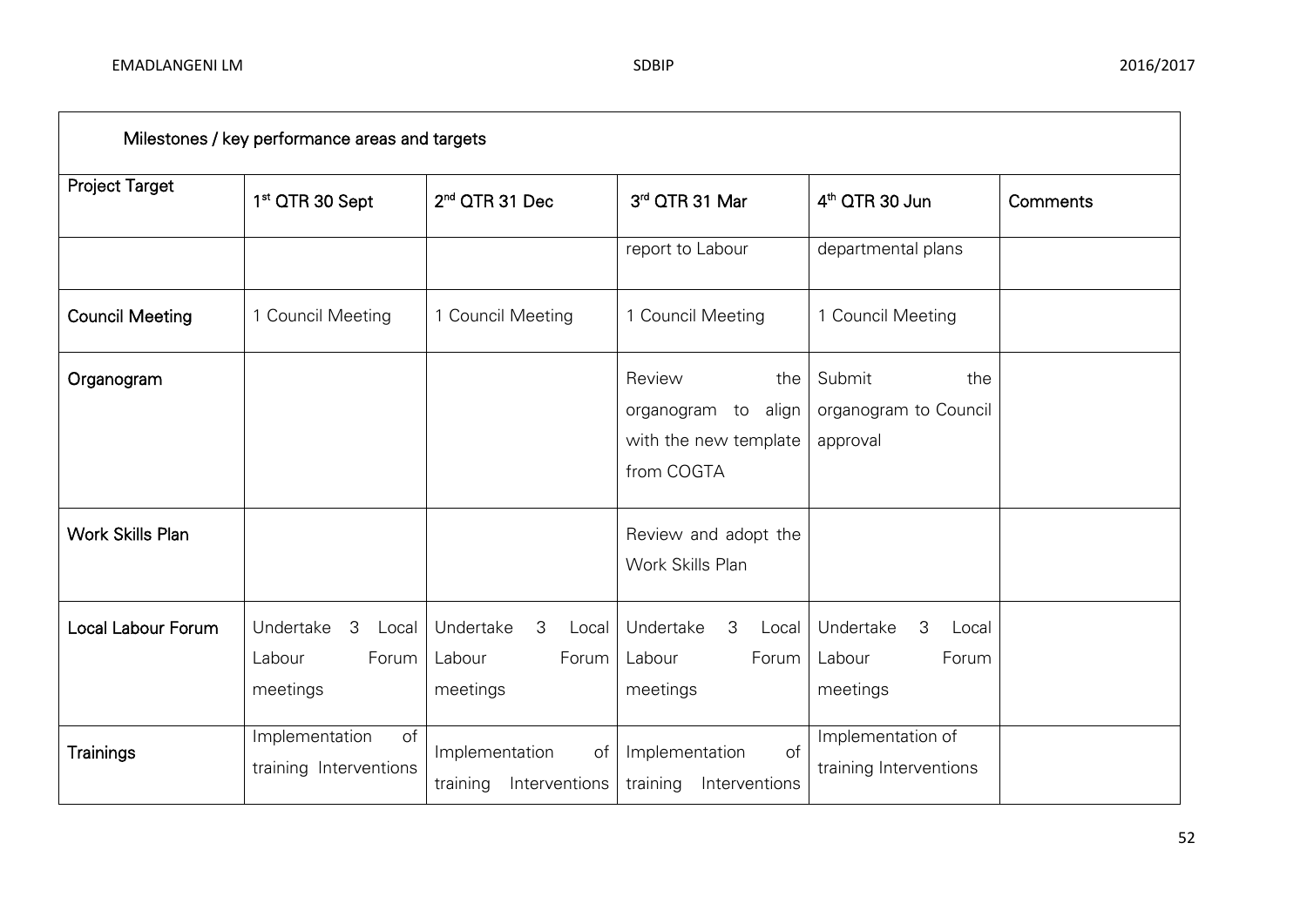| Milestones / key performance areas and targets |                                                                                                                                |                                                                                                                                |                                                                                                                                   |                                                                                                                    |                 |  |
|------------------------------------------------|--------------------------------------------------------------------------------------------------------------------------------|--------------------------------------------------------------------------------------------------------------------------------|-----------------------------------------------------------------------------------------------------------------------------------|--------------------------------------------------------------------------------------------------------------------|-----------------|--|
| <b>Project Target</b>                          | 1 <sup>st</sup> QTR 30 Sept                                                                                                    | 2 <sup>nd</sup> QTR 31 Dec                                                                                                     | 3rd QTR 31 Mar                                                                                                                    | $4th$ QTR 30 Jun                                                                                                   | <b>Comments</b> |  |
|                                                | for employees and<br>Councillors as per the<br>WSP. R83 528                                                                    | employees<br>for<br>and<br>Councillors as per the<br><b>WSP. R83 528</b>                                                       | employees<br>for<br>and<br>Councillors as per the<br>WSP. R83 528                                                                 | for employees and<br>Councillors as per the<br>WSP. R83 528                                                        |                 |  |
| Performance<br>Management                      | Compile and submit<br>performance<br>the<br>the<br>report<br>to<br>Municipal<br>Manager<br>within 10days after<br>the quarter. | Compile and submit<br>performance<br>the<br>report to the Municipal<br>Manager<br>within<br>after<br>10days<br>the<br>quarter. | and submit<br>Compile<br>the<br>performance<br>report to the Municipal<br>Manager<br>within<br>10days<br>after<br>the<br>quarter. | Compile and submit<br>the performance<br>report to the Municipal<br>Manager within<br>10days after the<br>quarter. |                 |  |
| Vacant posts                                   | fill<br>Advertise<br>and<br>critical posts                                                                                     |                                                                                                                                |                                                                                                                                   |                                                                                                                    |                 |  |
| Installation<br>of<br>systems                  |                                                                                                                                | the<br>municipal<br>Install<br>electronic documents<br>management system                                                       |                                                                                                                                   |                                                                                                                    |                 |  |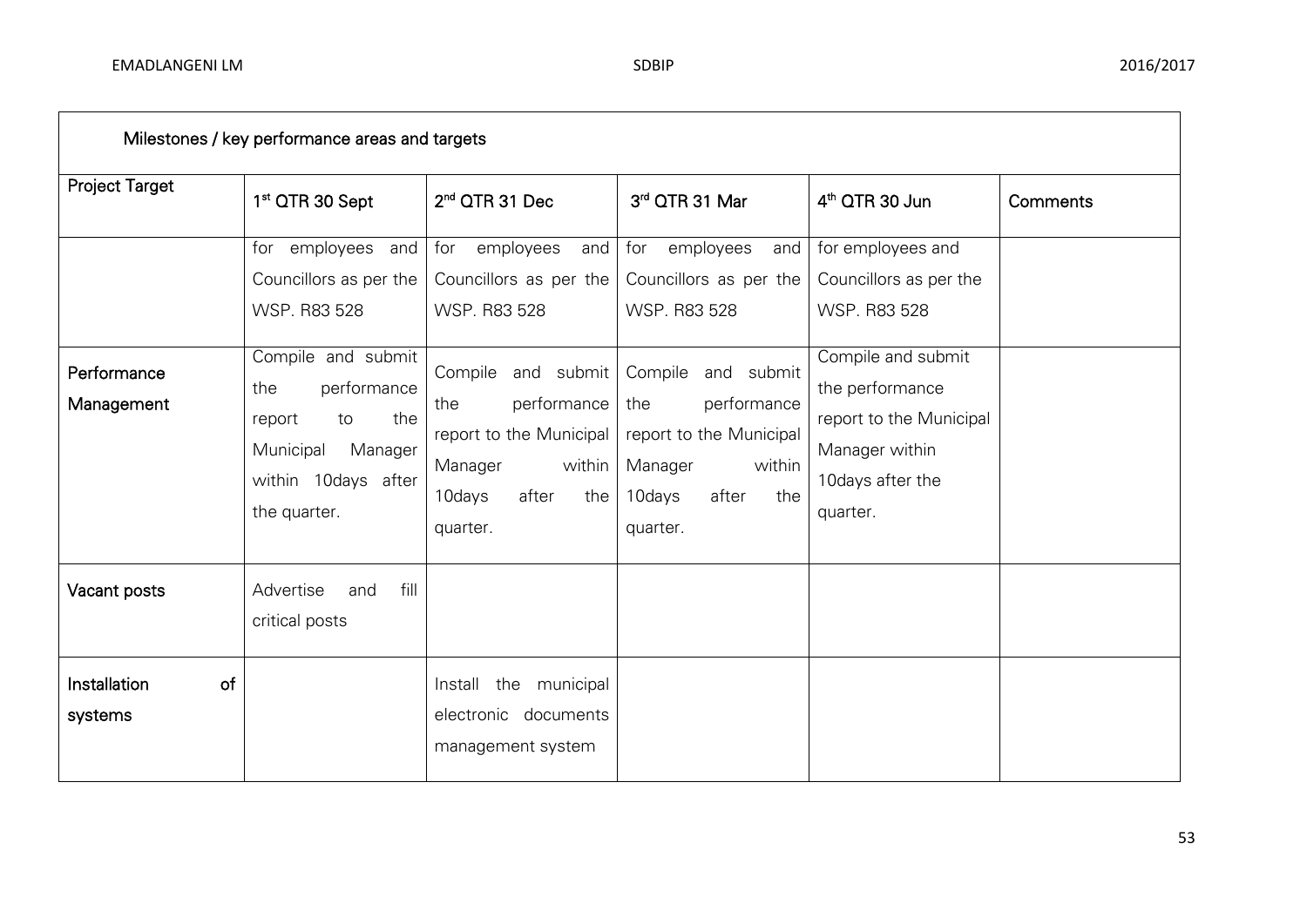# COMMUNITY SERVICES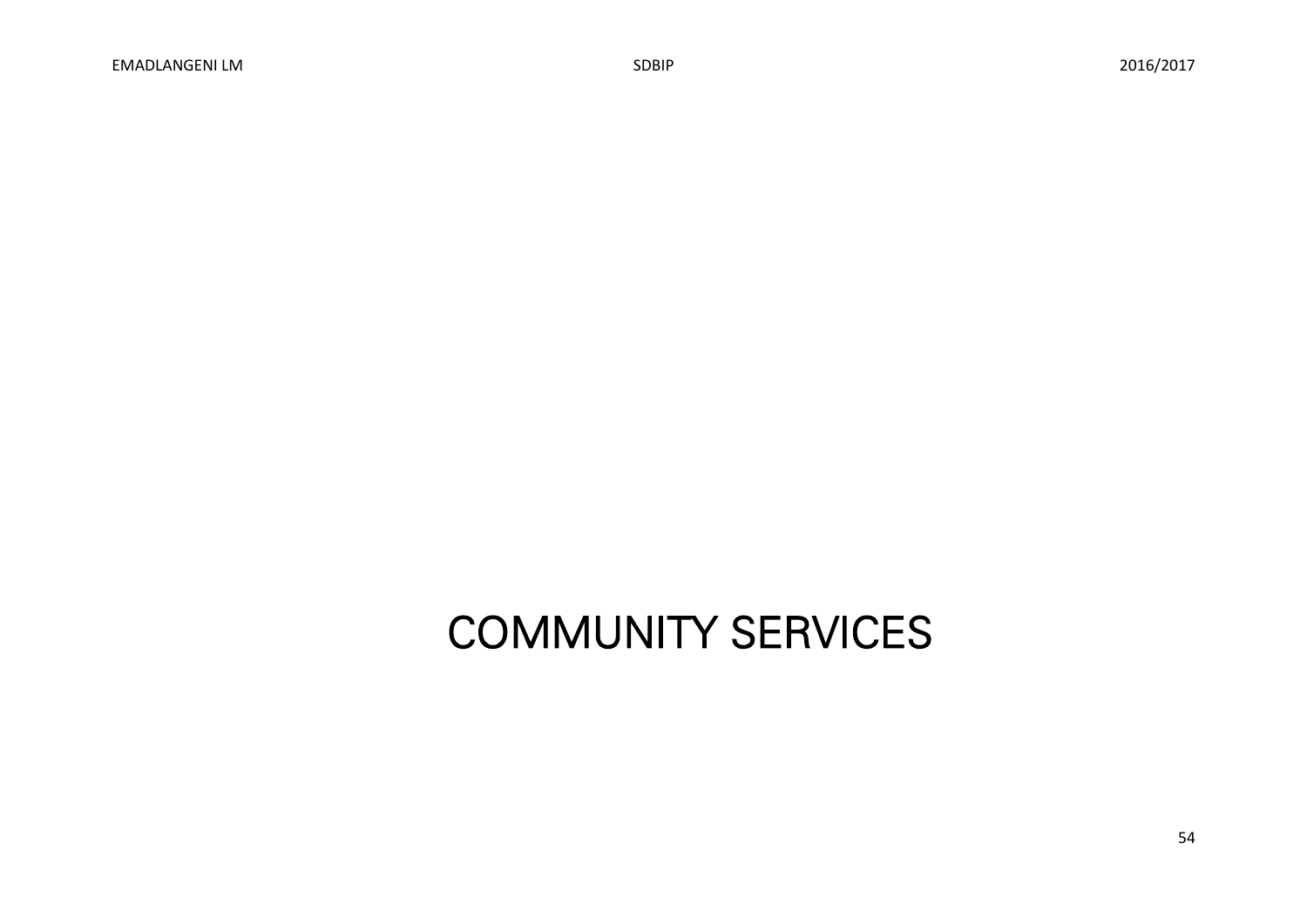| Department: COMMUNITY SERVICES                                                                                       | Manager Responsible: DIRECTOR COMMUNITY SERVICES |                                                            |  |  |  |
|----------------------------------------------------------------------------------------------------------------------|--------------------------------------------------|------------------------------------------------------------|--|--|--|
| Section: Manager: Community                                                                                          | Project Title:                                   | Project No. 01                                             |  |  |  |
| Project Budget: R300 000                                                                                             | LM: Emadlangeni LM                               | <b>Wards: All Wards</b>                                    |  |  |  |
| <b>National KPA:</b><br>Good Governance and Public Participation                                                     |                                                  |                                                            |  |  |  |
| <b>IDP Ref:</b><br>Ensure a participative, transparent and<br><b>IDP Objective:</b><br>2.3<br>accountable governance |                                                  | Project Objective: Promote transparency to the communities |  |  |  |

| Outcome                                        | Target       |
|------------------------------------------------|--------------|
| Integrated community in terms of social aspect | 30 June 2017 |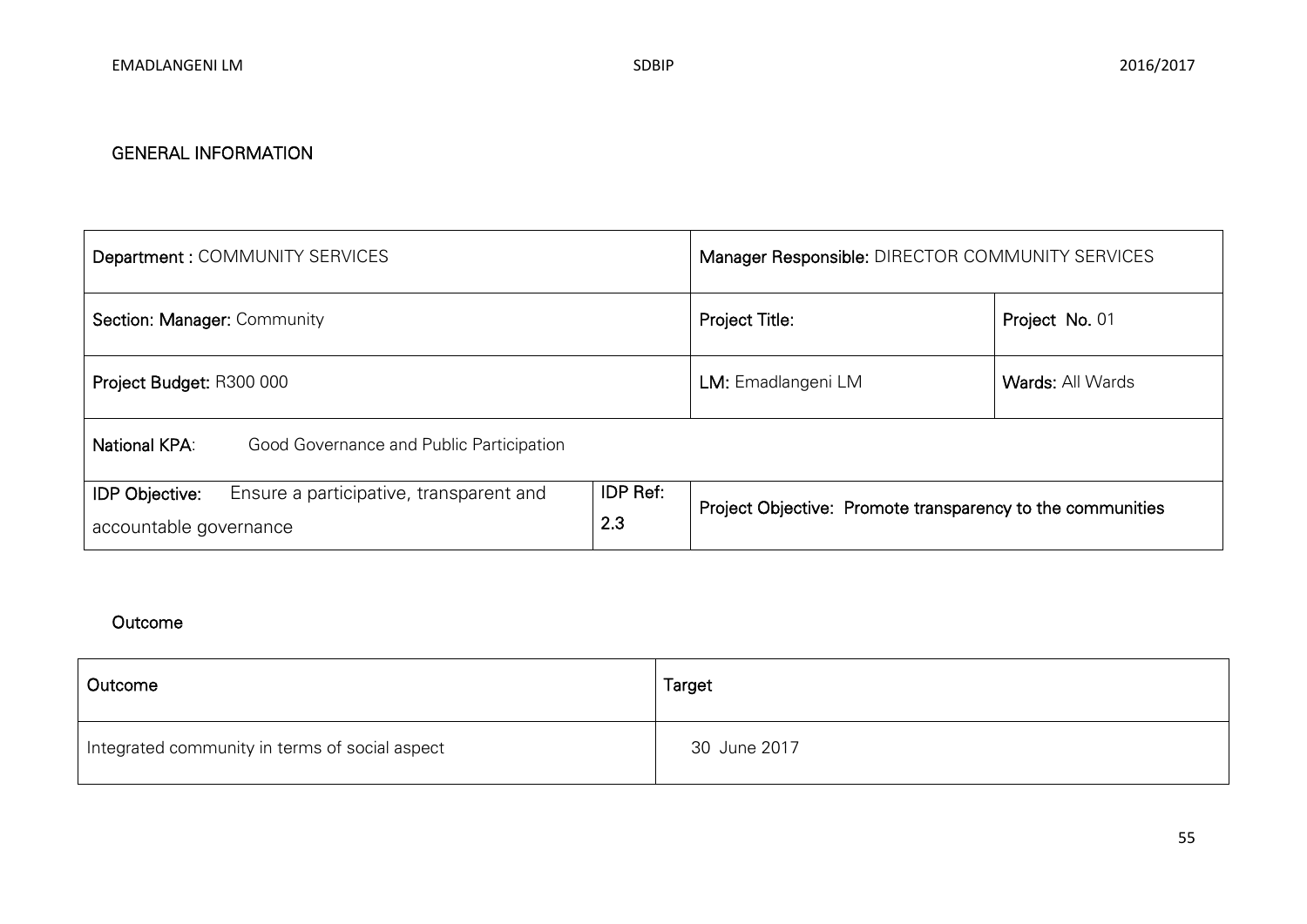| Milestones / key performance areas and targets |                                                                |                                                                |                                                                |                                                                |                 |  |
|------------------------------------------------|----------------------------------------------------------------|----------------------------------------------------------------|----------------------------------------------------------------|----------------------------------------------------------------|-----------------|--|
| <b>Project Target</b>                          | 1 <sup>st</sup> QTR 30 Sept                                    | $2nd$ QTR 31 Dec                                               | 3rd QTR 31 Mar                                                 | 4 <sup>th</sup> QTR 30 Jun                                     | <b>Comments</b> |  |
| Public meetings                                | 72x Ward meetings<br>and submit quarterly<br>report to Council | 72x Ward meetings<br>and submit quarterly<br>report to Council | 72x Ward meetings<br>and submit quarterly<br>report to Council | 72x Ward meetings<br>and submit quarterly<br>report to Council |                 |  |
|                                                |                                                                |                                                                | public<br>participation<br>6<br>(Izimbizo)                     | 1 public participation                                         |                 |  |
| <b>Departmental Plans</b>                      |                                                                |                                                                |                                                                | Develop<br>all<br>departmental plans                           |                 |  |
| Library                                        |                                                                |                                                                |                                                                | Maintain<br>the<br>library<br>service provision                |                 |  |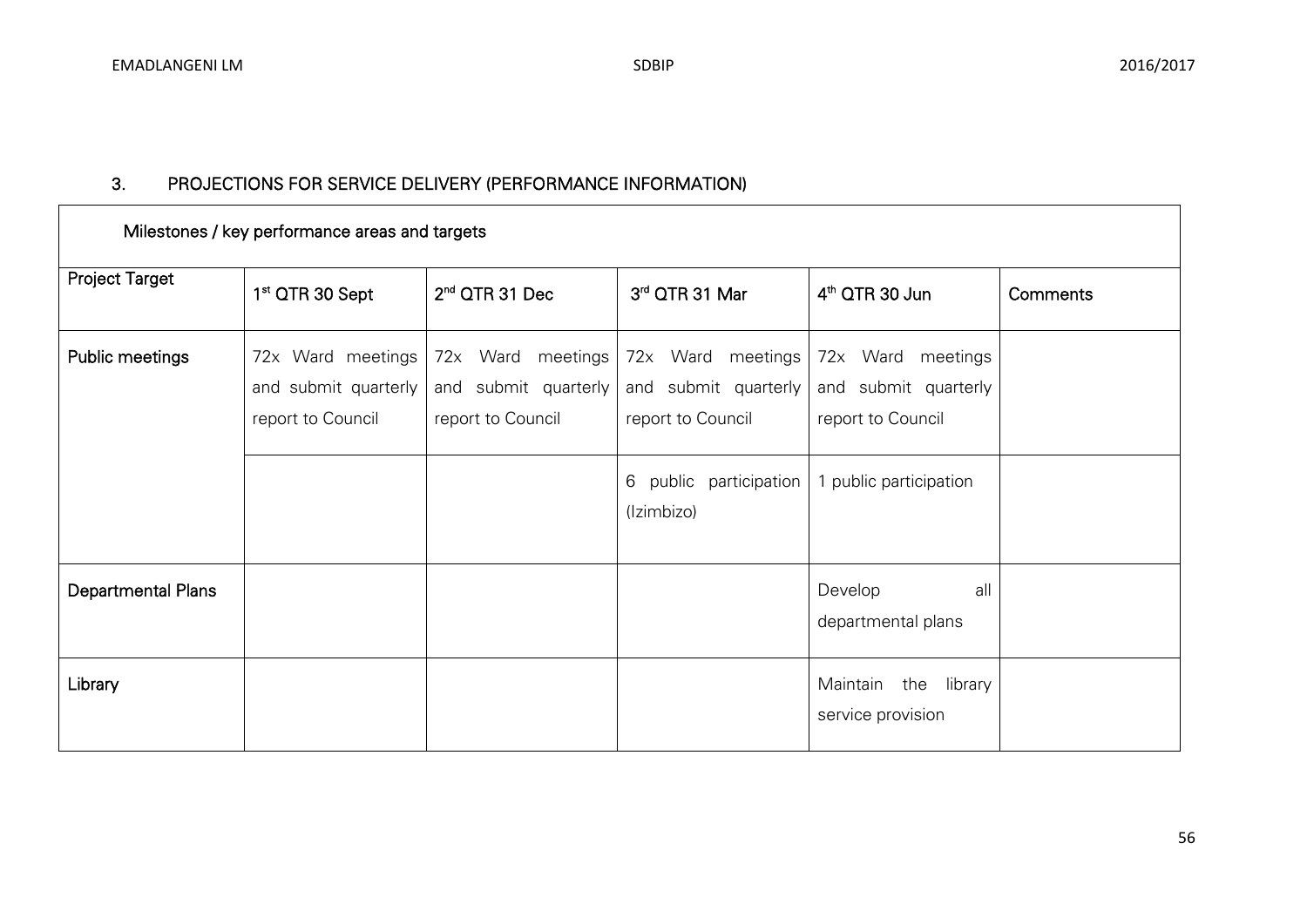| Milestones / key performance areas and targets |                                                                                                     |                                                                                                                                                                    |                                                                                                |                                                   |          |
|------------------------------------------------|-----------------------------------------------------------------------------------------------------|--------------------------------------------------------------------------------------------------------------------------------------------------------------------|------------------------------------------------------------------------------------------------|---------------------------------------------------|----------|
| <b>Project Target</b>                          | 1 <sup>st</sup> QTR 30 Sept                                                                         | 2 <sup>nd</sup> QTR 31 Dec                                                                                                                                         | 3rd QTR 31 Mar                                                                                 | 4 <sup>th</sup> QTR 30 Jun                        | Comments |
| <b>Disaster</b>                                | <b>Establish</b><br><b>Disaster</b><br>management Forum<br>& quarterly meeting<br>compile a report. | Quarterly report and<br>compile report                                                                                                                             | Quarterly report and<br>compile report                                                         | Quarterly report and<br>compile report            |          |
| Sport                                          |                                                                                                     | Participate<br>in I<br>SALGA games<br>(R15000)<br>Host Arts and<br><b>Culture Festival</b><br>Host Heritage<br>$\bullet$<br>day event<br>Golden Games<br>(R20 000) | Host the Mayoral Cup<br>participate<br>and<br>in<br>district Mayoral<br>cup<br>games (R20 000) |                                                   |          |
| Youth Programme                                | Facilitate<br>youth<br>council meeting and<br>compile a quarterly                                   | Facilitate youth council<br>meeting and compile a                                                                                                                  | Facilitate youth council<br>meeting and compile a                                              | Facilitate youth council<br>meeting and compile a |          |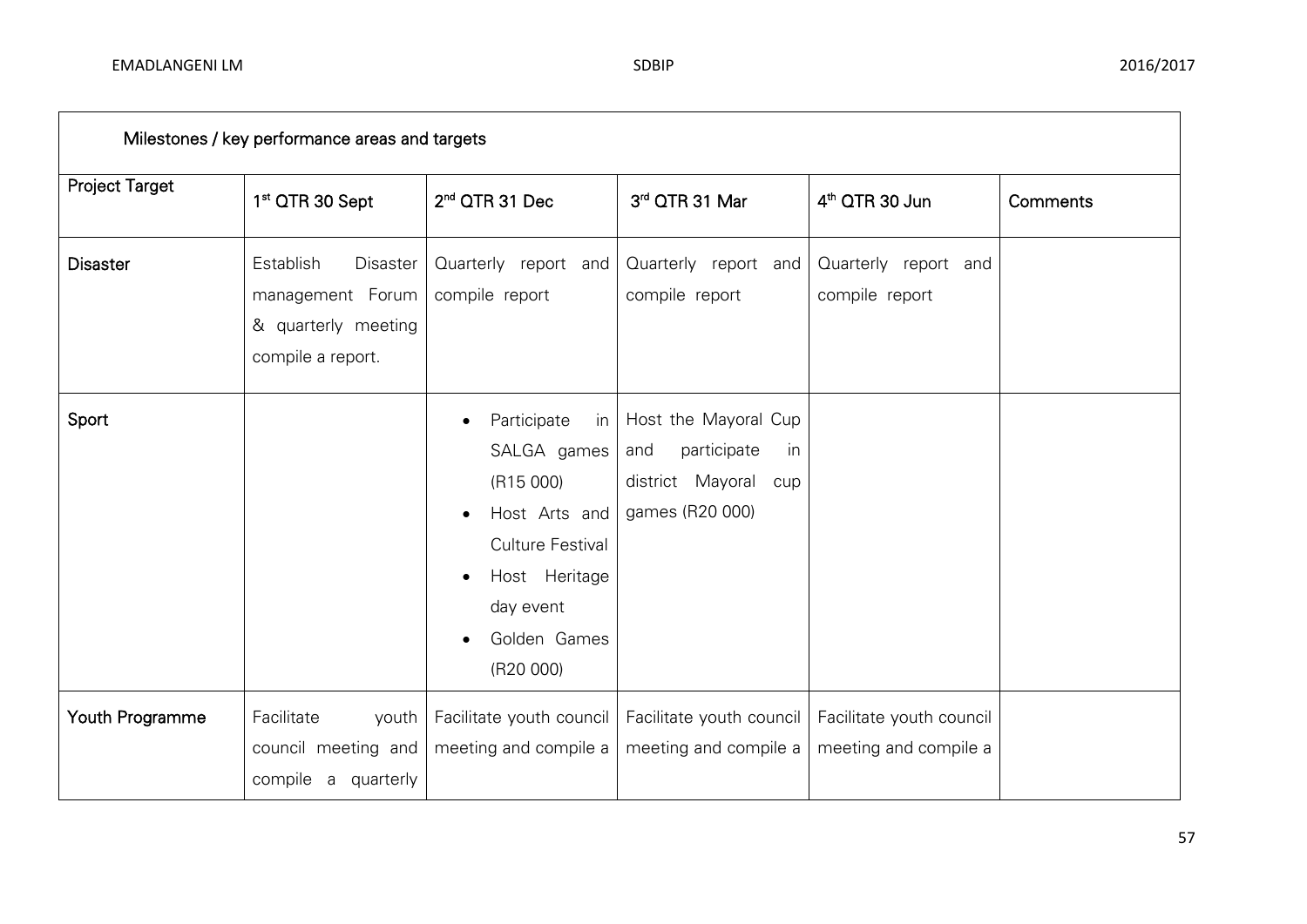| Milestones / key performance areas and targets |                                                       |                                                                                    |                                                       |                                                       |          |  |
|------------------------------------------------|-------------------------------------------------------|------------------------------------------------------------------------------------|-------------------------------------------------------|-------------------------------------------------------|----------|--|
| <b>Project Target</b>                          | 1 <sup>st</sup> QTR 30 Sept                           | $2nd$ QTR 31 Dec                                                                   | 3rd QTR 31 Mar                                        | 4 <sup>th</sup> QTR 30 Jun                            | Comments |  |
|                                                | report                                                | quarterly report                                                                   | quarterly report                                      | quarterly report                                      |          |  |
| Women's Forum                                  | Quarterly<br>meeting<br>and compile a report.         | Quarterly meeting and<br>compile a report                                          | Quarterly meeting and<br>compile a report             | Quarterly meeting and<br>compile a report             |          |  |
| People<br>living<br>with<br><b>Disability</b>  | Quarterly<br>meeting<br>and compile a report          | Quarterly meeting and<br>compile a report                                          | Quarterly meeting and<br>compile a report             | Quarterly meeting and<br>compile a report             |          |  |
| <b>HIV/AIDS Council</b>                        | Quarterly<br>meeting<br>and compile a report          | Quarterly meeting and<br>compile a report<br><b>AIDS</b><br>World<br>Day (R30 000) | Quarterly meeting and<br>compile a report             | Quarterly meeting and<br>compile a report             |          |  |
| Law Enforcement                                | Attend<br>quarterly<br>community<br>policing<br>forum | Attend<br>quarterly<br>community<br>policing<br>forum                              | Attend<br>quarterly<br>community<br>policing<br>forum | Attend<br>quarterly<br>policing<br>community<br>forum |          |  |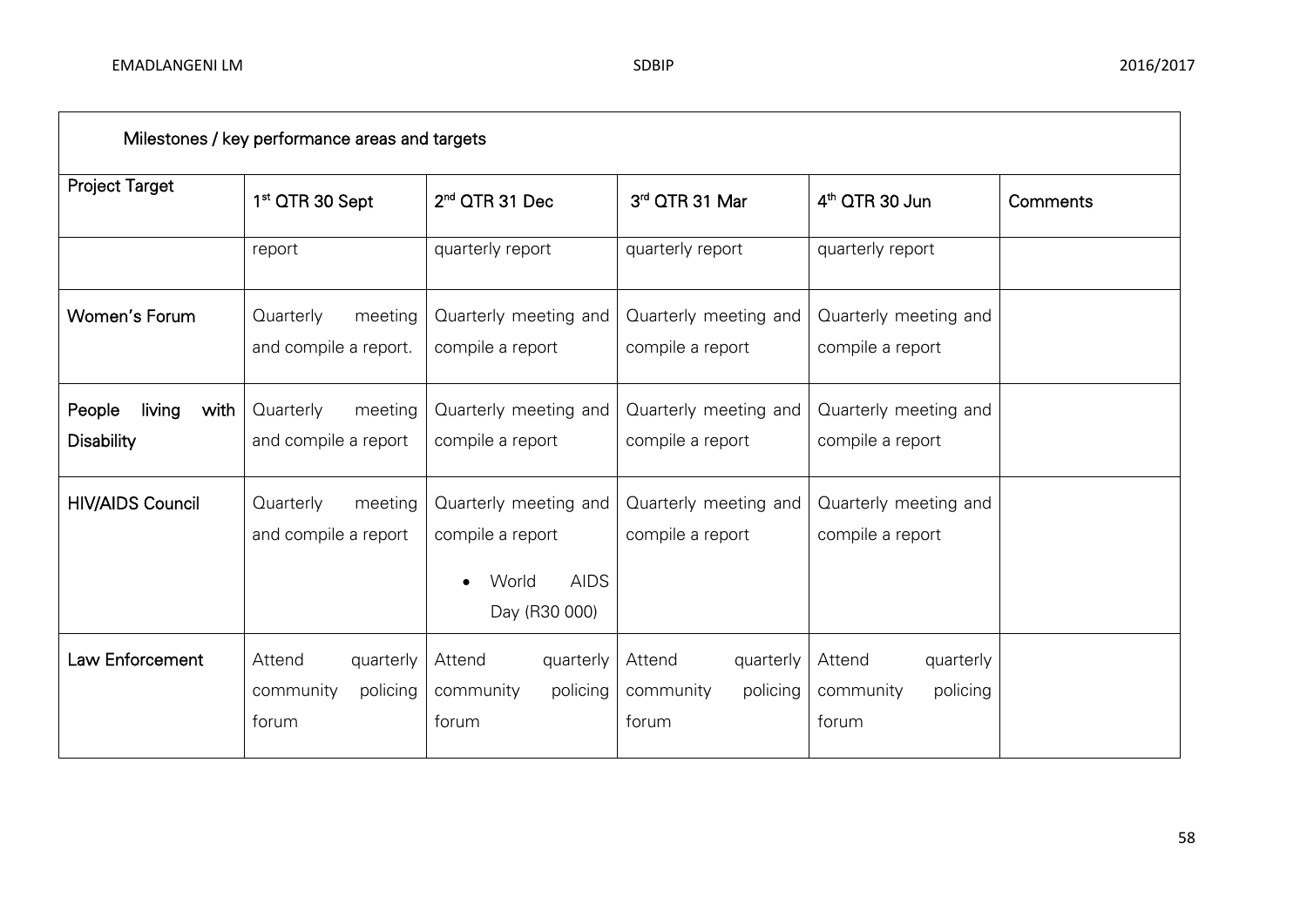| Milestones / key performance areas and targets |                                                                     |                                                                          |                                                                  |                                                                  |          |  |  |  |
|------------------------------------------------|---------------------------------------------------------------------|--------------------------------------------------------------------------|------------------------------------------------------------------|------------------------------------------------------------------|----------|--|--|--|
| <b>Project Target</b>                          | 1 <sup>st</sup> QTR 30 Sept                                         | 2 <sup>nd</sup> QTR 31 Dec                                               | 3rd QTR 31 Mar                                                   | 4 <sup>th</sup> QTR 30 Jun                                       | Comments |  |  |  |
| <b>LED</b>                                     | 120<br>job<br>Create<br>opportunities<br>under<br>EPWP (R1 284 000) |                                                                          |                                                                  | Review and adopt LED<br>Strategy                                 |          |  |  |  |
| <b>Portfolio Meetings</b>                      | 3X Conduct and table<br>items to Community<br>Services Portfolio    | 3X Conduct and table<br>items to Community<br>Services Portfolio         | 3X Conduct and table<br>items to Community<br>Services Portfolio | 3X Conduct and table<br>items to Community<br>Services Portfolio |          |  |  |  |
| <b>MANCO Meetings</b>                          | -3<br><b>MANCO</b><br>Attend<br>meetings                            | 3<br><b>MANCO</b><br>Attend<br>meetings                                  | 3<br><b>MANCO</b><br>Attend<br>meetings                          | 3<br><b>MANCO</b><br>Attend<br>meetings                          |          |  |  |  |
| Audit<br>Committee<br>Meetings                 | Audit Committee<br>Meetings                                         | Committee<br>Audit<br>Meetings                                           | Committee<br>Audit<br>$\mathbf{1}$<br>Meetings                   | Committee<br>Audit<br>Meetings                                   |          |  |  |  |
| Awareness<br>Campaigns                         | & Men's<br>Women's<br>Development (                                 | Fitness and wellness<br>campaign<br>Awareness<br>people ling with<br>for |                                                                  |                                                                  |          |  |  |  |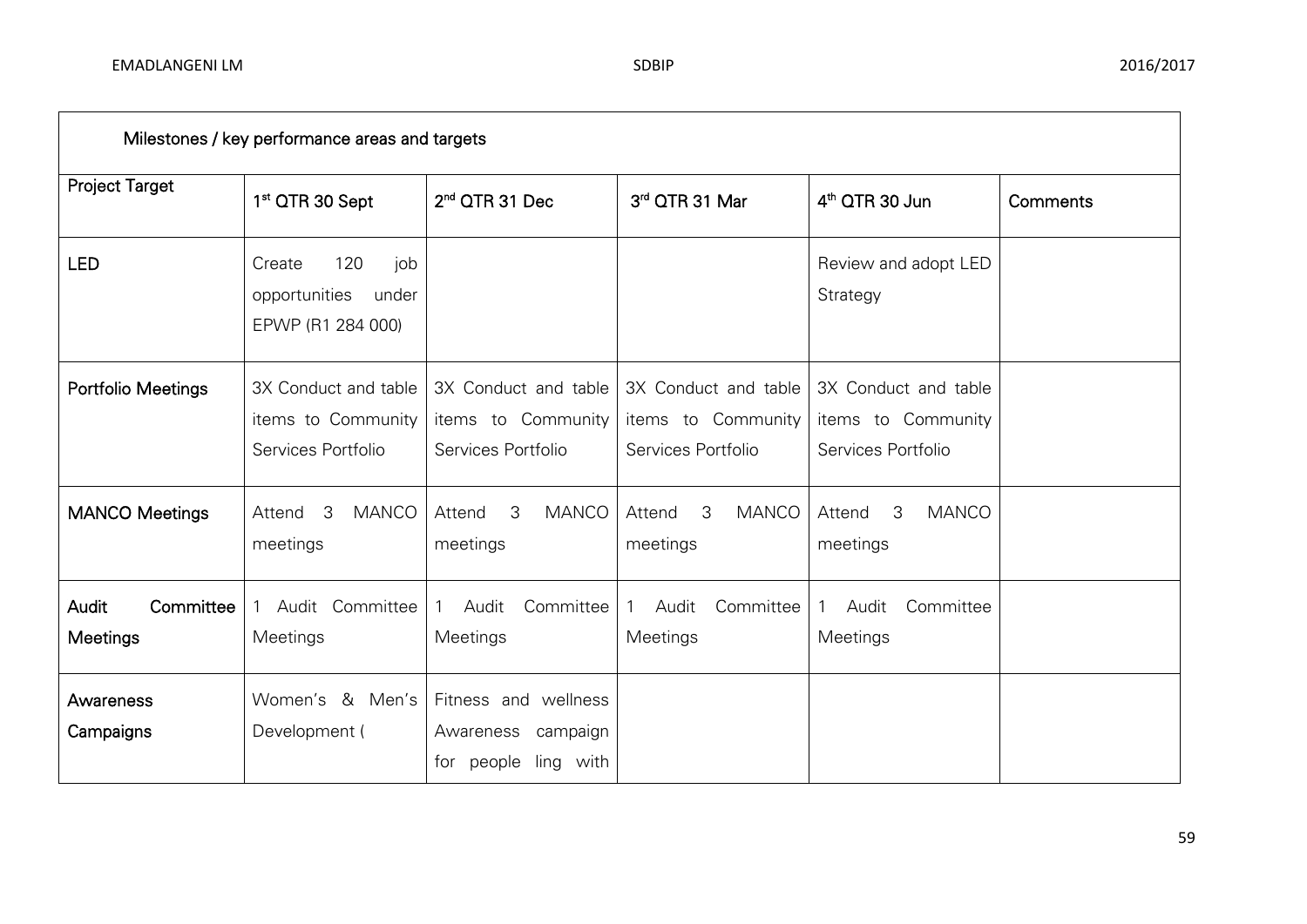| Milestones / key performance areas and targets |                             |                              |                |                            |          |  |  |  |
|------------------------------------------------|-----------------------------|------------------------------|----------------|----------------------------|----------|--|--|--|
| <b>Project Target</b>                          | 1 <sup>st</sup> QTR 30 Sept | $2nd$ QTR 31 Dec             | 3rd QTR 31 Mar | 4 <sup>th</sup> QTR 30 Jun | Comments |  |  |  |
|                                                |                             | <b>Disabilities</b>          |                |                            |          |  |  |  |
|                                                |                             | Senior Citizens<br>$\bullet$ |                |                            |          |  |  |  |
|                                                |                             | awareness<br>campaign        |                |                            |          |  |  |  |

# 4. PROJECTIONS OF EXPENDITURE (FINANCIAL INFORMATION)

| Project<br><b>Budget</b> | 1 <sup>st</sup> QTR 30 Sept |        | $2nd$ QTR 31 Dec |        | 3rd QTR 31 Mar |        | 4 <sup>th</sup> QTR 30 Jun |        | Comments |
|--------------------------|-----------------------------|--------|------------------|--------|----------------|--------|----------------------------|--------|----------|
|                          | Projected                   | Actual | Projected        | Actual | Projected      | Actual | Projected                  | Actual |          |
|                          |                             |        |                  |        |                |        |                            |        |          |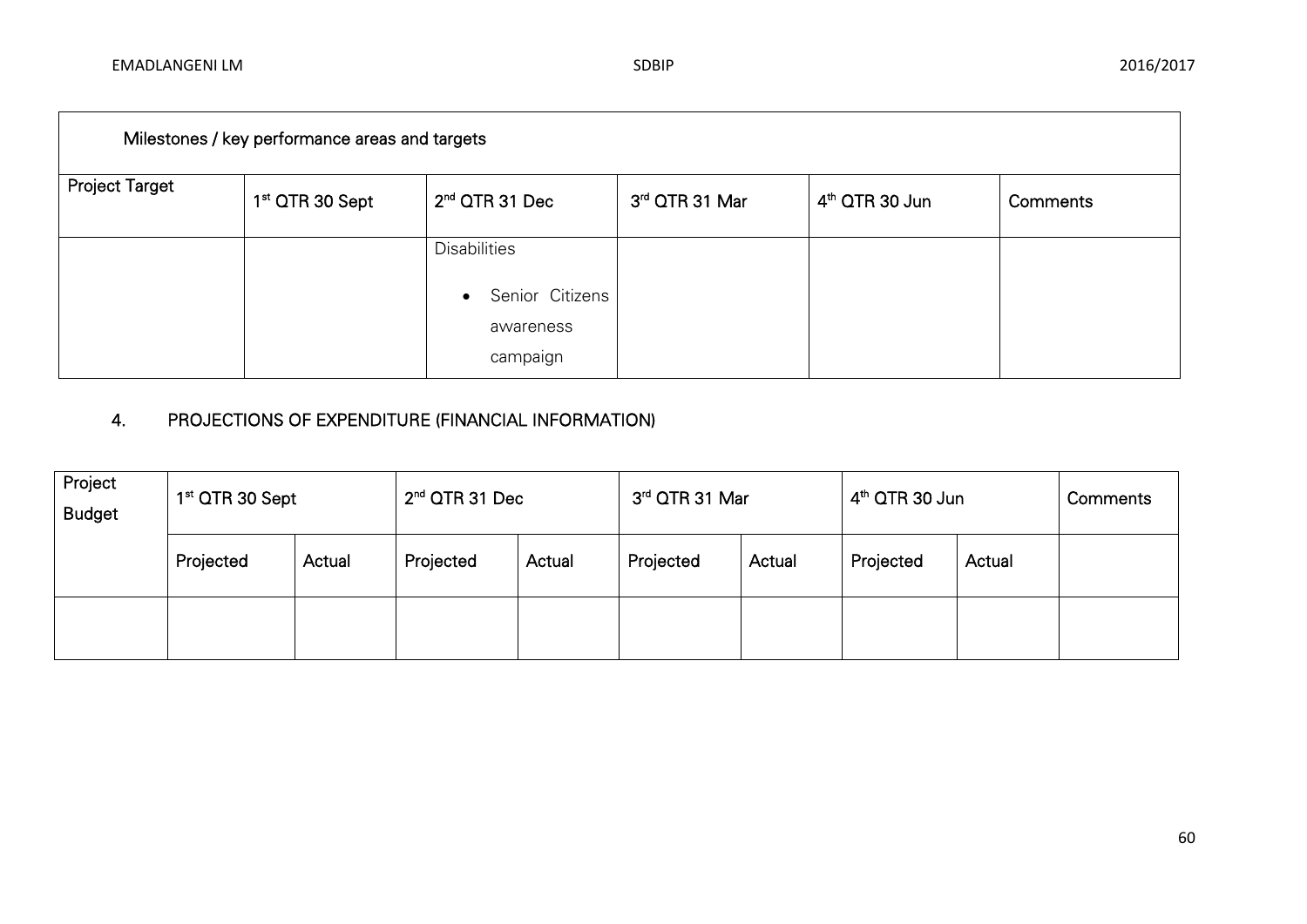# BUDGET & TREASURY OFFICE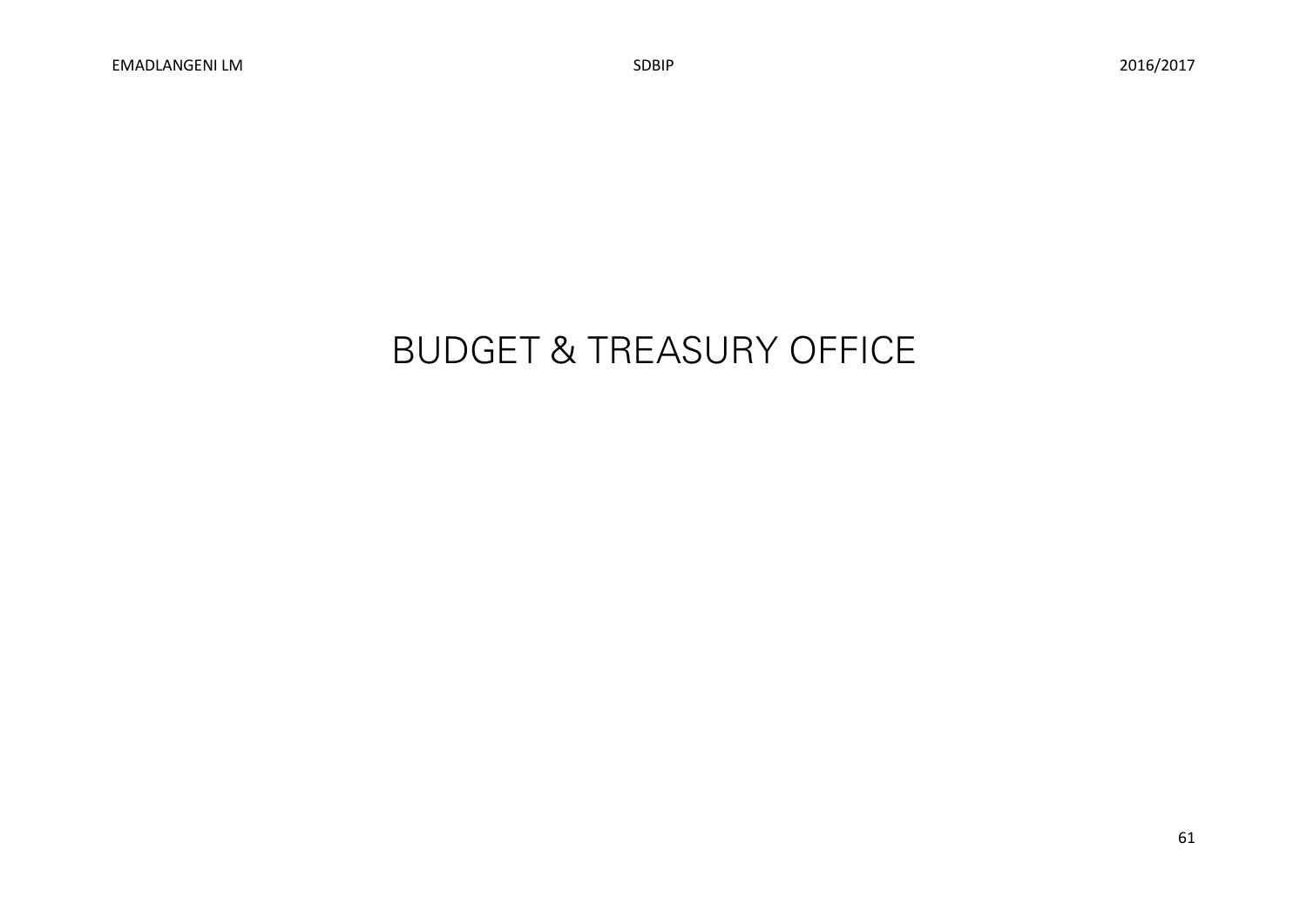| <b>Department: Budget &amp; Treasury Office</b>                                      | Manager Responsible: Chief Finance Officer |                              |                                                                  |                |  |  |
|--------------------------------------------------------------------------------------|--------------------------------------------|------------------------------|------------------------------------------------------------------|----------------|--|--|
| Section: Manager: Chief Finance Officer                                              | <b>Project Title:</b> Financial Management |                              |                                                                  | Project No. 01 |  |  |
| Project Budget: 00                                                                   | LM: Emadlangeni LM                         | Wards: 02                    |                                                                  |                |  |  |
| National KPA:<br>Municipal Financial and Viability and Management                    |                                            |                              |                                                                  |                |  |  |
| Ensure a financially viable and<br><b>IDP Objective:</b><br>sustainable municipality | <b>IDP Ref:</b>                            | municipal financial accounts | <b>Project Objective:</b> Effectively and efficiently manage the |                |  |  |

| Outcome             | Target       |
|---------------------|--------------|
| Clean Audit opinion | 30 June 2017 |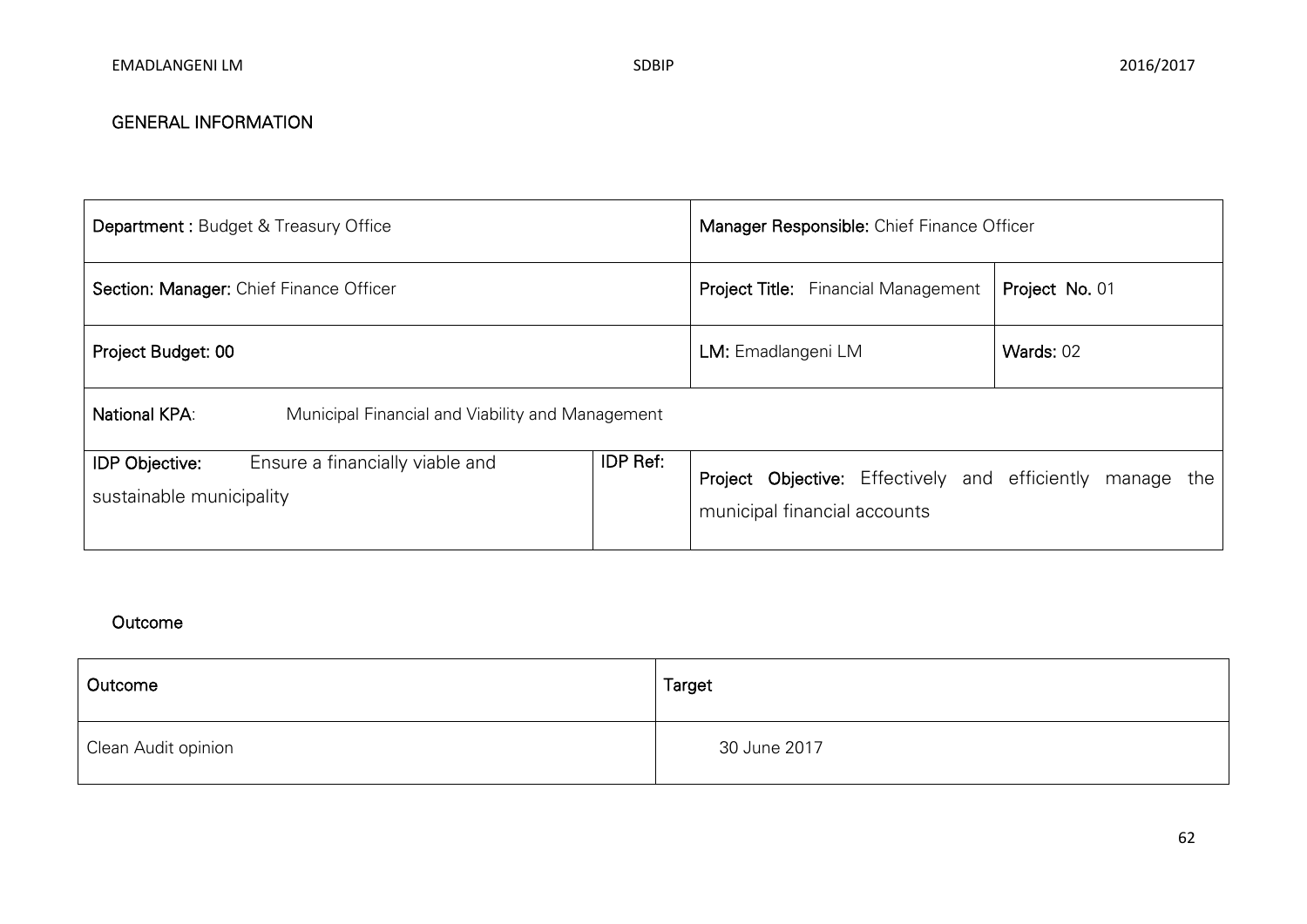| Milestones / key performance areas and targets |                                                                                            |                            |  |                                                                                                                     |                            |          |  |  |
|------------------------------------------------|--------------------------------------------------------------------------------------------|----------------------------|--|---------------------------------------------------------------------------------------------------------------------|----------------------------|----------|--|--|
| <b>Project Target</b>                          | 1 <sup>st</sup> QTR 30 Sept                                                                | 2 <sup>nd</sup> QTR 31 Dec |  | 3rd QTR 31 Mar                                                                                                      | 4 <sup>th</sup> QTR 30 Jun | Comments |  |  |
| <b>Annual Budget</b>                           |                                                                                            |                            |  | Compile<br>the<br>Annual Budget<br>Compile<br>and<br>$\bullet$<br>adopt<br>the<br>municipal<br>adjustment<br>budget |                            |          |  |  |
| Financial<br>Annual<br><b>Statements</b>       | Compile the Annual<br>Financial Statements<br>submit<br>and<br>to<br>relevant stakeholders |                            |  |                                                                                                                     |                            |          |  |  |
| Payment of suppliers                           | Pay suppliers within                                                                       | Pay suppliers within       |  | Pay suppliers within                                                                                                | Pay suppliers within       |          |  |  |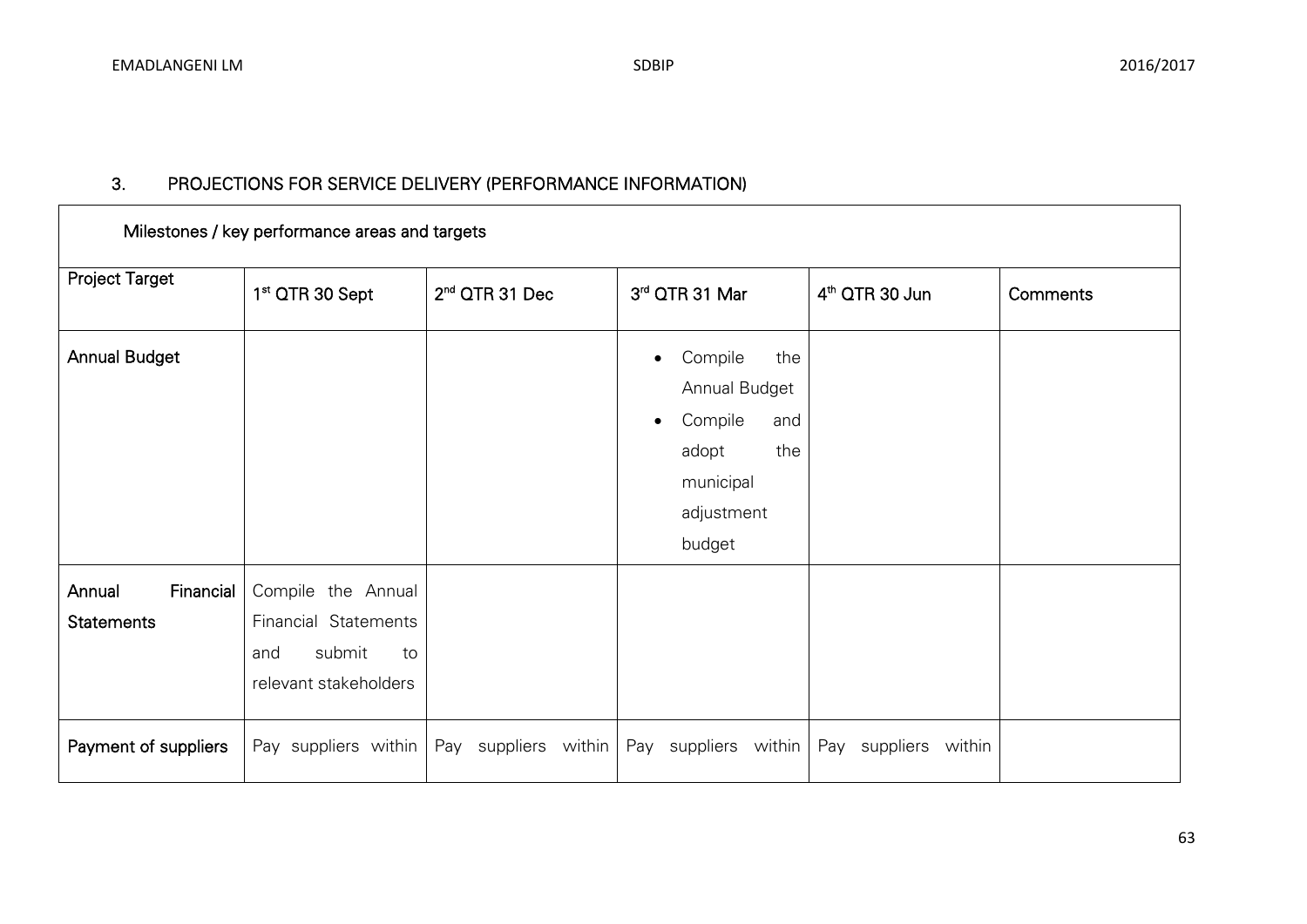| Milestones / key performance areas and targets                    |                                                                                         |                                                                                      |                                                                                      |                                                                                                                                                                                      |          |  |  |
|-------------------------------------------------------------------|-----------------------------------------------------------------------------------------|--------------------------------------------------------------------------------------|--------------------------------------------------------------------------------------|--------------------------------------------------------------------------------------------------------------------------------------------------------------------------------------|----------|--|--|
| <b>Project Target</b>                                             | 1 <sup>st</sup> QTR 30 Sept                                                             | 2 <sup>nd</sup> QTR 31 Dec                                                           | 3rd QTR 31 Mar                                                                       | 4 <sup>th</sup> QTR 30 Jun                                                                                                                                                           | Comments |  |  |
|                                                                   | 30 days                                                                                 | 30 days                                                                              | 30 days                                                                              | 30 days                                                                                                                                                                              |          |  |  |
| Chain<br>Supply<br>Management                                     | Compile monthly &<br>quarterly reports                                                  | Compile monthly<br>&<br>quarterly reports                                            | Compile monthly &<br>quarterly reports                                               | Compile<br>$\bullet$<br>&<br>monthly<br>quarterly<br>reports<br>Review<br>and<br><b>SCM</b><br>adopt<br>Framework<br>Review<br>and<br>$\bullet$<br>fraud<br>adopt<br>prevention plan |          |  |  |
| Investment<br>Reconciliation<br>$\boldsymbol{\alpha}$<br>Register | Update<br>the<br>investment<br>reconciliation<br>&<br>register (Monthly &<br>Quarterly) | Update the investment<br>reconciliation<br>&<br>register (Monthly<br>&<br>Quarterly) | Update the investment<br>reconciliation<br>&<br>register (Monthly<br>&<br>Quarterly) | Update<br>the<br>investment<br>reconciliation<br>&<br>register (Monthly<br>&<br>Quarterly)                                                                                           |          |  |  |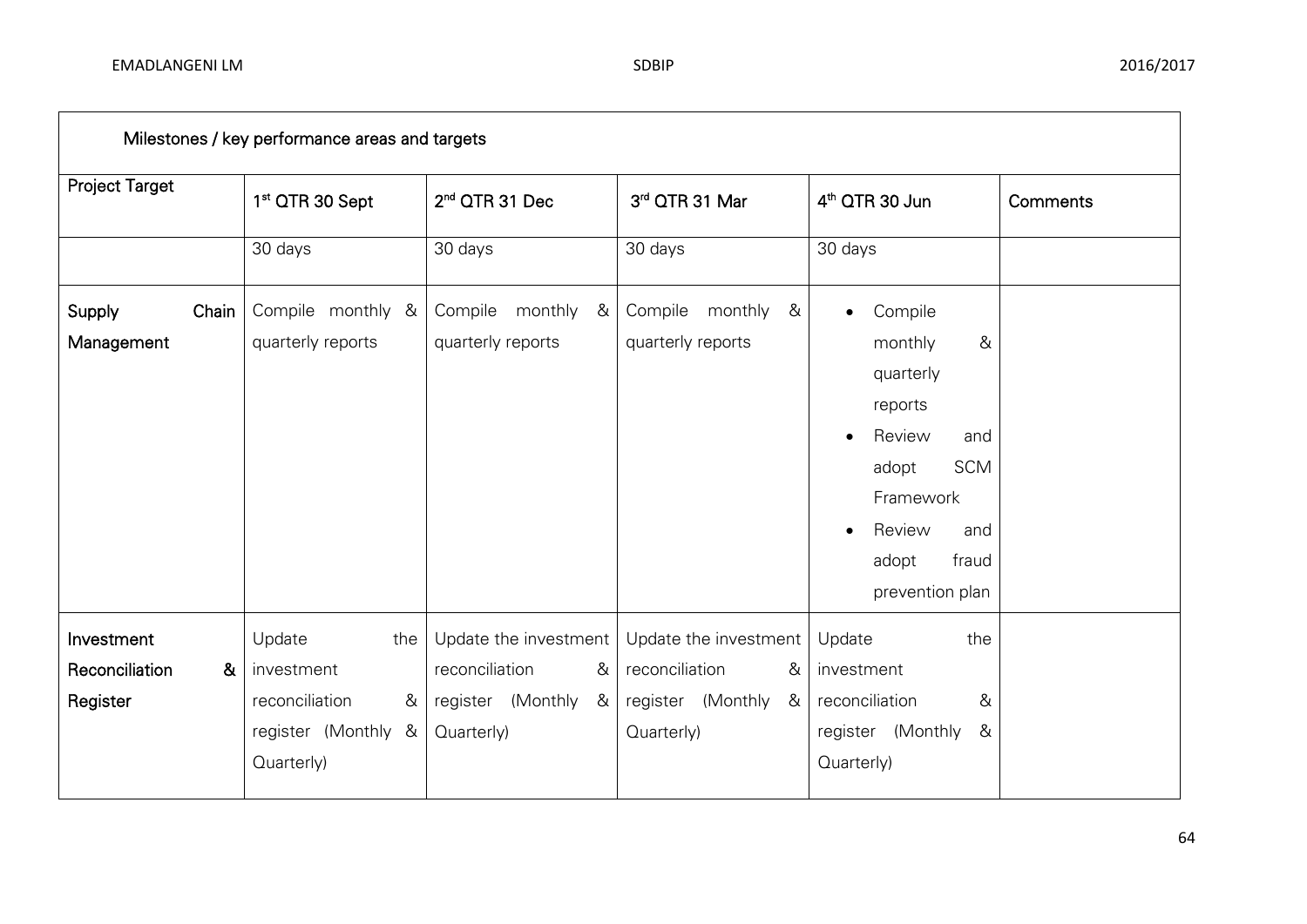| Milestones / key performance areas and targets |                                                                  |                                                           |                                                           |                                                           |          |  |  |
|------------------------------------------------|------------------------------------------------------------------|-----------------------------------------------------------|-----------------------------------------------------------|-----------------------------------------------------------|----------|--|--|
| <b>Project Target</b>                          | 1 <sup>st</sup> QTR 30 Sept                                      | 2 <sup>nd</sup> QTR 31 Dec                                | 3rd QTR 31 Mar                                            | 4 <sup>th</sup> QTR 30 Jun                                | Comments |  |  |
| <b>Credit Reconciliations</b>                  | Quarterly reports                                                | Quarterly reports                                         | Quarterly reports                                         | Quarterly reports                                         |          |  |  |
| Valuation<br>Roll<br>Reconciliation            | 3X<br>Valuation<br>Roll<br>Reconciliation                        | 3X<br>Valuation<br>Roll<br>Reconciliation                 | 3X<br>Valuation<br>Roll<br>Reconciliation                 | 3X<br>Valuation<br>Roll<br>Reconciliation                 |          |  |  |
| <b>Debtors</b><br>Reconciliation               | Debtors<br>3X<br>reconciliation                                  | Debtors<br>3X<br>reconciliation                           | Debtors<br>3X<br>reconciliation                           | 3X<br>Debtors<br>reconciliation                           |          |  |  |
| <b>VAT reconciliations</b>                     | Monthly<br>3X<br>reconciliation                                  | 3X<br>Monthly<br>reconciliation                           | Monthly<br>3X<br>reconciliation                           | Monthly<br>3X<br>reconciliation                           |          |  |  |
| Reconciliation<br>Grant<br>& Register          | Monthly<br>3X<br>grant<br><i>reconciliation</i><br>&<br>Register | ЗХ<br>Monthly<br>grant<br>reconciliation<br>&<br>Register | 3X<br>Monthly<br>grant<br>reconciliation<br>&<br>Register | ЗХ<br>Monthly<br>grant<br>reconciliation<br>&<br>Register |          |  |  |
| <b>Assets</b><br>Reconciliations               | Monthly<br>ЗХ<br>reconciliation                                  | 3X<br>Monthly<br>reconciliation                           | 3X<br>Monthly<br>reconciliation                           | 3X<br>Monthly<br>reconciliation                           |          |  |  |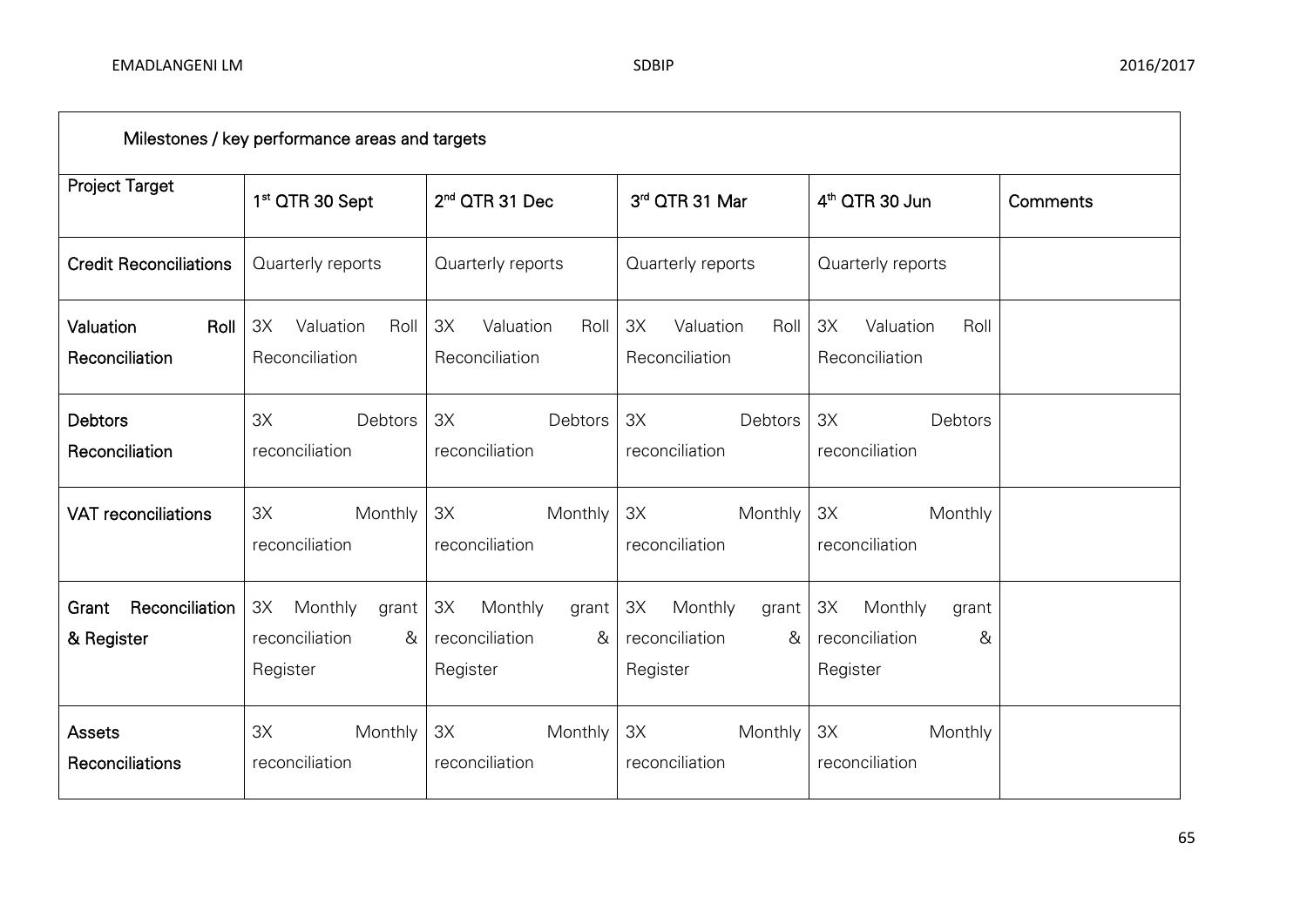| Milestones / key performance areas and targets |                                         |                                         |                                            |                                         |                 |  |  |
|------------------------------------------------|-----------------------------------------|-----------------------------------------|--------------------------------------------|-----------------------------------------|-----------------|--|--|
| <b>Project Target</b>                          | 1 <sup>st</sup> QTR 30 Sept             | 2 <sup>nd</sup> QTR 31 Dec              | 3rd QTR 31 Mar                             | 4 <sup>th</sup> QTR 30 Jun              | <b>Comments</b> |  |  |
| <b>Bank Reconciliation</b>                     | 3X<br>Monthly<br>bank<br>reconciliation | 3X<br>Monthly<br>bank<br>reconciliation | 3X<br>Monthly<br>bank<br>reconciliation    | 3X<br>Monthly<br>bank<br>reconciliation |                 |  |  |
| fixed<br>Update<br>asset<br>register           | 3X Monthly update                       | 3X Monthly update                       | 3X Monthly update                          | 3X Monthly update                       |                 |  |  |
| Update<br>contract<br>register                 | 3X Monthly update                       | 3X Monthly update                       | 3X Monthly update                          | 3X Monthly update                       |                 |  |  |
| Section 71                                     | Compile 3 reports for<br>S71 reports    | Compile 3 reports for<br>S71 reports    | Compile 3 reports for<br>S71 reports       | Compile 3 reports for<br>S71 reports    |                 |  |  |
| Section 72                                     |                                         |                                         | Compile<br>Section 72<br>(Mid-Term Report) |                                         |                 |  |  |
| Section 52                                     | Compile<br>quarterly<br>report          | Compile<br>quarterly<br>report          | Compile<br>quarterly<br>report             | Compile<br>quarterly<br>report          |                 |  |  |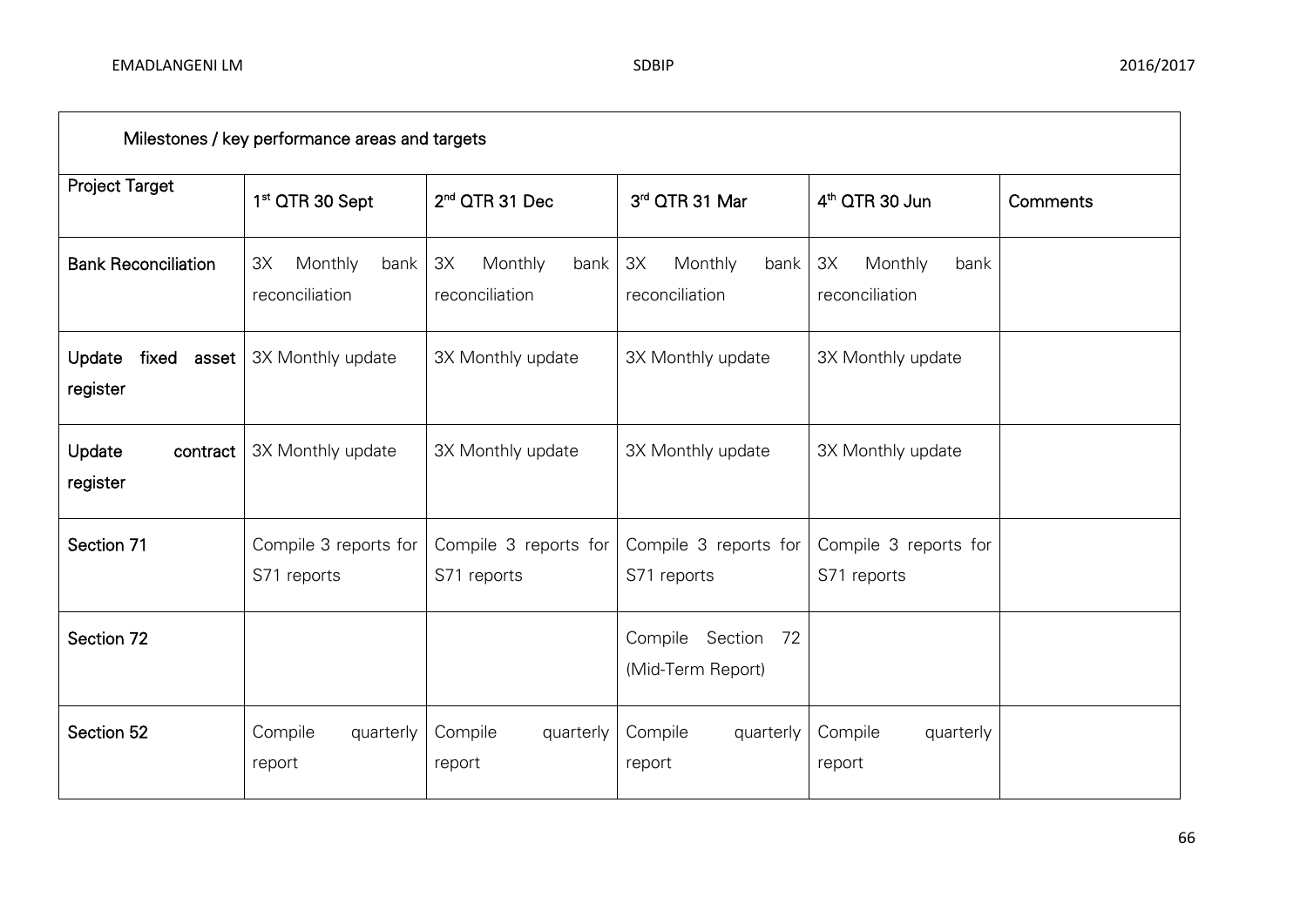| Milestones / key performance areas and targets |                                                                  |                                                                        |                                                                  |                                                                  |          |  |  |  |
|------------------------------------------------|------------------------------------------------------------------|------------------------------------------------------------------------|------------------------------------------------------------------|------------------------------------------------------------------|----------|--|--|--|
| <b>Project Target</b>                          | 1 <sup>st</sup> QTR 30 Sept                                      | 2 <sup>nd</sup> QTR 31 Dec                                             | 3rd QTR 31 Mar                                                   | 4 <sup>th</sup> QTR 30 Jun                                       | Comments |  |  |  |
|                                                |                                                                  |                                                                        |                                                                  |                                                                  |          |  |  |  |
| Portfolio meetings                             | 3X Conduct and table<br>items to Corporate<br>Services Portfolio | 3X Conduct and table<br>Corporate<br>items<br>to<br>Services Portfolio | 3X Conduct and table<br>items to Corporate<br>Services Portfolio | 3X Conduct and table<br>items to Corporate<br>Services Portfolio |          |  |  |  |
| <b>MANCO Meetings</b>                          | 3<br><b>MANCO</b><br>Attend<br>meetings                          | 3<br><b>MANCO</b><br>Attend<br>meetings                                | 3<br><b>MANCO</b><br>Attend<br>meetings                          | 3<br><b>MANCO</b><br>Attend<br>meetings                          |          |  |  |  |
| Committee<br><b>Audit</b><br>Meetings          | Audit Committee<br>meeting                                       | Committee<br>Audit<br>meeting                                          | Committee<br>Audit<br>meeting                                    | Audit<br>Committee<br>meeting                                    |          |  |  |  |
| Policies                                       |                                                                  |                                                                        |                                                                  |                                                                  |          |  |  |  |
| <b>Council Meeting</b>                         | 1 Council Meeting                                                | 1 Council Meeting                                                      | 1 Council Meeting                                                | 1 Council Meeting                                                |          |  |  |  |
| Performance                                    | Compile and submit                                               | Compile and submit                                                     | Compile and submit                                               | Compile and<br>submit                                            |          |  |  |  |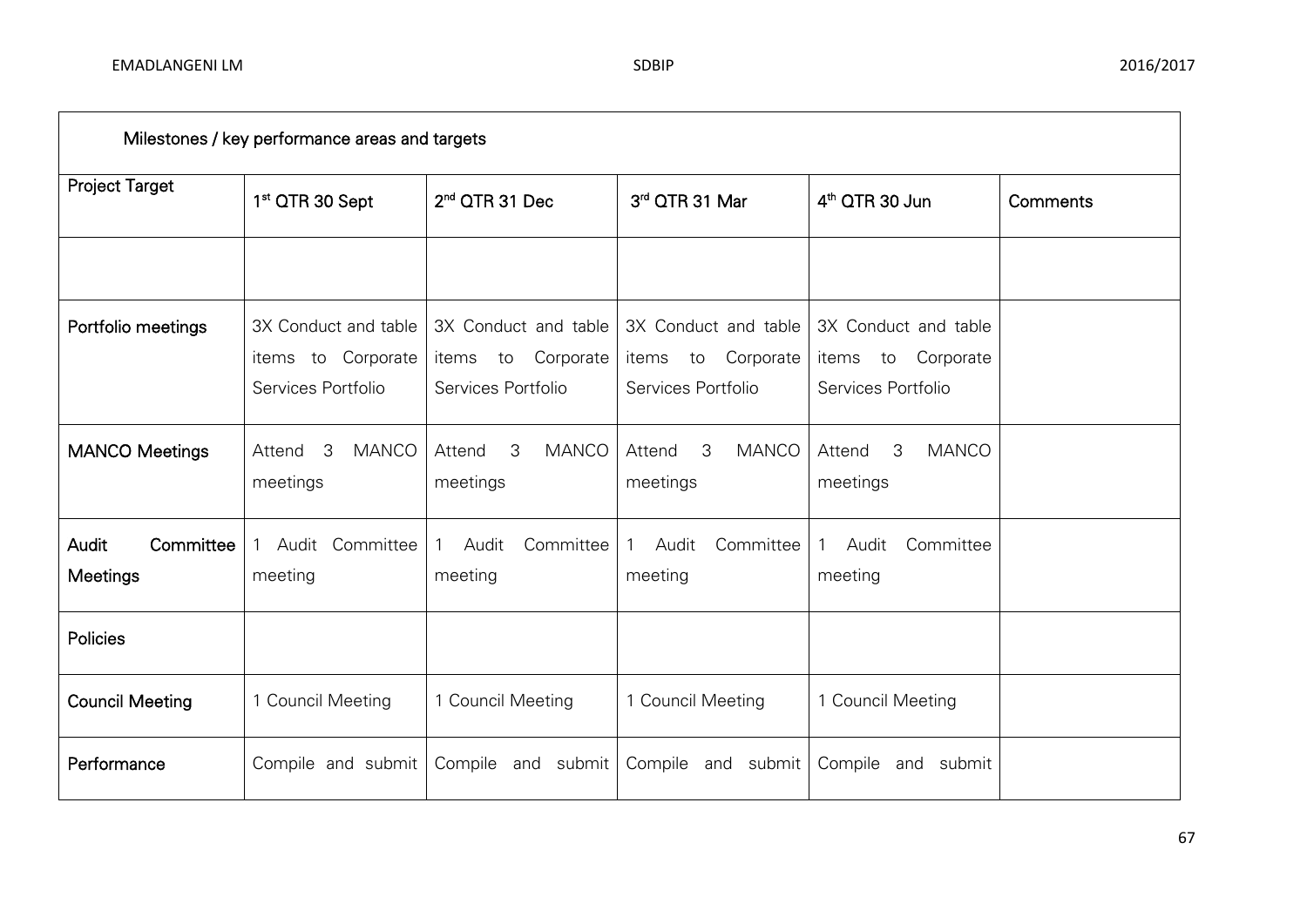| Milestones / key performance areas and targets |                             |                         |                         |                         |          |  |  |  |
|------------------------------------------------|-----------------------------|-------------------------|-------------------------|-------------------------|----------|--|--|--|
| <b>Project Target</b>                          | 1 <sup>st</sup> QTR 30 Sept | $2nd$ QTR 31 Dec        | 3rd QTR 31 Mar          | $4th$ QTR 30 Jun        | Comments |  |  |  |
| Management                                     | the<br>performance          | performance<br>the      | the<br>performance      | the<br>performance      |          |  |  |  |
|                                                | the<br>to<br>report         | report to the Municipal | report to the Municipal | report to the Municipal |          |  |  |  |
|                                                | Municipal<br>Manager        | within<br>Manager       | within<br>Manager       | within<br>Manager       |          |  |  |  |
|                                                | 10days<br>after<br>within   | 10days<br>the<br>after  | after<br>10days<br>the  | 10days<br>after<br>the  |          |  |  |  |
|                                                | the quarter.                | quarter.                | quarter.                | quarter.                |          |  |  |  |
|                                                |                             |                         |                         |                         |          |  |  |  |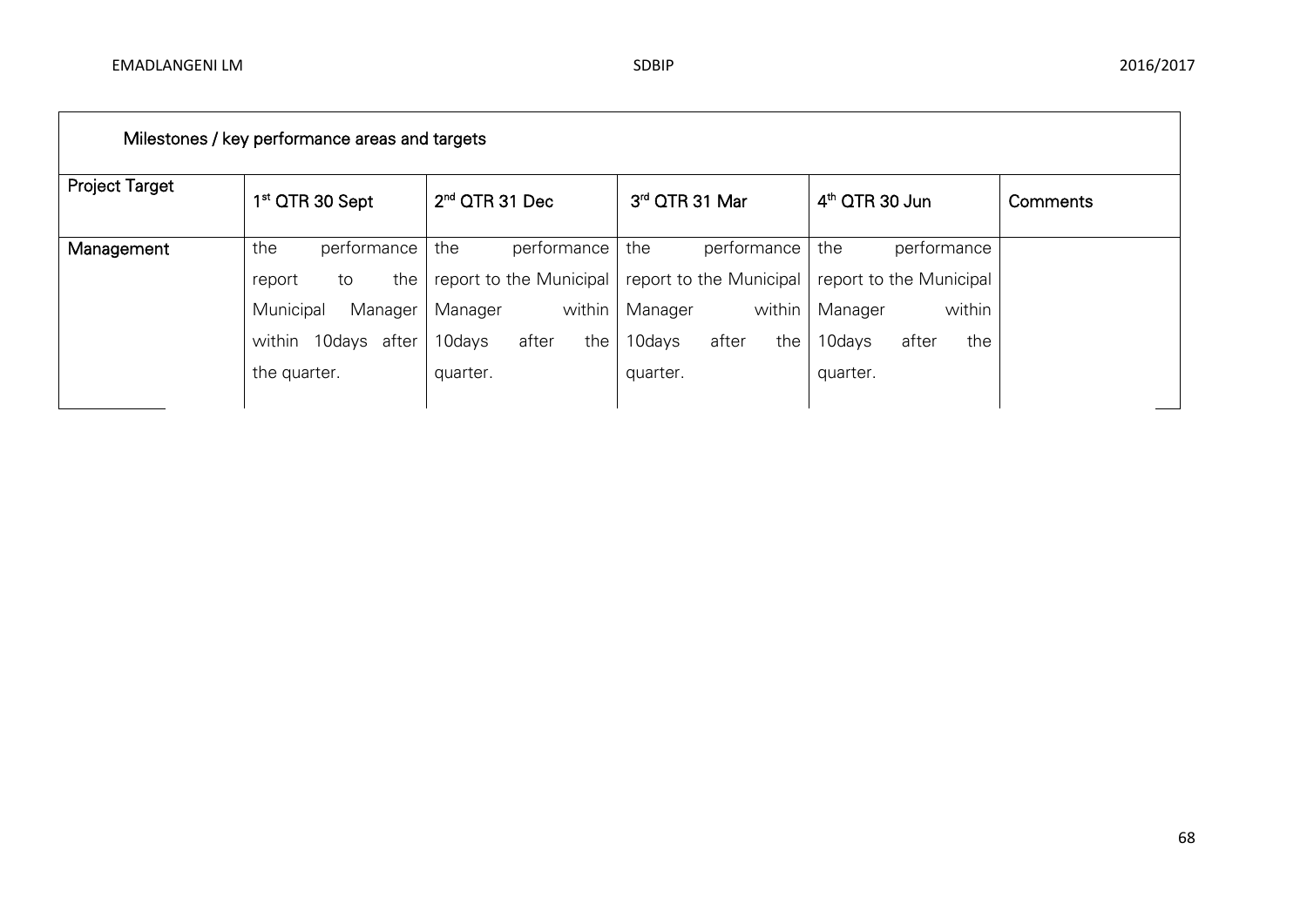# TECHNICAL SERVICES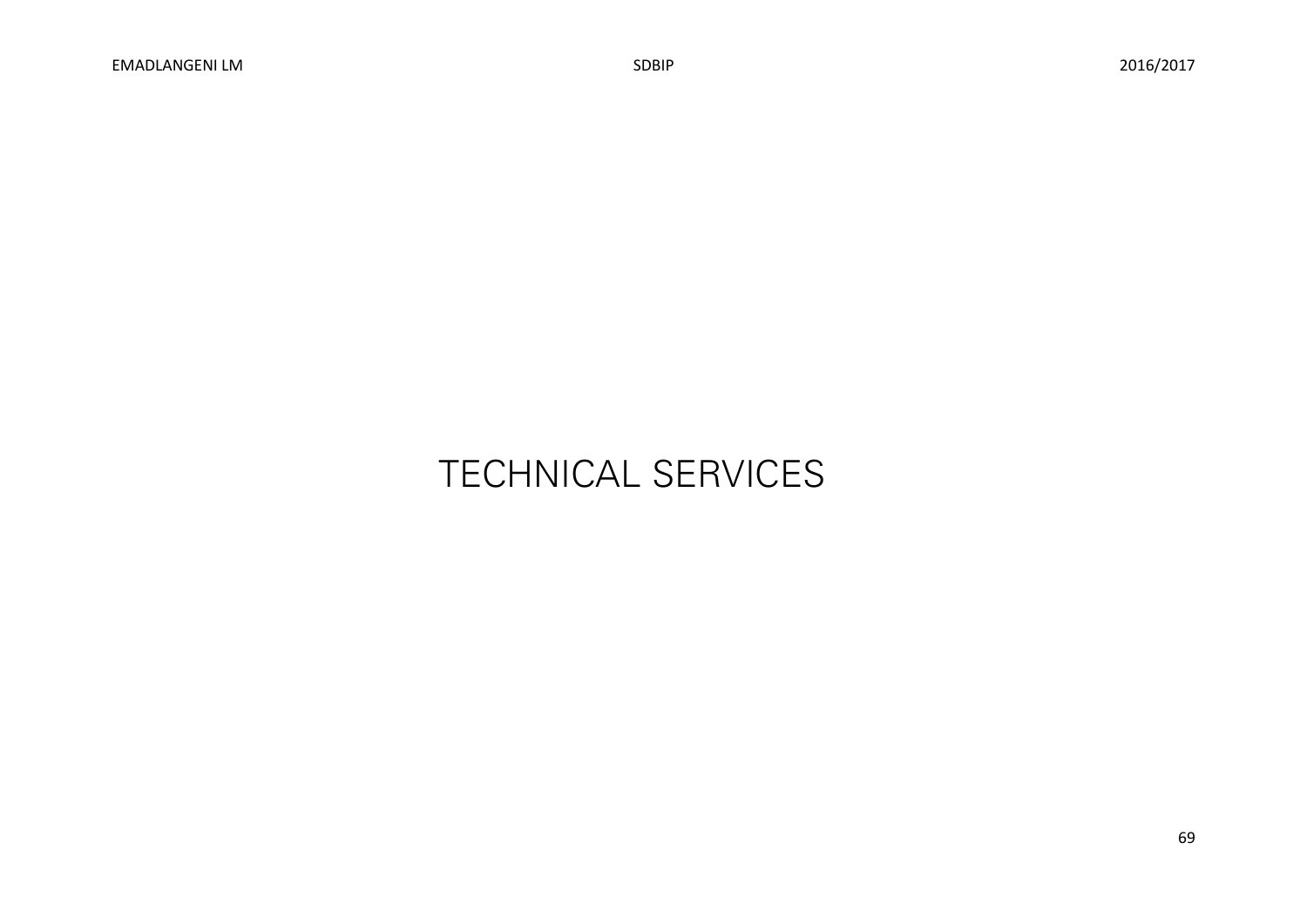| <b>Department: Technical Services</b>                            | Manager Responsible: Technical Services                                                   |                         |  |
|------------------------------------------------------------------|-------------------------------------------------------------------------------------------|-------------------------|--|
| Section: Manager: Technical Services                             | Project Title:                                                                            | Project No. 01          |  |
| Project Budget: 00                                               | LM: Emadlangeni LM                                                                        | <b>Wards: All Wards</b> |  |
| <b>National KPA:</b><br><b>Basic Services and Infrastructure</b> |                                                                                           |                         |  |
| <b>IDP Objective:</b><br>Improved access to all basic services   | <b>Project Objective:</b> To ensure that all communities have access to<br>basic services |                         |  |

| Outcome                           | Target       |
|-----------------------------------|--------------|
| Reduce the basic services backlog | 30 June 2017 |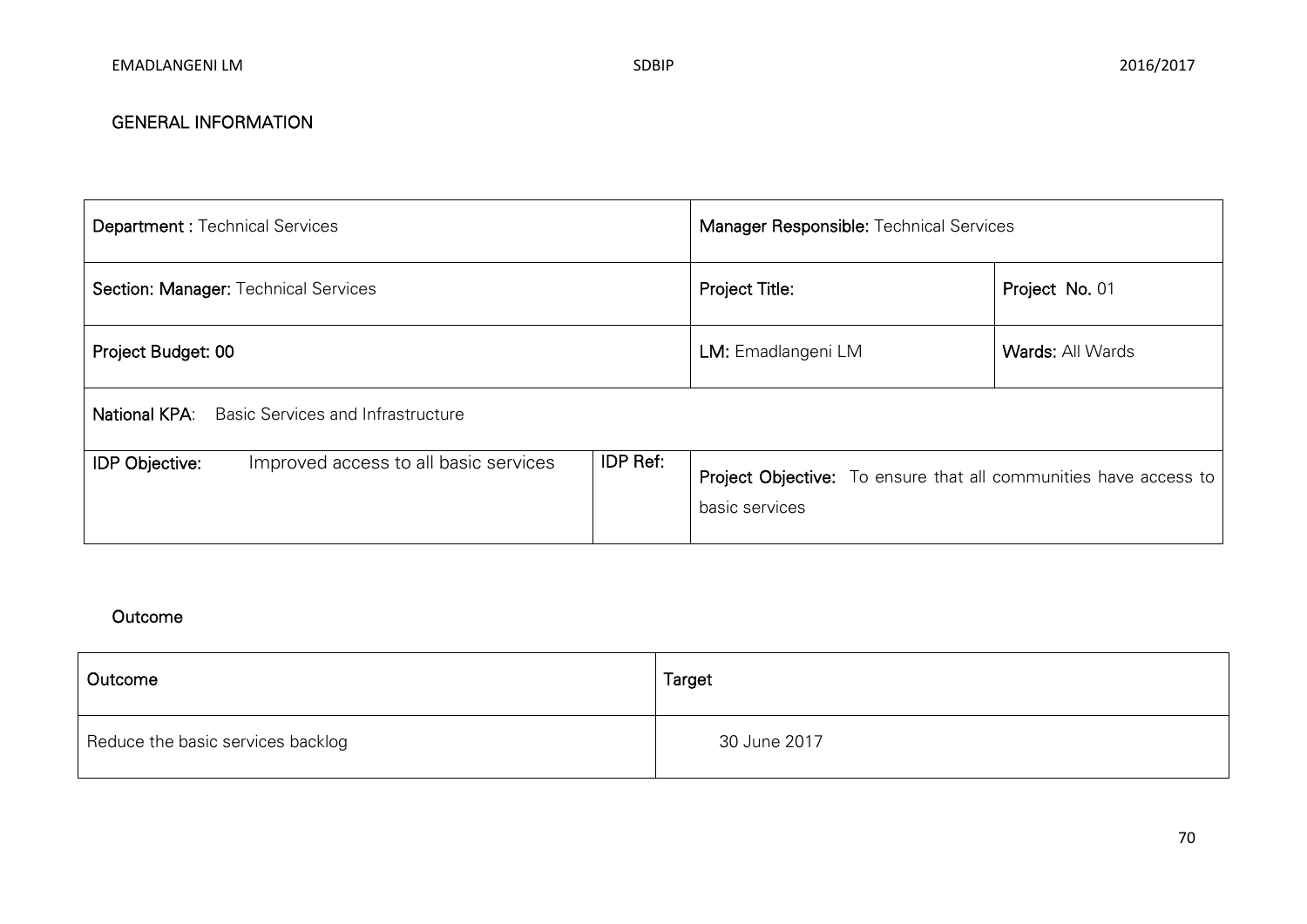| Milestones / key performance areas and targets |                                                                                                                                                                                        |                                                     |                 |                            |          |  |  |  |
|------------------------------------------------|----------------------------------------------------------------------------------------------------------------------------------------------------------------------------------------|-----------------------------------------------------|-----------------|----------------------------|----------|--|--|--|
| <b>Project Target</b>                          | 1 <sup>st</sup> QTR 30 Sept                                                                                                                                                            | 2 <sup>nd</sup> QTR 31 Dec                          | 3rd QTR 31 Mar  | 4 <sup>th</sup> QTR 30 Jun | Comments |  |  |  |
| Electrification<br>(R9 000 000)                | To<br>prioritize<br>the<br>electrification                                                                                                                                             | Hand over sites and<br>with<br>commence<br>projects | Progress report | Complete projects          |          |  |  |  |
| Small<br>Town<br>Rehabilitation                | Appoint the Service<br>Providers<br>to<br>with<br>commence<br>infrastructure<br>projects construction<br>and maintenance<br>Kantoor Road<br>Hoog Road<br>De Kork Road<br>Clerk<br>Town | Hand over sites and<br>with<br>commence<br>projects | Progress report | Complete projects          |          |  |  |  |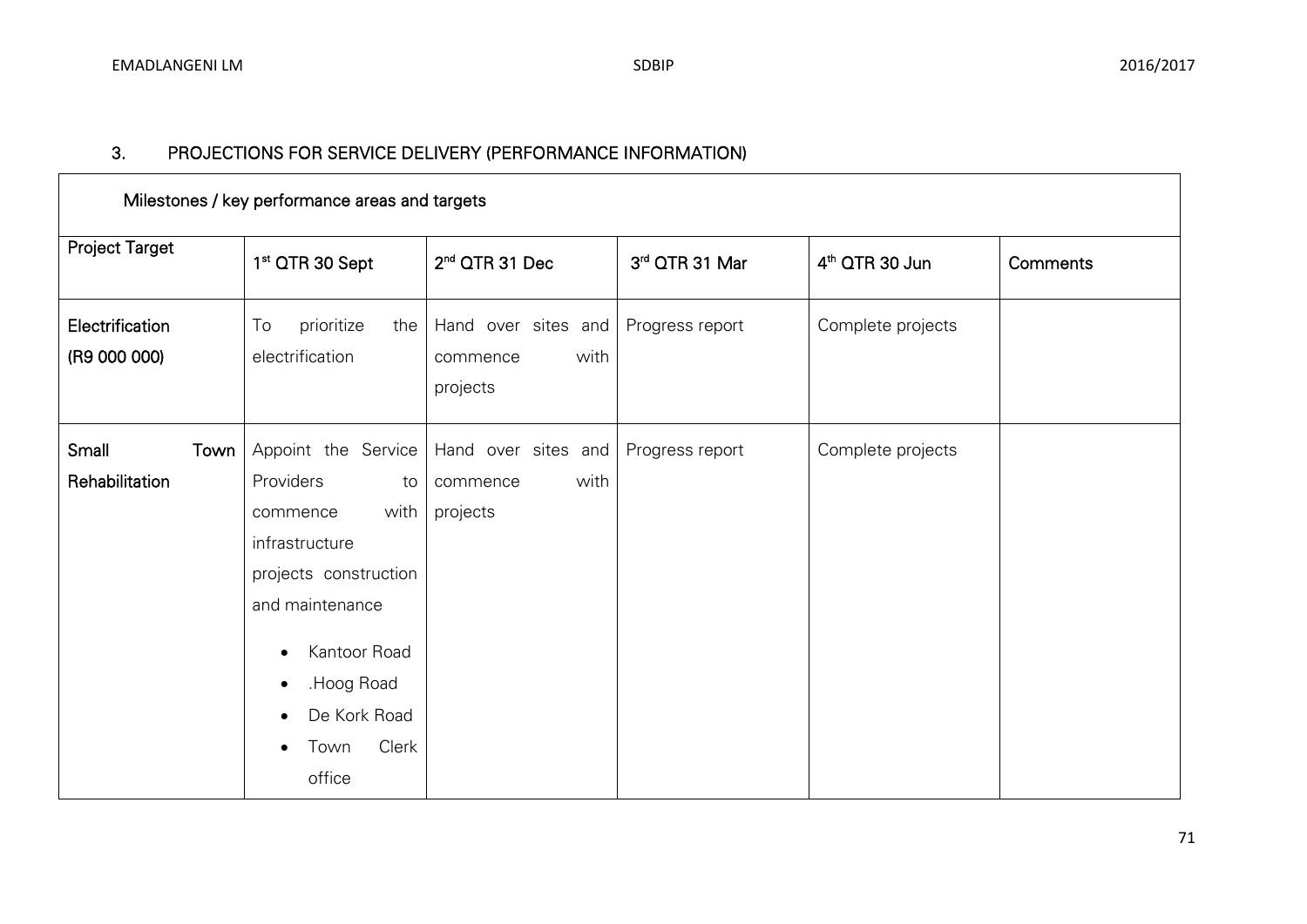| Milestones / key performance areas and targets |                                                                  |                                                                        |                                                                        |                                                                        |          |  |  |  |
|------------------------------------------------|------------------------------------------------------------------|------------------------------------------------------------------------|------------------------------------------------------------------------|------------------------------------------------------------------------|----------|--|--|--|
| <b>Project Target</b>                          | 1 <sup>st</sup> QTR 30 Sept                                      | 2 <sup>nd</sup> QTR 31 Dec                                             | 3rd QTR 31 Mar                                                         | 4 <sup>th</sup> QTR 30 Jun                                             | Comments |  |  |  |
|                                                | (maintainance                                                    |                                                                        |                                                                        |                                                                        |          |  |  |  |
| Portfolio meetings                             | 3X Conduct and table<br>items to Corporate<br>Services Portfolio | 3X Conduct and table<br>Corporate<br>items<br>to<br>Services Portfolio | 3X Conduct and table<br>Corporate<br>items<br>to<br>Services Portfolio | 3X Conduct and table<br>Corporate<br>items<br>to<br>Services Portfolio |          |  |  |  |
| <b>MANCO Meetings</b>                          | 3<br><b>MANCO</b><br>Attend<br>meetings                          | 3<br><b>MANCO</b><br>Attend<br>meetings                                | 3<br><b>MANCO</b><br>Attend<br>meetings                                | <b>MANCO</b><br>3<br>Attend<br>meetings                                |          |  |  |  |
| Audit<br>Committee<br>Meetings                 | Committee<br>Audit<br>1<br>meeting                               | Audit<br>Committee<br>meeting                                          | Audit<br>Committee<br>$\mathbf{1}$<br>meeting                          | Audit<br>Committee<br>meeting                                          |          |  |  |  |
| <b>Council Meeting</b>                         | 1 Council Meeting                                                | 1 Council Meeting                                                      | 1 Council Meeting                                                      | 1 Council Meeting                                                      |          |  |  |  |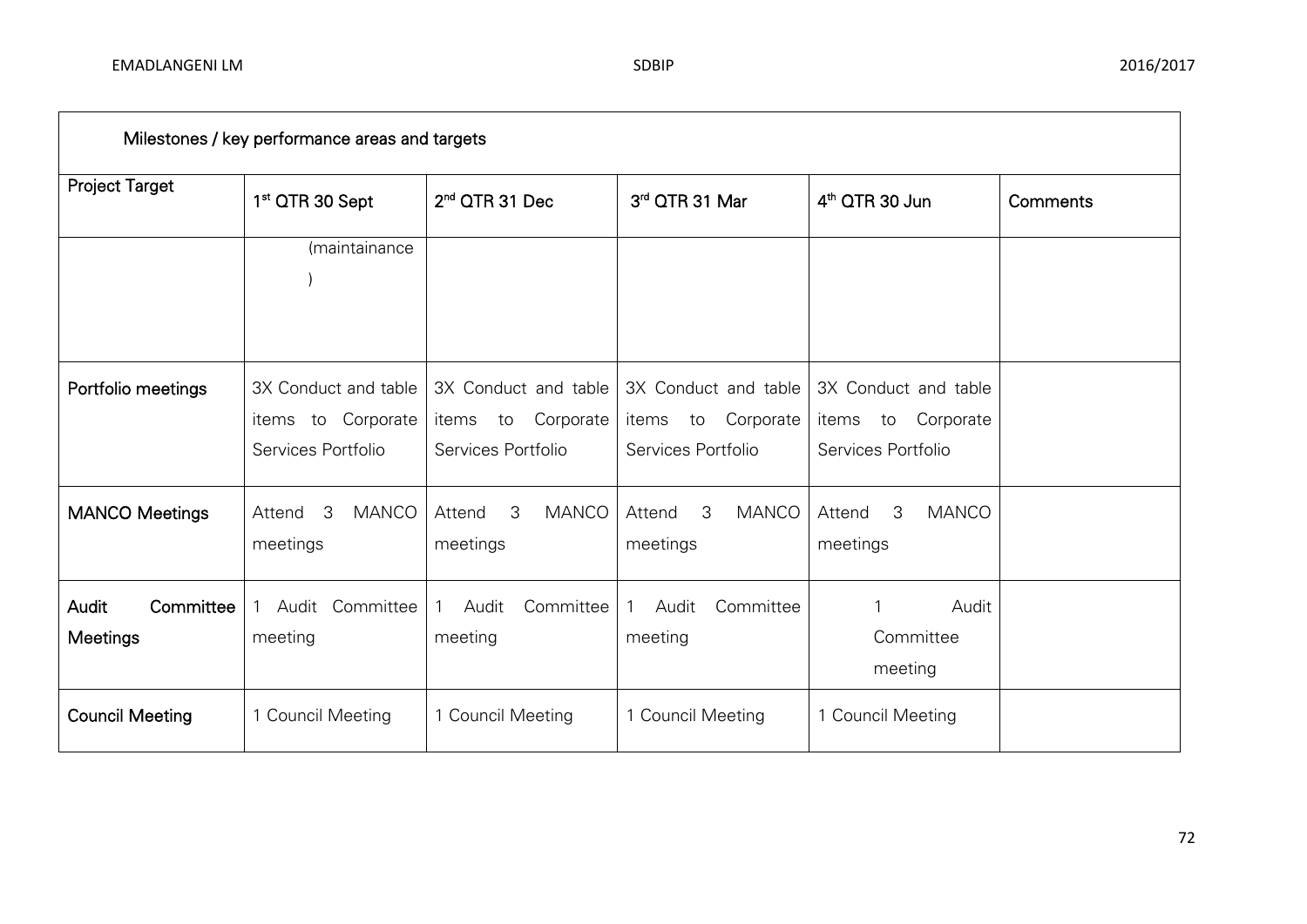| Milestones / key performance areas and targets |                             |                                       |                         |                                       |          |  |  |
|------------------------------------------------|-----------------------------|---------------------------------------|-------------------------|---------------------------------------|----------|--|--|
| <b>Project Target</b>                          | 1 <sup>st</sup> QTR 30 Sept | $2nd$ QTR 31 Dec                      | 3rd QTR 31 Mar          | $4th$ QTR 30 Jun                      | Comments |  |  |
| Performance                                    |                             | Compile and submit Compile and submit |                         | Compile and submit Compile and submit |          |  |  |
| Management                                     | performance<br>the          | the<br>performance the                | performance the         | performance                           |          |  |  |
|                                                | the<br>report<br>to         | report to the Municipal               | report to the Municipal | report to the Municipal               |          |  |  |
|                                                | Municipal<br>Manager        | within<br>Manager                     | within<br>Manager       | within<br>Manager                     |          |  |  |
|                                                | within 10days after         | 10days<br>after<br>the                | 10days<br>after<br>the  | 10days<br>after<br>the                |          |  |  |
|                                                | the quarter.                | quarter.                              | quarter.                | quarter.                              |          |  |  |